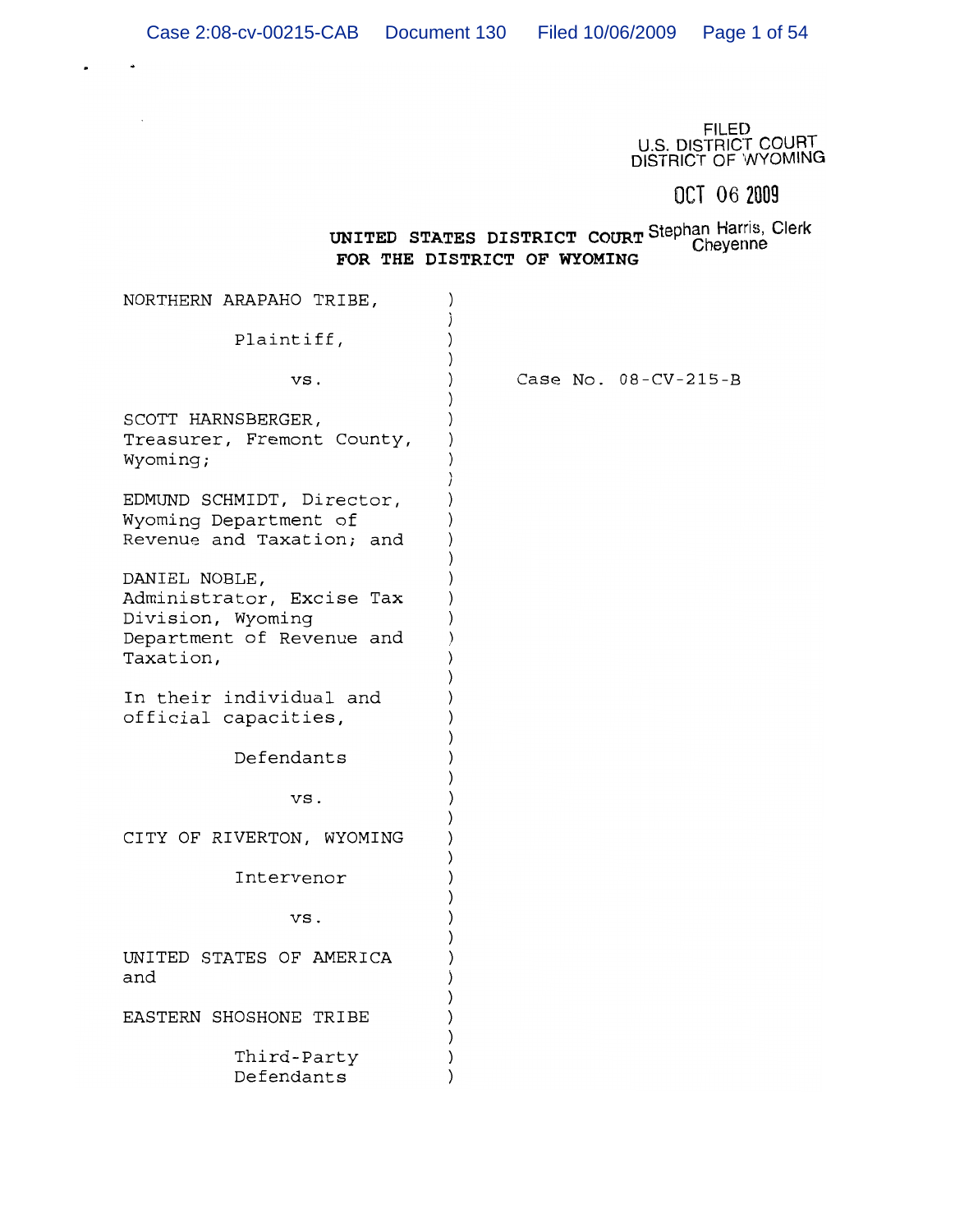**ORDER** GRANTING EASTERN SHOSHONE TRIBE'S MOTION TO DISMISS  $(DOC. NO. 90);$ GRANTING UNITED STATES'S MOTION TO BE DISMISSED AS A THIRD-PARTY DEFENDANT (DOC. NO. 93); GRANTING STATE DEFENDANTS' SECOND MOTION TO DISMISS (DOC. NO. 96); AND GRANTING DEFENDANT HARNSBERGER'S RENEWAL OF MOTION TO DISMISS (DOC. NO. 100)

This matter comes before the Court on several motions to dismiss: (1) a Rule 12(b)(1) motion to dismiss Eastern Shoshone Tribe ("EST") as a Third-Party Defendant (Doc. No. 90); (2) a motion to dismiss the United States as a Third-Party Defendant (Doc. No. 93);<sup>1</sup> and (3) two motions to dismiss the case, filed by Defendants Noble and Schmidt and Defendant Harnsberger ("State and County Defendants") (Doc. Nos. 96 & 100). Two hearings were held regarding these motions on April 16, 2009, and May 15, 2009, the second to address supplemental briefing. Appearing at the April 16

The United States has not indicated which Rule 12 defense forms the basis for this motion. It is reasonable to conclude that the United States raises sovereign immunity as a defense to subjectmatter jurisdiction under Rule 12(b)(1). Normandy Apts., Ltd. v. U.S. Dept. of Housing and Urban Dev., 554 F.3d 1290, 1295 (10th Cir. 2009) ("The defense of sovereign immunity is jurisdictional in nature, depriving courts of subject-matter jurisdiction where applicable."); Neiberger v. Hawkins, 150 F.Supp.2d 1118, 1120 (D.Colo. 2001) ("A motion to dismiss based on sovereign immunity is treated as a motion to dismiss for lack of subject matter jurisdiction pursuant to Rule 12(b)(1).").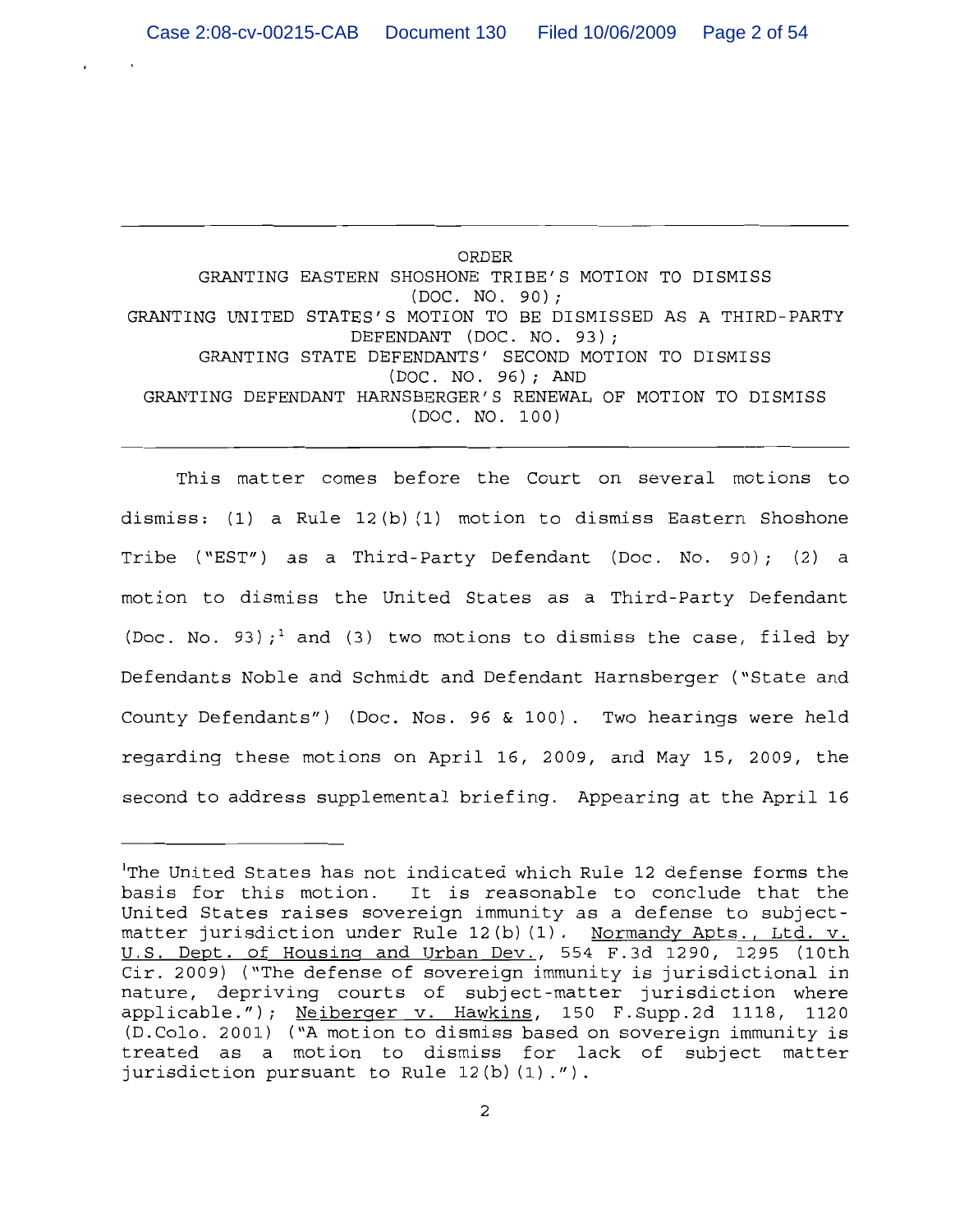hearing were Kelly Rudd, Andrew W. Baldwin, Berthenia S. Crocker, and Janet E. Millard, on behalf of Plaintiff; Jodi Ann Darrough on behalf of Defendant Harnsberger; Martin Hardsocg and David Delicath on behalf of State Defendants; Frank Neville on behalf of Intervenor City of Riverton; Amy Tryon on behalf of the United States; and Kimberly Varilek and Donald Wharton on behalf of the EST. Appearances at the May 15 hearing were largely the same, except that Scott Klosterman appeared on behalf of Riverton and Patricia Miller appeared on behalf of the United States. This Court having carefully considered the motions, the materials on file, and the oral arguments, and being fully advised in the premises, FINDS and ORDERS the following:

#### $\mathbf{I}$ . **BACKGROUND**

Plaintiff, the Northern Arapaho Tribe ("NAT"), brings this action seeking injunctive relief against alleged unlawful taxation by the State and County Defendants within the Wind River Indian Reservation ("Reservation").<sup>2</sup> The NAT rests its assertion of

<sup>&</sup>lt;sup>2</sup>Plaintiff in part seeks relief pursuant to 42 U.S.C. § 1983. Although not mentioned by any party, there is a question as to whether Plaintiff has standing to pursue a claim under this See Inyo County, Cal. v. Paiute-Shoshone Indians of the statute. Bishop Community of the Bishop Colony, 538 U.S. 701 (2003) (holding that the plaintiff tribe was not a "person" who could sue under Section 1983 to vindicate sovereign rights, namely, a claimed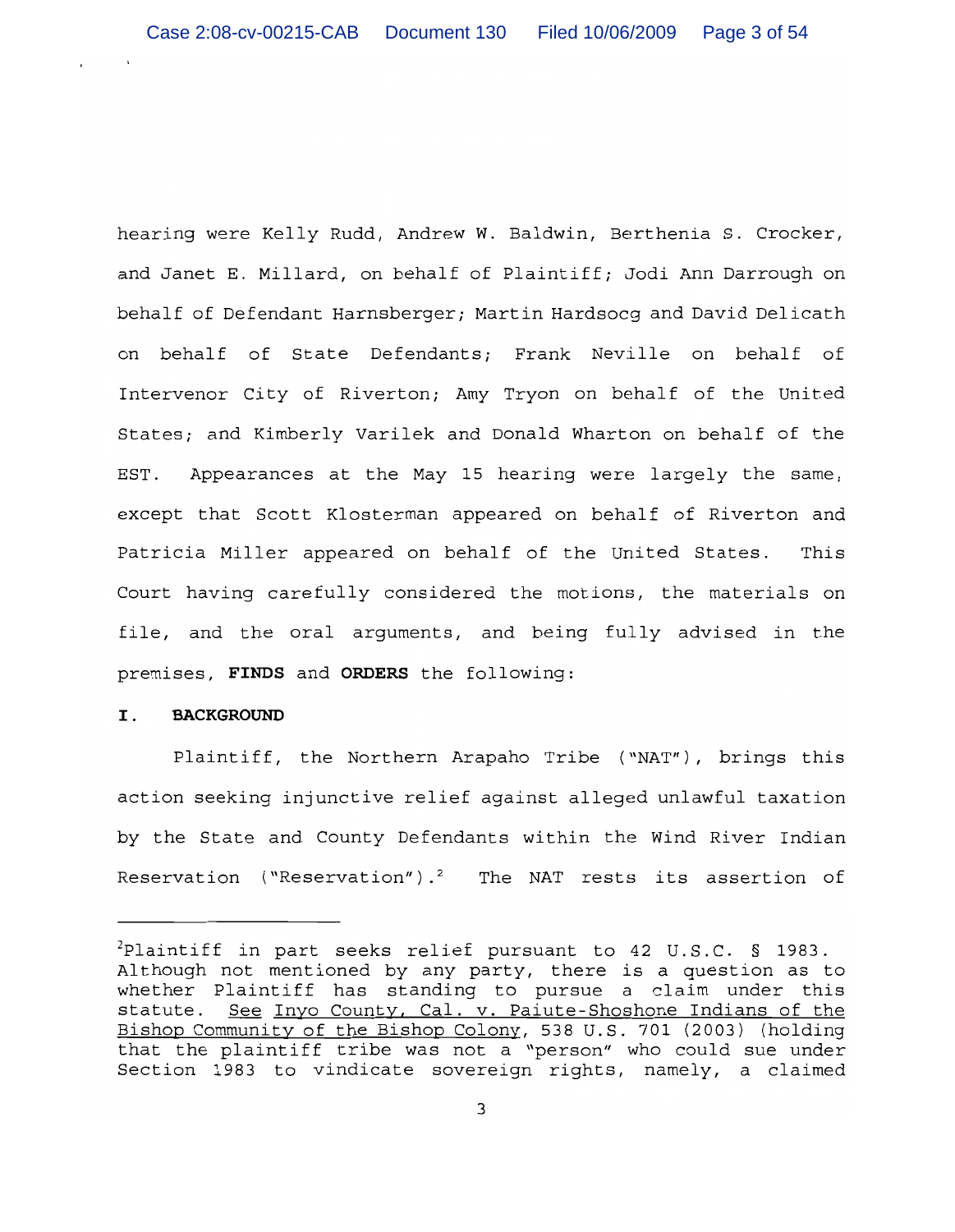$\sim$   $\sim$ 

×.

illegal taxation on the boundary descriptions resulting from the July 3, 1868 Treaty of Fort Bridger, 15 Stat. 655, the Lander Purchase Agreement of 1874, 18 Stat. 291, and the Thermopolis Purchase Agreement of 1897, 30 Stat. 93. (Doc. No. 1, Compl. 3.) critical aspect of Plaintiff's allegations The is its interpretation of a later surplus land act, the Act of March 3, 1905, ch. 1452, 33 Stat. 1016 ("1905 Act"). The 1905 Act served to codify, with amendments, an April 21, 1904 agreement ("1904 Agreement"), also referred to as the Second McLaughlin Agreement. Both tribes on the Reservation, the EST and Plaintiff, entered into this agreement with James McLaughlin, the United States Indian Inspector for the Reservation, acting on behalf of the United States. 1905 Act, 33 Stat. 1016, 1016. The Court does note, however, the Plaintiff takes the position in this case that it in fact never officially agreed to the 1904 Agreement. (Doc. No. 78, Mem. in Supp. of NAT Mot. for J. on Pleadings 17.)

Plaintiff contends that while the 1905 Act opened a portion of the Reservation ("1905 Act area") to non-Indian settlement, it did not terminate the reservation or Indian country status of that 1905

immunity from the state court process); Skokomish Indian Tribe v. United States, 410 F.3d 506, 514-16 (9th Cir. 2004) (en banc) (holding that tribe may not assert its treaty-based fishing rights under Section 1983).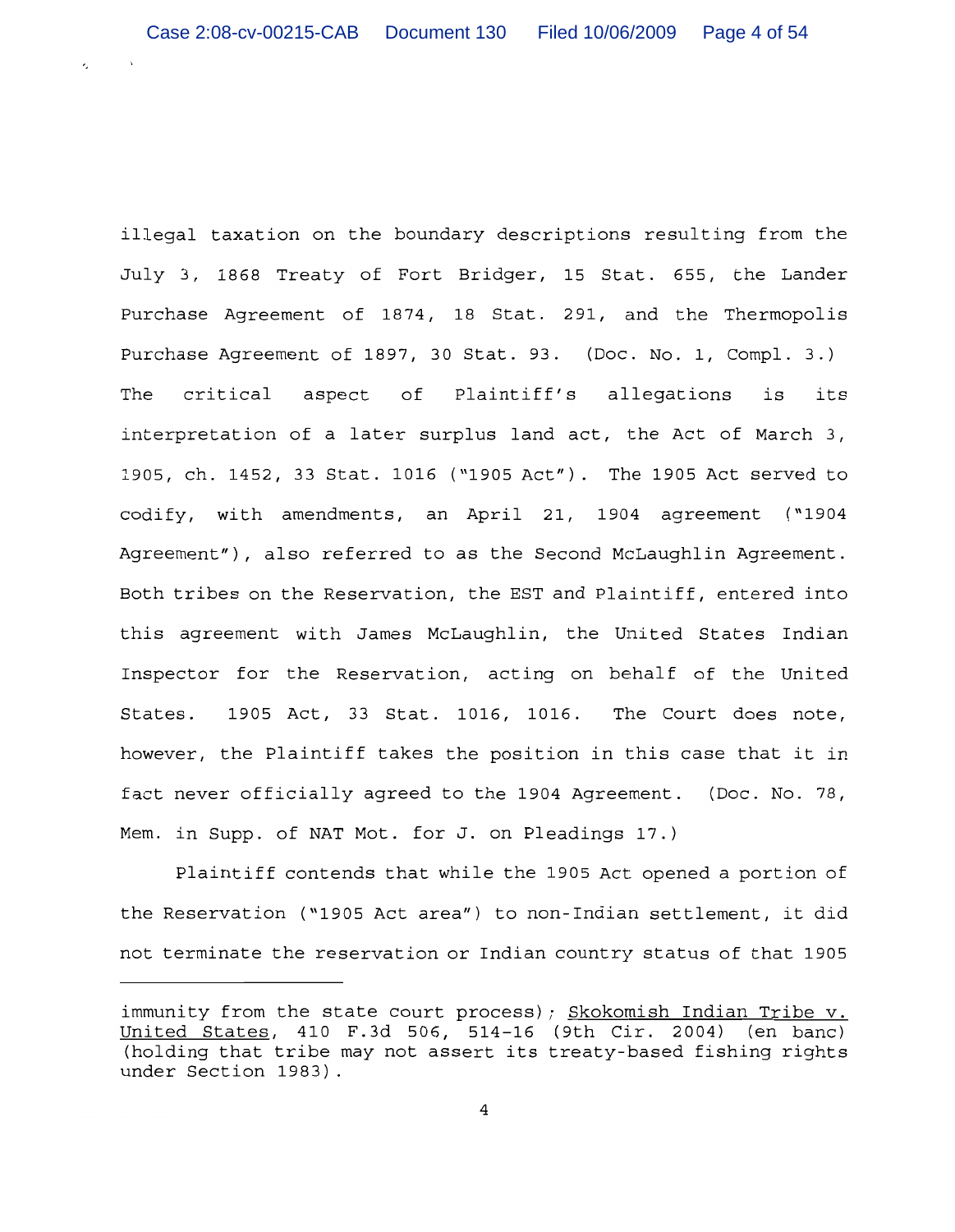Act area. It is in this 1905 Act area where Plaintiff alleges State and County defendants are conducting illegal taxation of the Tribe and Indians. It appears that the question is of particular concern to the parties with respect to Riverton, as the city lies within the 1905 Act area but has historically existed as an incorporated state entity. Thus, while couched in the context of illegal state taxation, a grant or denial of relief to Plaintiff necessarily requires a determination as to whether or not the 1905 Act area diminished the Reservation.

After the hearing on State and County Defendants' original motions to dismiss, which were joined by Intervenor Riverton, this Court ordered that the United States and the EST be joined as Third-Party Defendants as they are required parties under Federal Rule of Civil Procedure  $19(a).$ <sup>3</sup> (Doc. No. 60, Order Jan. 27, 2009.) Now joined and able to respond to their inclusion, the United States and the EST have filed motions to dismiss them as parties, invoking sovereign immunity and asserting lack of subjectmatter jurisdiction. In addition, the original defendants again filed motions to dismiss this matter on the ground that it cannot proceed without the United States or the EST.

 $3$ The Complaint was not amended to reflect this joinder.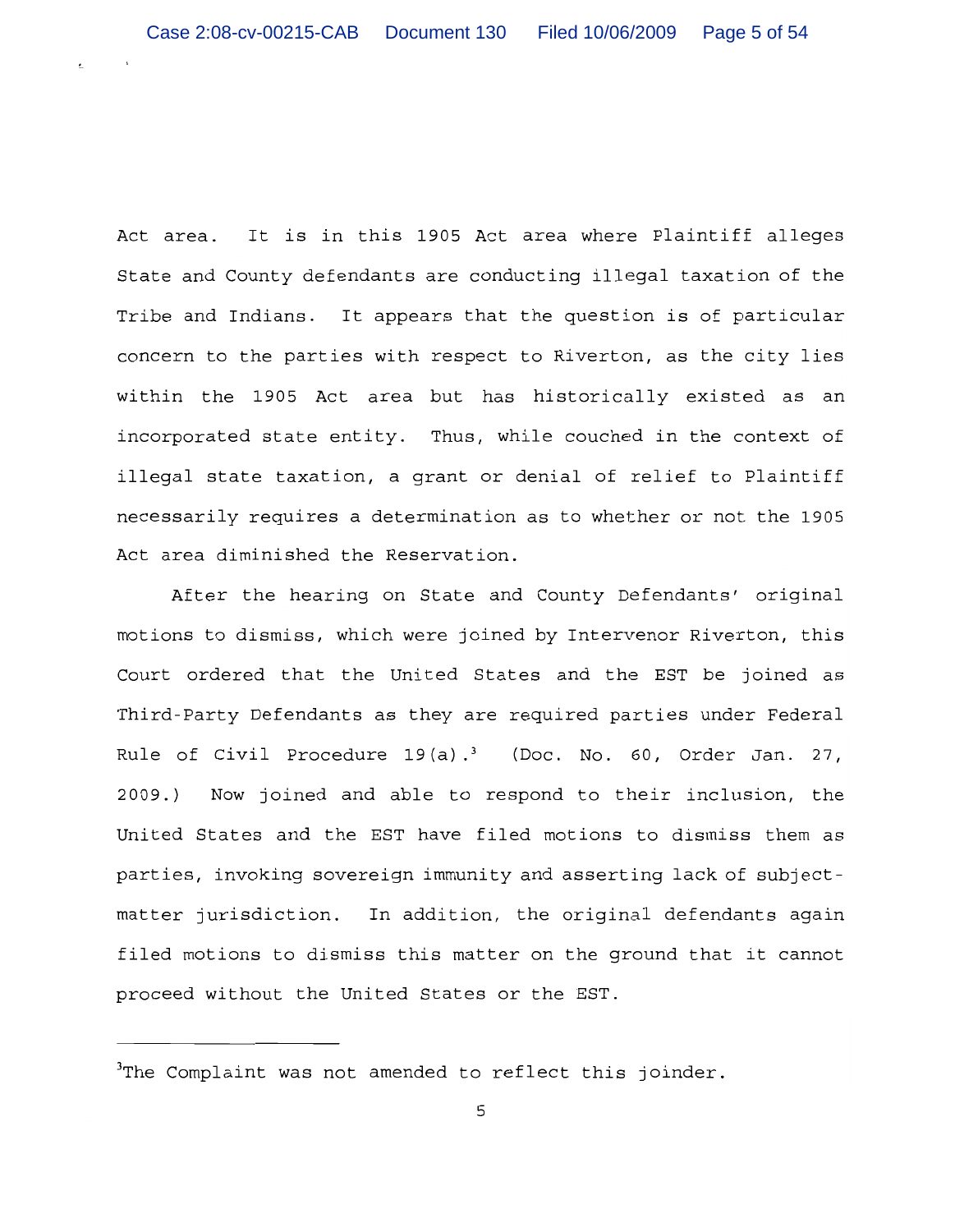The resolution of these motions involves the application of principles of sovereign immunity as well as the application of Rule 19(b), which addresses when a case may proceed despite the absence of required parties who cannot be joined. The parties have taken different positions as to each of these issues. The United States has declared itself immune from suit and has not stated a position as to the continuing viability of this action. The EST also asserts immunity from suit, but also contends that this case must be dismissed in its absence. State and County Defendants agree that the United States and the EST are immune from suit and agree with the EST that the case must as a result be dismissed.<sup>4</sup> Plaintiff takes the position that the United States and the EST have waived immunity and thus, were appropriately made involuntary parties.<sup>5</sup> Plaintiff alternatively argues that even if the United States and the EST are immune from suit here, this case may proceed

<sup>&</sup>lt;sup>4</sup>Although Riverton has not formally joined in the present motions to dismiss, the Court expects that it still aligns with the position of State and County Defendants.

Plaintiff has actually asserted two different positions as to whether sovereign immunity bars joinder of EST. It initially agreed that EST is immune from suit. (Doc. No. 106, Resp. to EST Mot. to Dismiss 2.) However, in later briefing, NAT asserts that, like the United States, the EST has waived sovereign immunity in light of the Big Horn I case discussed below. (Doc. No. 115, NAT  $19(a)(2)$  Br. 8.)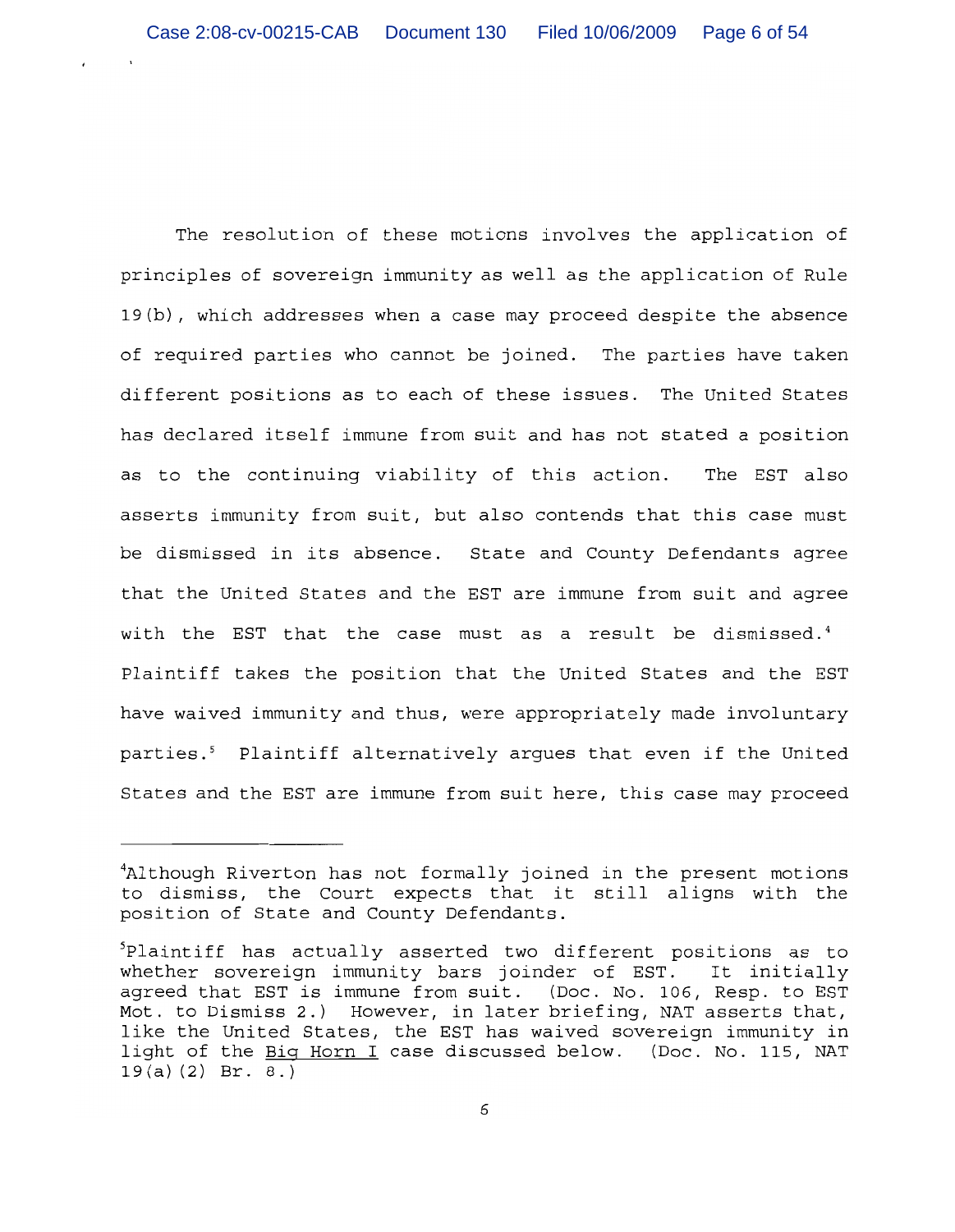without them as parties.

Given the present posture of the case, the Court will not revisit its earlier ruling that the United States and EST are required parties. If they are in fact immune from suit and cannot be joined, the Court must conduct a Rule 19(b) analysis to determine whether the case may proceed without them. As set forth below, the Court finds that the United States and the EST are indeed immune from suit in this matter and that this case may not proceed in their absence. However, before conducting the requisite analysis, it is helpful to address a case relied heavily upon by Plaintiff: In re The General Adjudication of All Rights to Use Water in the Big Horn River System and All Other Sources, 753 P.2d 76 (Wyo. 1988) [hereinafter "Big Horn I"], aff'd sub nom. Wyoming v. United States, 492 U.S. 406 (1989).

## THE RELEVANCE OF BIG HORN I TO THIS MATTER.<sup>6</sup> II.

Big Horn I involved the adjudication of rights to use water in

 ${}^6$ In a review of a Rule 12(b) motion to dismiss, courts generally accept well-pleaded allegations as true, viewing them in the light most favorable to the plaintiff. See infra. Here, Plaintiff pleads that Big Horn I has a res judicata effect on this matter. (Doc. No. 32, Resp. to Defs.' Mot. to Dismiss 6-7.) However, an interpretation of the law set forth in Big Horn I and its legal effect is a legal conclusion, not a factual allegation, and the Court need not accept Plaintiff's interpretation of the case as true.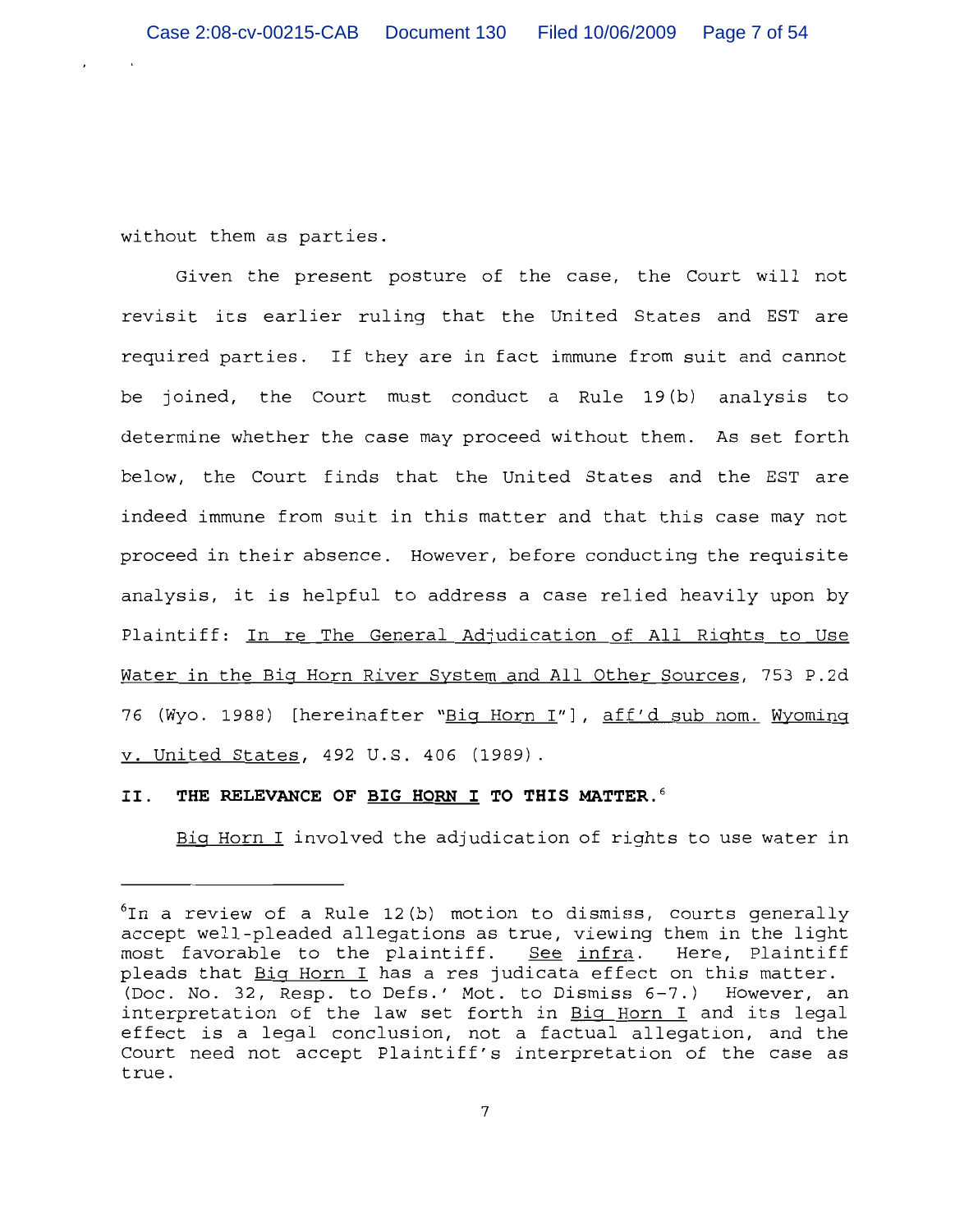the Big Horn River System and all other sources within Wyoming's Water Division No. 3. Id. at 83. Big Horn I specifically addressed Indian reserved water rights, one of three phases of the adjudication. Id. at 85. A portion of that opinion, which assessed congressional intent to reserve water for the Reservation, involved in part a review of the 1905 Act at issue here. In its review of the 1905 Act in this context, the court held that "[t] he Second McLaughlin Agreement, Treaty of April 21, 1904, Act of March 3, 1905, 33 Stat. 1016, does not evidence an intent not to reserve water." Id. at 92.

Central to Plaintiff's underlying claim is the assertion that the Big Horn I decision in fact decided the ultimate question here of whether the 1905 Act served to diminish the Reservation such that the ceded lands are no longer Indian country.<sup>7</sup> Plaintiff thus characterizes this case as seeking "enforcement of the judgment in Big Horn I." (Doc. No. 115, NAT 19(a)(2) Br. 8.) Plaintiff maintains that the levy of taxes by State and County Defendants

For clarification, references to diminishment and disestablishment in this Order both refer to termination of reservation status. Generally, diminishment occurs when only a portion of a reservation's lands lose reservation status, while disestablishment refers to the termination of an entire reservation. See Yankton Sioux Tribe v. Gaffey, 188 F.3d 1010, 1017 (8th Cir. 1999) (making the distinction).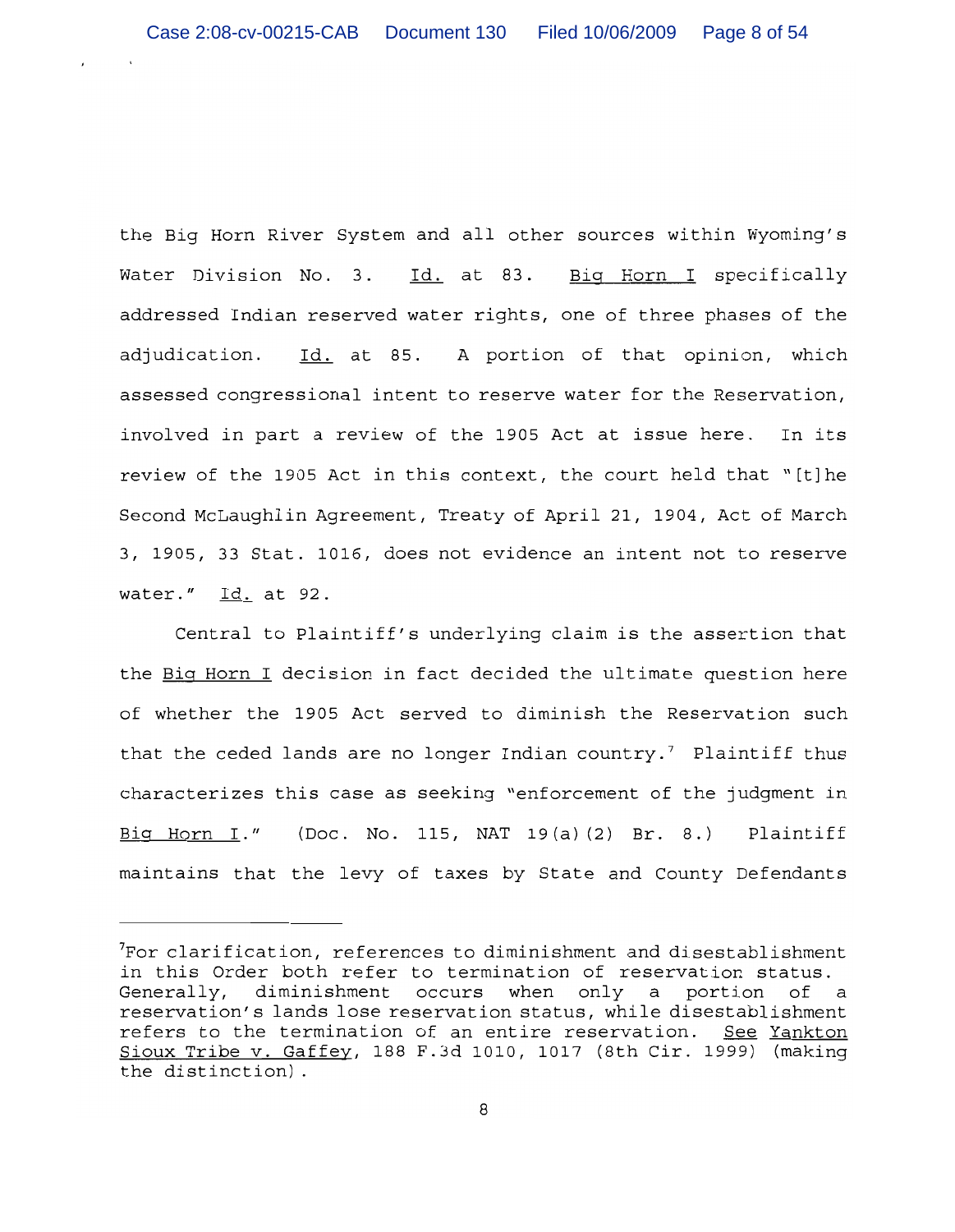contravenes the ruling in Big Horn I, and that the ruling serves as res judicata here, precluding Defendants from arguing that the 1905 Act area is not Indian country. (Doc. No. 1, Compl. 4; Doc. No. 78, NAT Mot. for J. passim; Doc. No. 32, Resp. to Defs.' Mot. to Dismiss 4, 7, 17; Doc. No. 107, Resp. to U.S. Mot. to Dismiss 8).8

Based on its position that Big Horn I has preclusive effect regarding the diminishment issue, Plaintiff contends that the EST and the United States are appropriately made parties in this action as they were parties in Big Horn I. Plaintiff argues that the result in Big Horn I triggers the United States' fiduciary trust obligation to protect it from unlawful encroachment and that the United States has thus waived sovereign immunity in this suit seeking declaratory and injunctive relief.<sup>9</sup> (Doc. No. 107, Resp. to U.S. Mot. to Dismiss 7.) Similarly, Plaintiff contends that the EST has waived sovereign immunity as it was a party, by intervention, in Big Horn I and is bound by that judgment. (Doc.

 ${}^8$ Plaintiff alternatively argues that even if this Court were to find Big Horn I inapplicable to the merits of this case, this issue has been previously addressed by the federal courts such that stare decisis bars re-litigation of the status of the 1905 Act area. (Doc. No. 78, NAT Mot. for J. 51.)

Plaintiff also argues that several other statutes give rise to this trust obligation in this instance. (See Doc. No. 107, Resp. to U.S. Mot. to Dismiss 8-11.)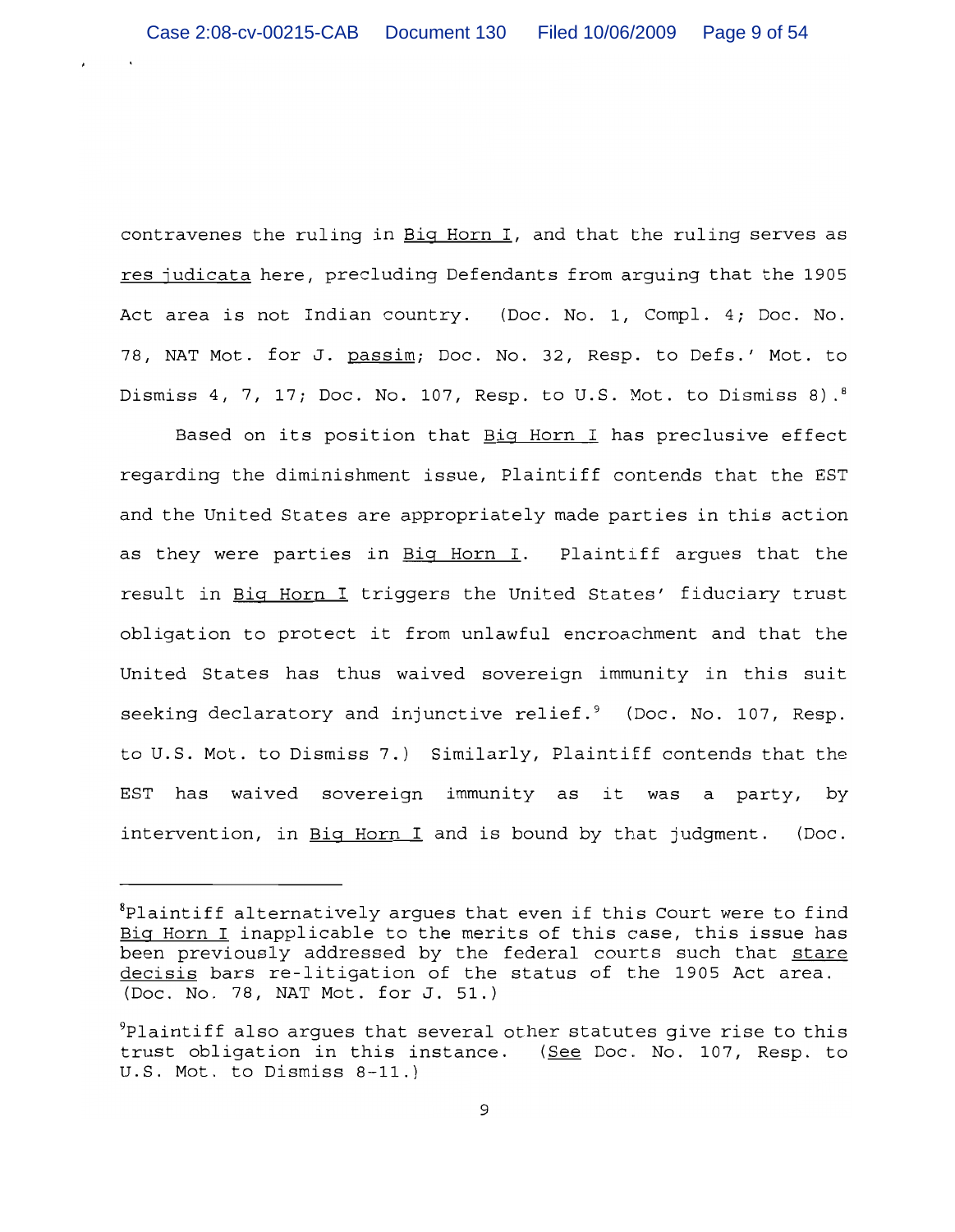No. 115, NAT 19(a)(2) Br. 8.)

Plaintiff's reliance on Big Horn I rests upon the interpretation that Big Horn I held the 1905 Act area to be part of the Reservation, and thus, Indian country. If Plaintiff's reliance is misplaced, Big Horn I will have no impact on the question of proper parties here.

The Court disagrees with Plaintiff's interpretation of Big Horn I. The Wyoming Supreme Court's review of the 1905 Act in Big Horn I was limited to the narrow context of reserved water rights, and the court did not explicitly base its finding on a determination that the 1905 Act area was Indian country. In fact, the Wyoming Supreme Court has since stated that, in Big Horn I, "while they disagreed over whether reserved water rights continued to exist in the ceded lands, the majority and dissent . . . agreed that the reservation had been diminished." Yellowbear v. Wyoming, 174 P.3d 1270, 1283 (Wyo. 2008) (citing Big Horn I, 753 P.2d at 84, 112, 114, 119-35). This Court is in no position to second-guess the Wyoming Supreme Court's interpretation of its own words.<sup>10</sup>

<sup>&</sup>lt;sup>10</sup>Plaintiff attempts to call into question the integrity of the Yellowbear decision by noting that two of the Yellowbear justices represented private water users in the relevant "boundaries and dates" portion of the Big Horn adjudication, and that one of those justices also argued for diminishment in an EPA matter while he was Wyoming Attorney General. (Doc. No. 78, NAT Mot. for J. 59 n.100.)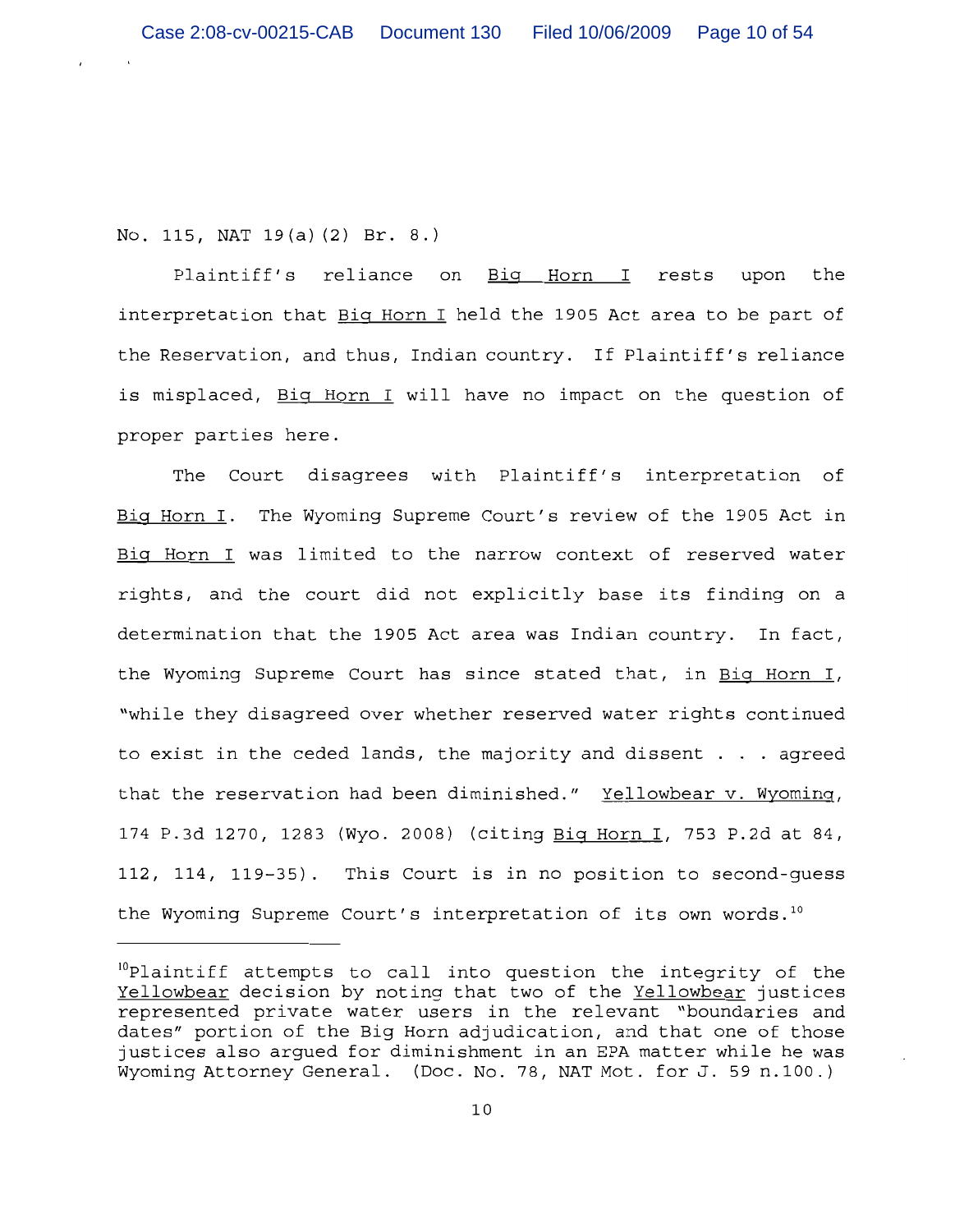Setting aside the necessary deference to a court's interpretation of its own opinions, this Court finds unpersuasive Plaintiff's insistence that the Big Horn I court implicitly held that the 1905 Act area remains part of the Reservation. (Doc. No. 78, NAT Mot. for J. 29 ("the determination [regarding disestablishment] was a prerequisite to the award of federal water rights within that portion of the federal reservation").) First, the majority's opinion does not explicitly or implicitly address the 1905 Act beyond the congressional intent regarding reservation of water rights. See, e.q., Biq Horn I, 753 P.2d at 91-92. Second, according to the dissent, in reviewing the quantification analysis of the reserved water rights, the majority "ignored" the significance of the diminishment of the Reservation when it included the 1905 Act area in the area to be quantified. Id. at 119-20 (Thomas, J. dissenting). Whether the issue of diminishment was ignored or otherwise determined not related to the issue, it

This Court will not question the judicial integrity of the Wyoming Supreme Court. Plaintiff also represents that the Yellowbear court agreed with the dissent in Big Horn I, effectively altering the Big Horn I judgment in violation of the principle of finality. This misconstrues Yellowbear. The Yellowbear court's reference simply notes that the "events and circumstances pertaining to the 1905 Act were set forth and examined in great detail" in the dissenting opinion, and goes not to note that the majority and the dissent in Big Horn I agreed on diminishment. Yellowbear, 174 P.3d at 1283.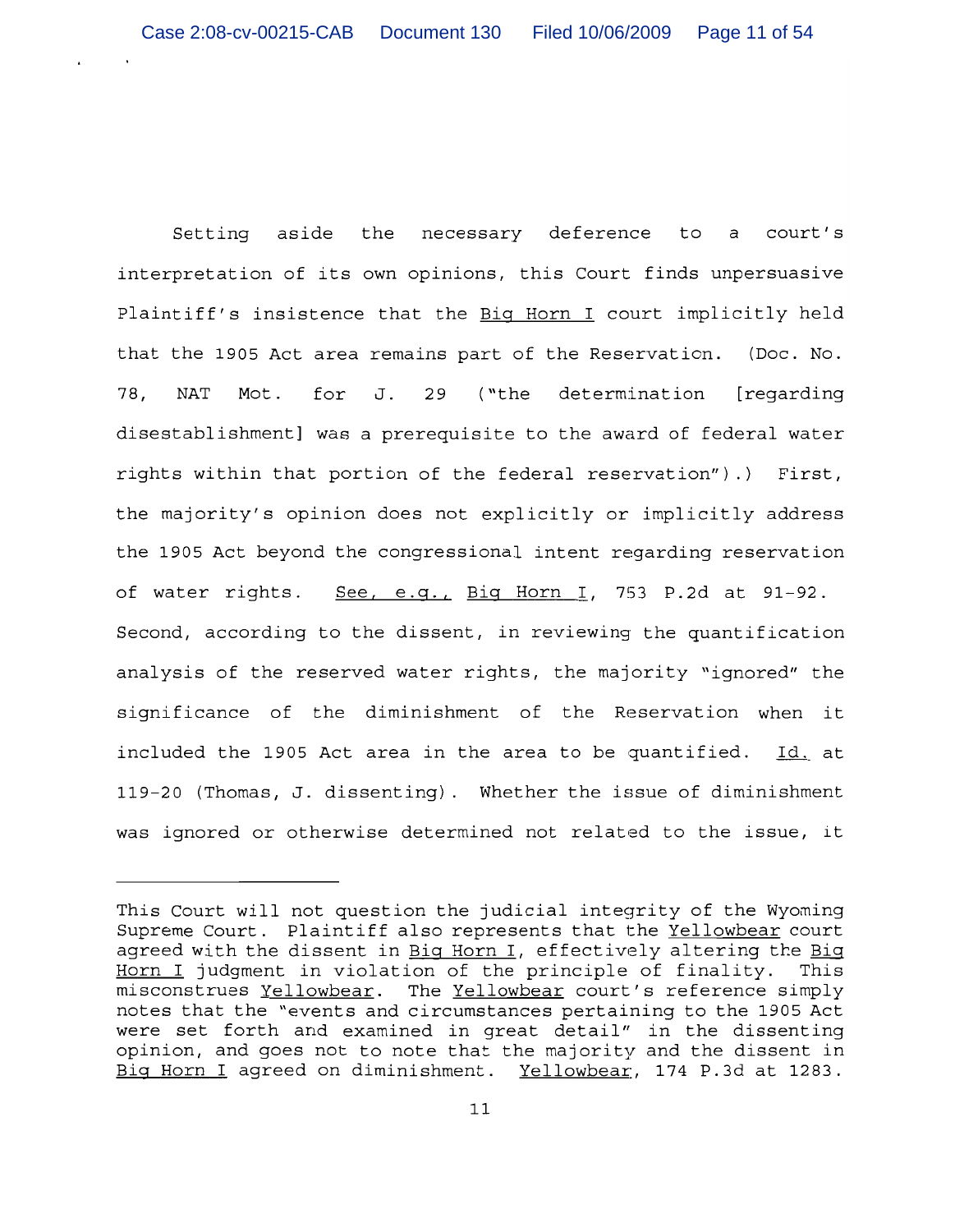was not clearly a part of the majority opinion's analysis and the court notably did not overrule prior decisions finding diminishment of the Reservation.<sup>11</sup> Third, language used in the opinion supports the conclusion that the court operated under the belief that the 1905 Act effected diminishment. For example, in recounting the history of the Reservation, the Court discusses the Reservation post-1905 in terms that demonstrate a belief that the area ceded by the 1905 Act was no longer part of the Reservation. Big Horn I, 753 P.2d at 84. Fourth, while Plaintiff asserts that the Special Master's Report demonstrates that a finding of no diminishment is necessary to the results in the case (Doc. No. 78, NAT Mot. for J. 40-42), the precedential value of his opinions is questionable, especially where the Big Horn I court provided its own reasoning as

<sup>&</sup>lt;sup>11</sup>While the Big Horn I court overruled Merrill v. Bishop, 287 P.2d 620 (Wyo. 1955), it did so only to the extent that Merrill indicated that the admission of Wyoming to the Union abrogated reserved water rights for the Reservation. Id. at 113. It thus overruled Merrill on a limited issue relating to the admission of Wyoming to the United States and not with respect to any issue relating to the 1905 Act. This leaves intact the court's statements in Merrill which demonstrate the court's view that the 1905 Act diminished the Reservation: "The lands involved in this action became a part of the public domain when Congress on March 3, 1905, approved the treaty of 1904. Furthermore, there is no evidence in the case that any of the Indian allotments here in question were granted prior to that time. So it is not necessary to consider what the law would be if these allotments had been granted while the lands herein involved were still contained in an Indian Reservation." Merrill, 287 P.2d at 625.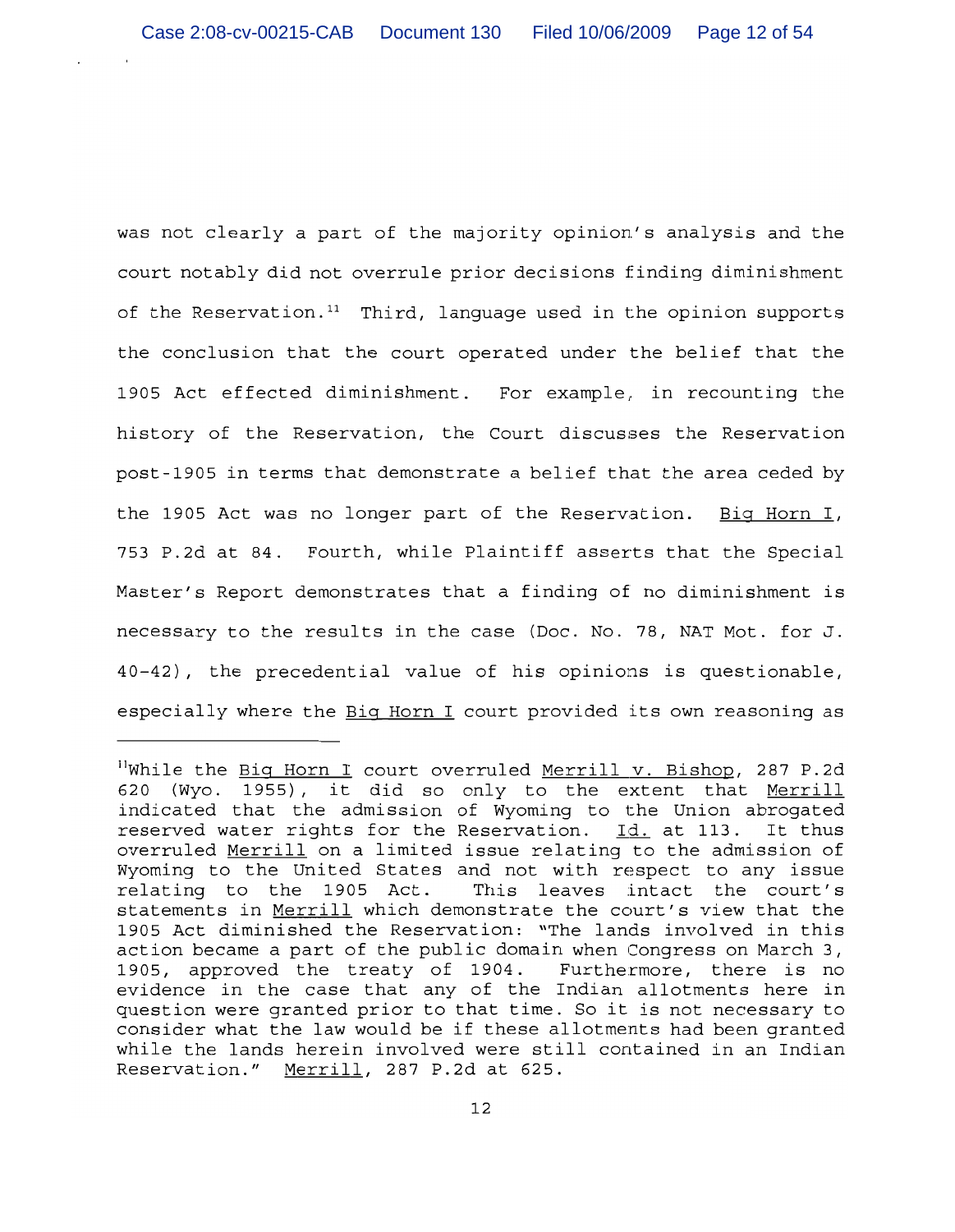to whether an 1868 priority date still existed, Cf. Margaret G. Farrell, The Function and Legitimacy of Special Masters: Administrative Agencies for the Courts, 2-FALL Widener L. Symp. J. 235, 284 (1997) (When compared with decisions of judges, "[t]he decisions made by masters . . . have little precedential value. Thus, the recommended findings of masters, accepted because they are not demonstrated to be clearly erroneous, are not cited by courts or other masters. Only the decision of the district court, if any, accepting the master's report, is available as an element of public law. . . . [W] here there are disputed issues of law or recommended facts in such cases that are challenged as clearly erroneous, it is the district court's decision and its appellate review that is determinative and precedential in future cases").

Finally, that the United States Supreme Court may have denied certiorari on the question of disestablishment has no bearing on the merits of the question. Wyoming v. United States, 488 U.S. 1040 (1989) (granting certiorari in part as to a separate question and denying certiorari on the question, "What priority date should be accorded a reserved water right, if any, for practicably irrigable lands which were ceded by the Reservation's Tribes, if those lands later were restored to and made a part of the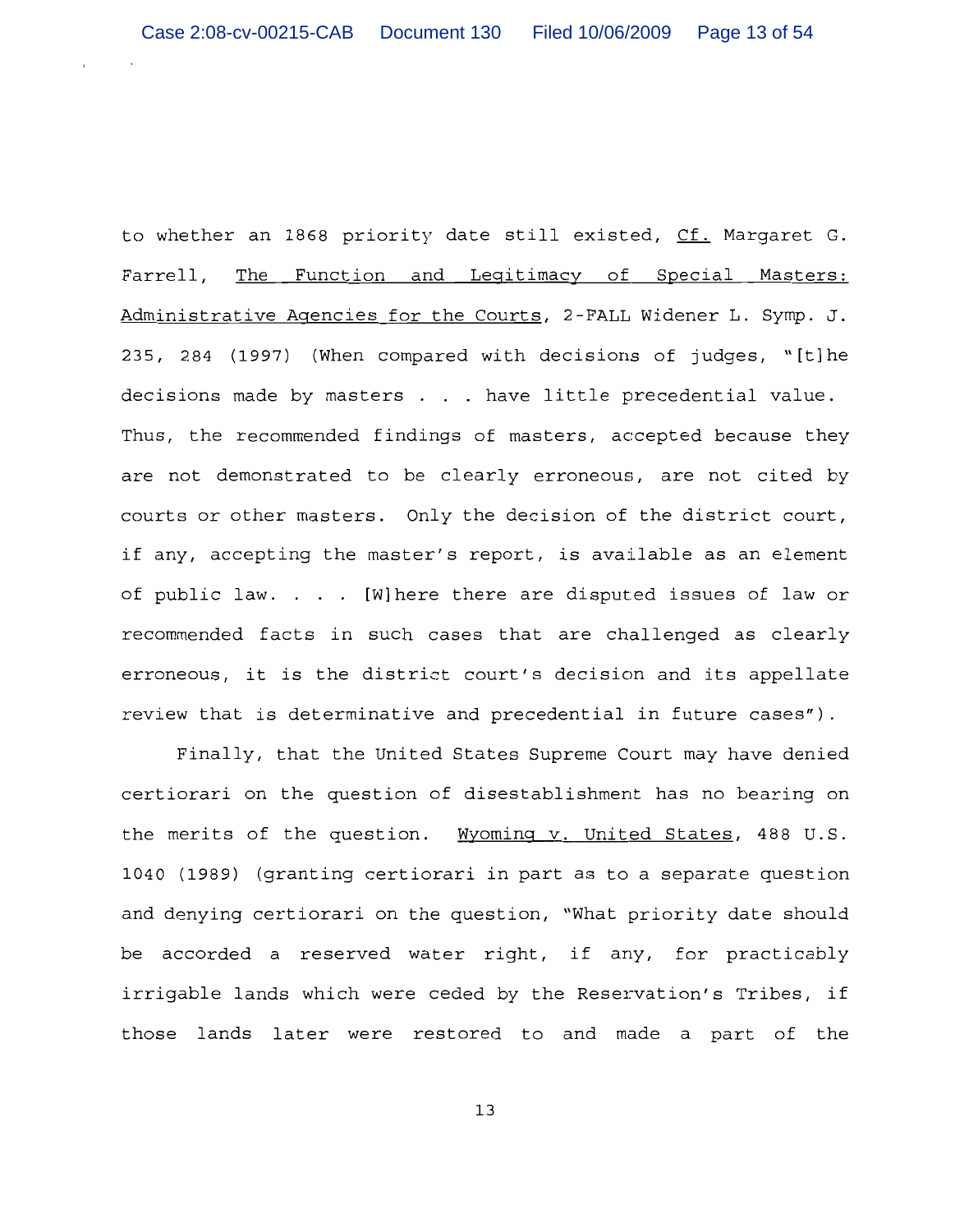reservation by the United States or were reacquired by Indians from non-Indians?" Pet. for Writ of Cert., Wyoming v. United States, No. 88-309, 1988 WL 1094117 (filed Aug. 18, 1988)). Such a denial of certiorari is not governing precedent as to the merits of the question denied. Robinson v. Ignacio, 360 F.3d 1044, 1057 n.6 (9th Cir. 2004) (citing Teaque v. Lane, 489 U.S. 288 (1989) (quoting United States v. Carver, 260 U.S. 482, 490 (1923), for the statement that "denial of a writ of certiorari imports no expression of opinion upon the merits of the case")).

As Big Horn I does not rule on the underlying question presented here, the Court finds the case to have no preclusive effect on the United States or the EST such that it would influence the question of joinder.<sup>12</sup>

## III. IMMUNITY FROM SUIT

#### Rule 12(b)(1) A.

Both the EST and the United States assert that this Court lacks subject-matter jurisdiction over them due to sovereign immunity. Lack of subject matter jurisdiction due to sovereign

<sup>&</sup>lt;sup>12</sup>The Court acknowledges that this holding effectively disposes of Plaintiff's stayed Motion for Judgment on the Pleadings insofar as Plaintiff argues for judgment on the basis that Big Horn I prevents State and County Defendants from re-litigating the issue of disestablishment.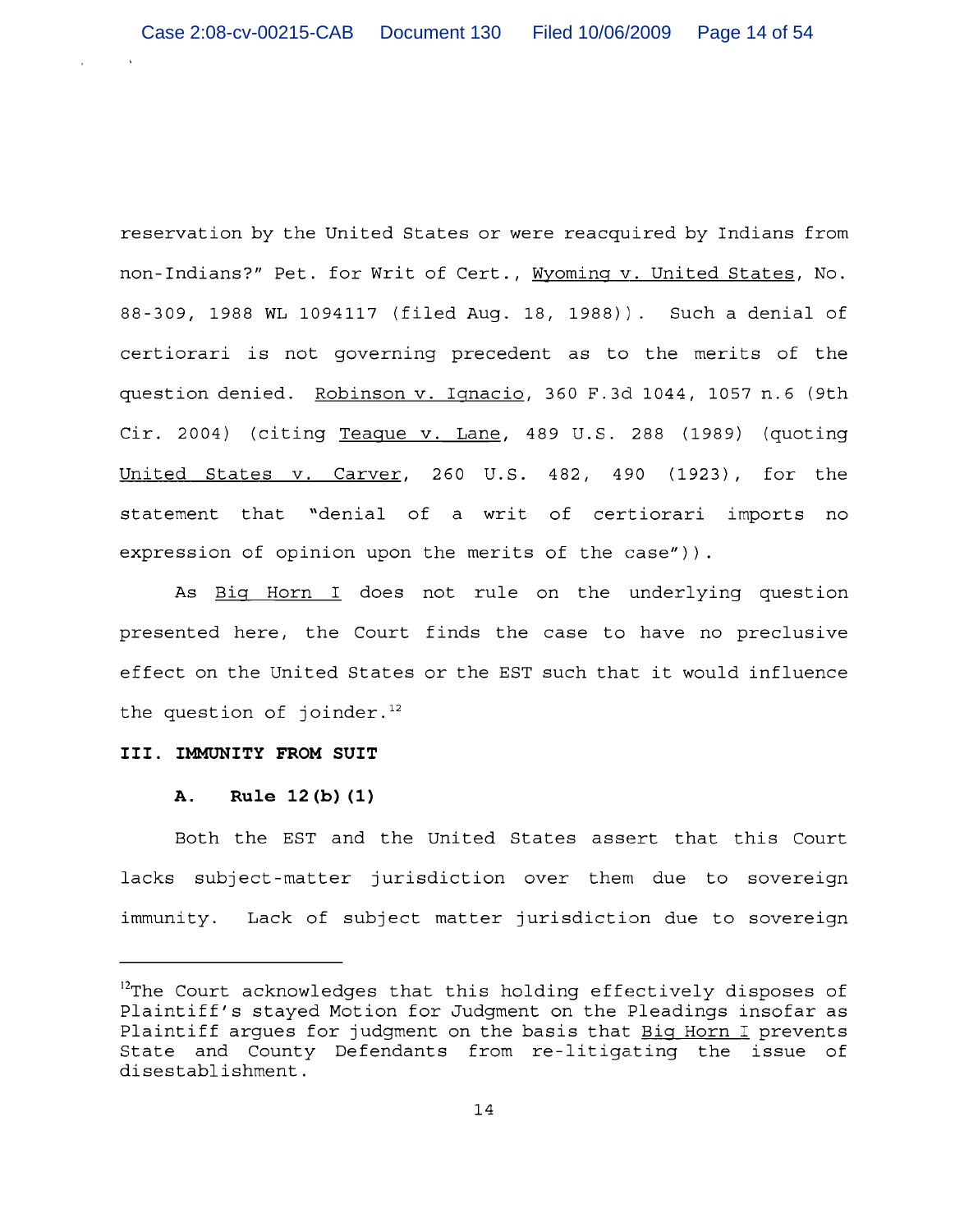immunity may be raised by a Rule 12(b) (1) motion to dismiss. See E.F.W. v. St. Stephens Indian High Sch., 264 F.3d 1297, 1302-03 (10th Cir. 2001) (tribal sovereign immunity); Holt v. United States, 46 F.3d 1000 (10th Cir. 1995) (federal sovereign immunity). The party asserting jurisdiction bears the burden of establishing the existence of subject-matter jurisdiction. Id.

Review of a Rule  $12(b)$  (1) motion to dismiss requires review of the non-conclusory factual allegations in the complaint. Penteco Corp. Ltd. P'ship-1985A v. Union Gas Sys., Inc., 929 F.2d 1519, 1521 (10th Cir. 1991). Here, the EST and the United States assert immunity assuming the truth of the facts as pleaded and thus, the allegations in the complaint are accepted as true for the purposes of this review. See Holt, 46 F.3d at 1002.

## $B.$ Eastern Shoshone Tribe

As a federally recognized Indian tribe and sovereign entity, the EST enjoys sovereign immunity from suit absent an unequivocally expressed waiver of immunity by the tribe, or abrogation of immunity by Congress. Fletcher v. United States, 116 F.3d 1315, 1324 (10th Cir. 1997). The EST asserts that it has not waived these rights and that Congress has not abrogated immunity. The EST also asserts that its sovereign immunity is not abrogated by the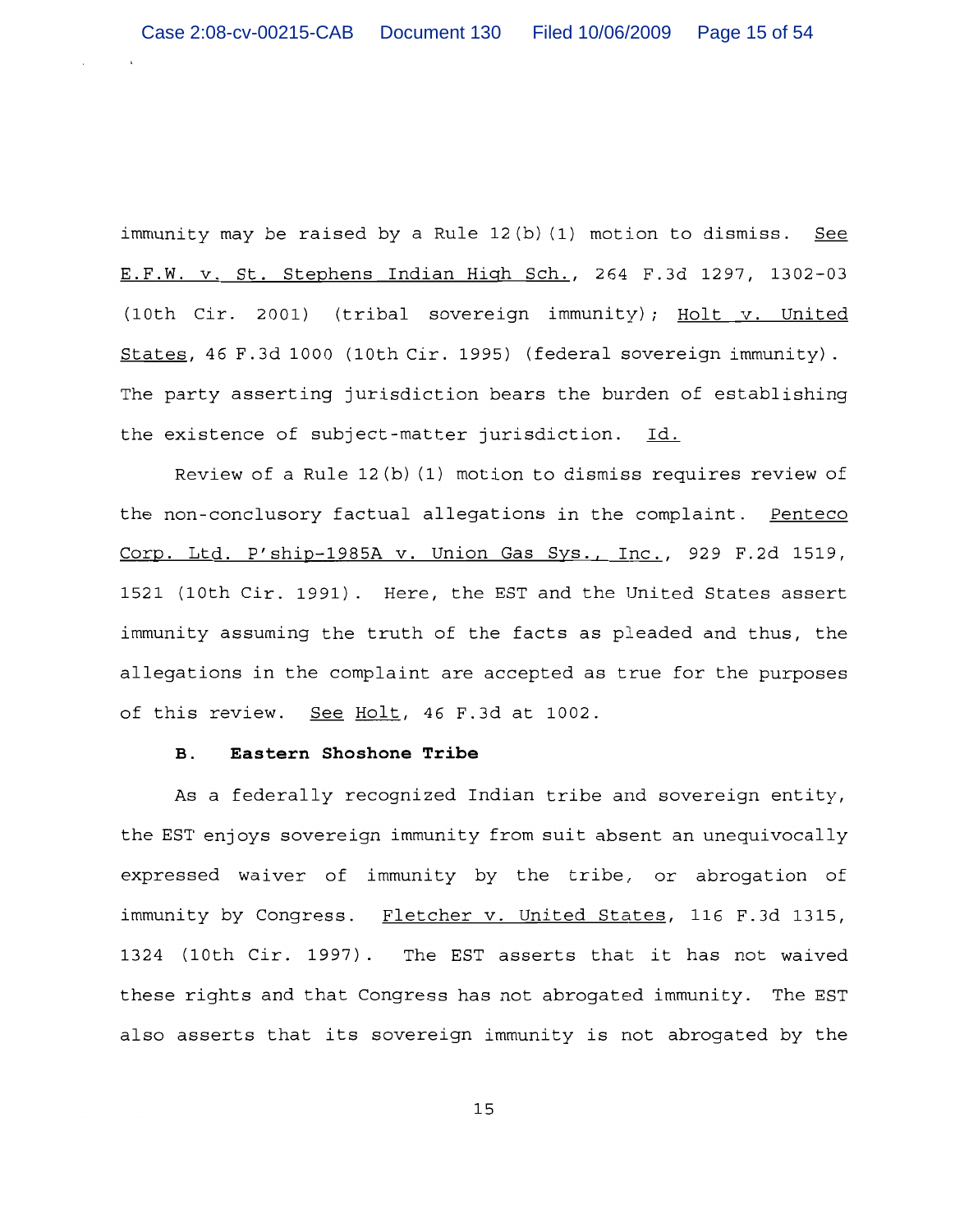fact that it and Plaintiff have undivided one-half interests in reservation resources and joint authority over territorial matters.

In response to the EST's Motion to Dismiss, the NAT initially did not contest the EST's immunity from suit: "The NAT concurs with the EST that it is a federally recognized Indian tribe and a sovereign governmental entity. As such, it cannot be compelled to participate in litigation without an express waiver by the EST or an Act of Congress. As a result, the NAT does not oppose dismissal of the EST from this action." (Doc. No. 106, Resp. to EST Mot. to The Court likewise finds that EST's assertion of Dismiss 2.) sovereign immunity compels dismissal of EST as a party.

In a later brief, the NAT alters its position and contends that since the EST waived its immunity from suit in Big Horn I and since "the case at bar is concerned with the res judicata effect of the Big Horn I case, the Court may conclude that the EST's specific waiver of sovereign immunity in Big Horn I carries through and is imputed to these proceedings as a matter of law." (Doc. No. 115, NAT 19(a)(2) Br. 8.) Plaintiff provides no supporting authority for this proposition. Moreover, as the Court has explained above, Big Horn I carries no preclusive effect in this matter. Accordingly, the Court is unpersuaded by this argument.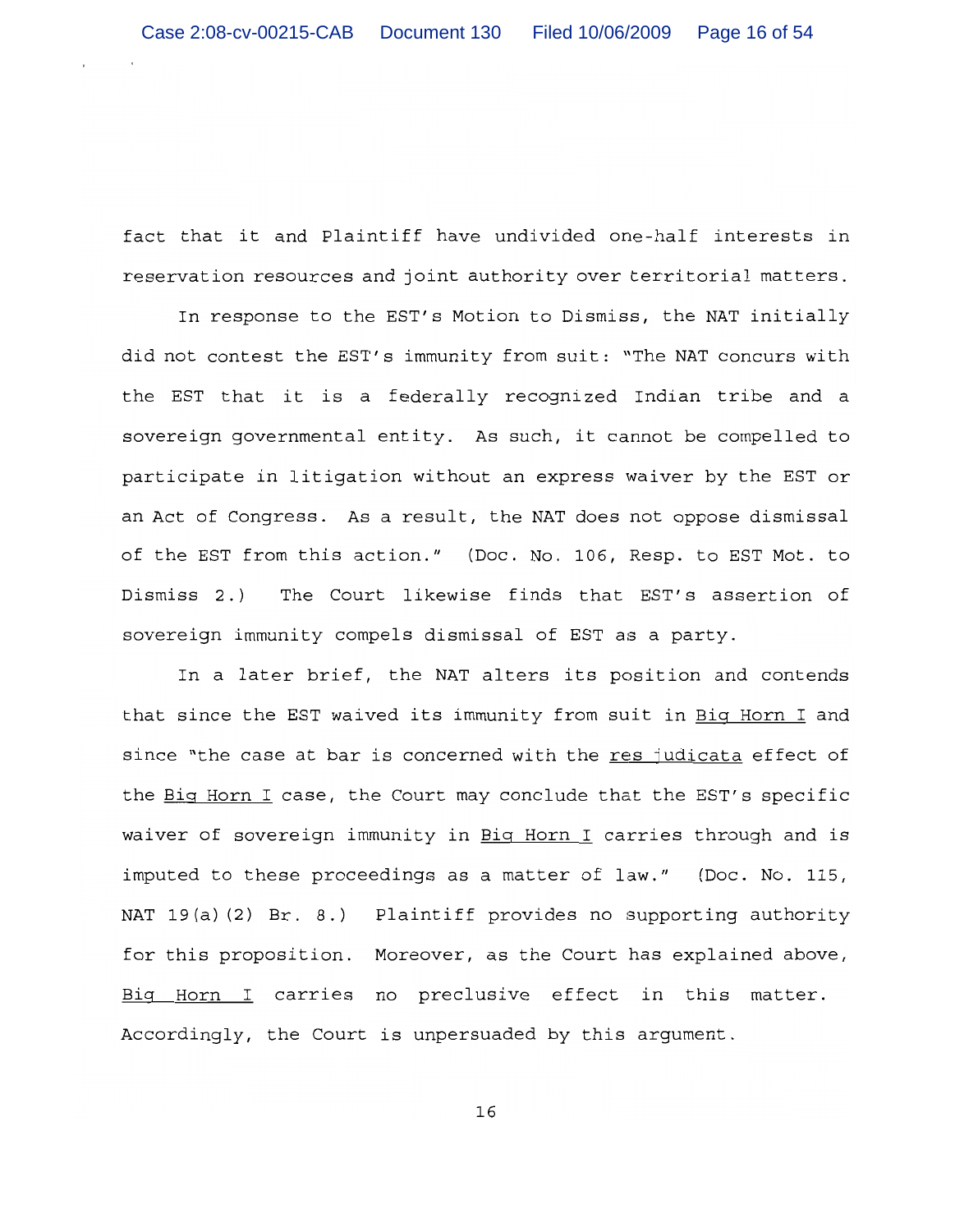#### United States  $\mathbf{C}$ .

The question of immunity and waiver with respect to the United States is more vigorously debated. "It is axiomatic that the United States may not be sued without its consent and that the existence of consent is a prerequisite for jurisdiction." United States v. Mitchell, 463 U.S. 206, 212 (1983) (footnote omitted). Consent to suit exists only upon explicit, unequivocal waiver of sovereign immunity by Congress. Block v. North Dakota ex rel. Bd. of Univ. and Sch. Lands, 461 U.S. 273, 288 (1983); United States v. Murdock Mach. & Eng'g Co. of Utah, 81 F.3d 922, 929 (10th Cir.  $1996$ . Consent cannot be supplied by legislative history, by implication, or by actions of officers of the United States. Id. at 930-31. In addition, policy concerns and perceived inequities stemming from the facts of a particular case cannot serve to effect a waiver of immunity. See Native Am. Distrib. v. Seneca-Cayuqa Tobacco Co., 546 F.3d 1288, 1295 (10th Cir. 2008) (addressing this principle in the context of tribal sovereignty) (citing Ute Distrib. Corp. v. Ute Indian Tribe, 149 F.3d 1260, 1267 (10th Cir. 1998), and Pan Am. Co. v. Sycuan Band of Mission Indians, 884 F.2d 416, 419 (9th Cir. 1989) (noting that Indian sovereignty is like that of other sovereigns in this respect)). Absent the requisite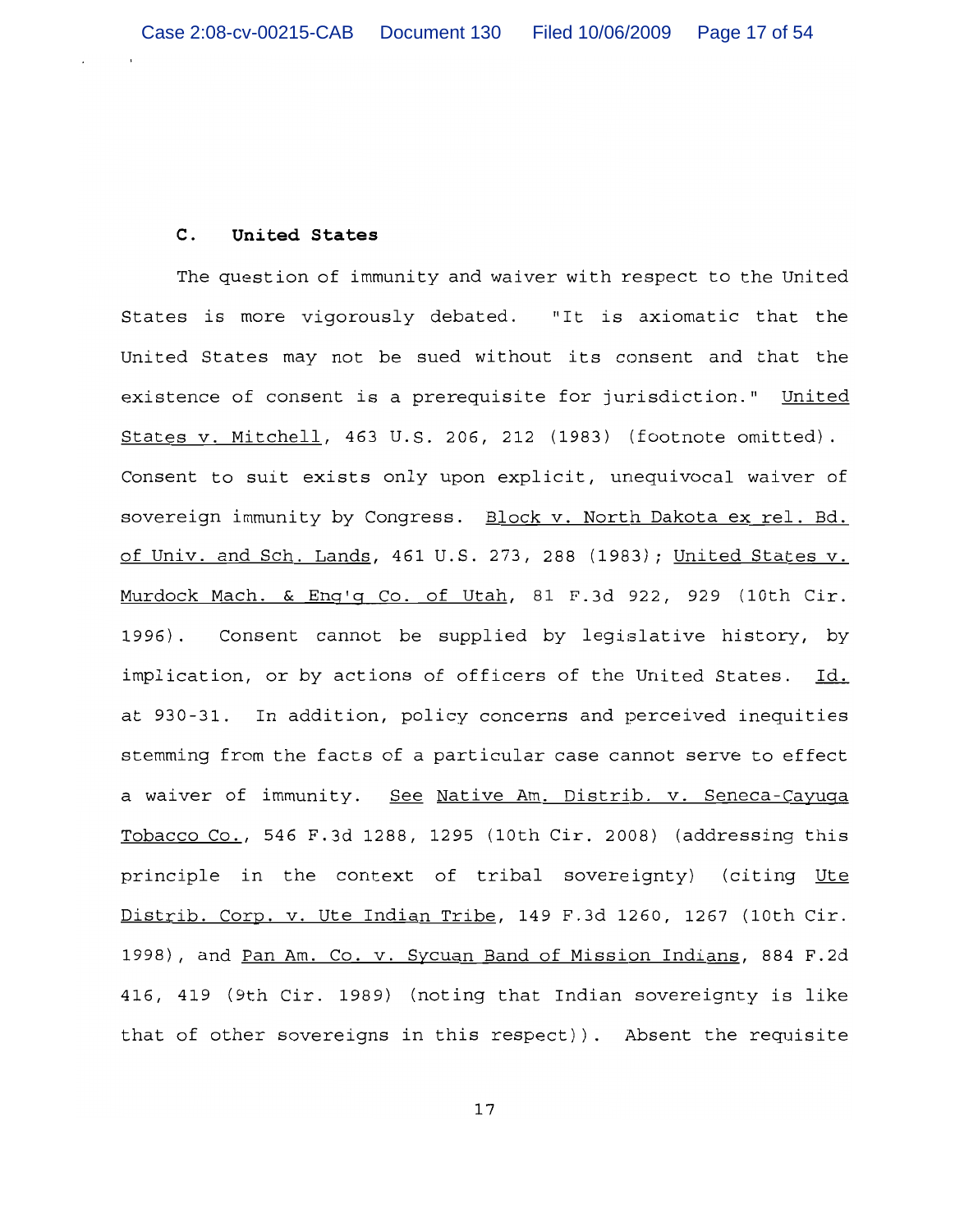consent, this Court lacks jurisdiction to either "restrain the government from acting, or to compel it to act." Murdock Mach., 81 F.3d. at 930 (quoting Larson v. Domestic & Foreign Commerce Corp., 337 U.S. 682, 704 (1949)).

This immunity from suit is interpreted more broadly than to mean just immunity from suit against the United States. Id. at 931. The federal government "is not subject to 'legal proceedings, at law or in equity' or 'judicial process' without its consent." Id. (quoting Belknap v. Schild, 161 U.S. 10, 16 (1896)). Regardless of the appropriate alignment of the United States as a plaintiff or defendant in this matter, the immunity analysis does not change.

The United States arques that there has been no waiver of immunity such that it may be made a party to this suit. It argues that the existence of the government's general trust responsibility towards federally recognized Indian tribes does not waive federal sovereign immunity. Rather, it contends that an explicit statutory waiver of immunity must exist, such as in the Indian Tucker Act, 28 U.S.C. § 1505. Thus, the United States argues, a tribe cannot survive the defense of sovereign immunity where the tribe alleges a breach of common law trust responsibility rather than a statutory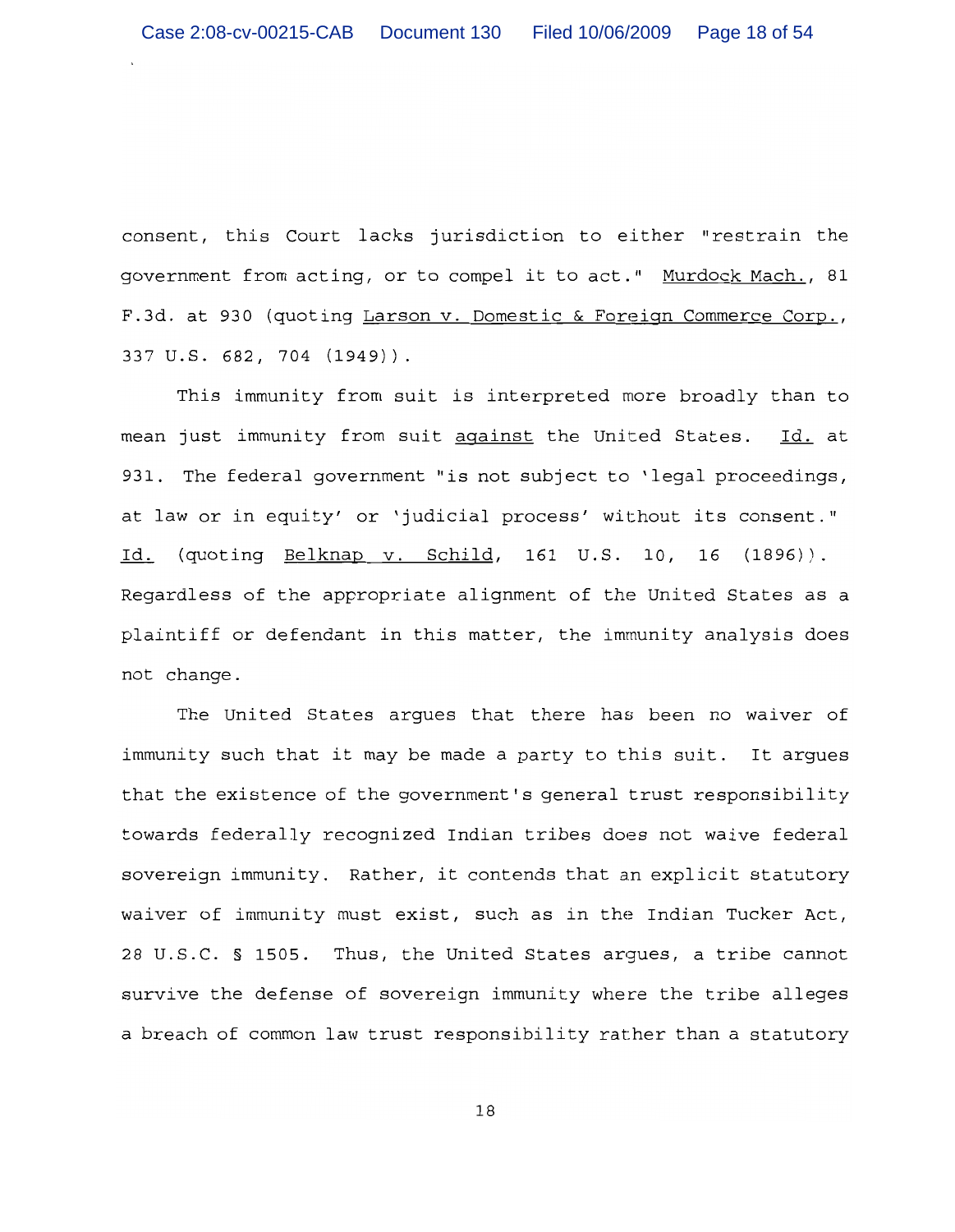trust responsibility. The United States further argues that the general trust responsibility that exists does not force it to participate in litigation alongside a tribe absent a specific law or restriction that creates an obligation to do so. In essence, the United States invokes the Attorney General's discretionary authority over the United States' participation in litigation.

Plaintiff takes great exception to the position of the United States. It acknowledges that the general trust obligation of the United States to federally recognized tribes does not by itself waive immunity or obligate the United States to participate in every case to which a tribe is a party. However, Plaintiff contends that because this case seeks only injunctive relief and not money damages, the United States has waived immunity from suit under 5 U.S.C. § 702 of the Administrative Procedure Act ("APA"). The NAT asserts that in this context of a claim for injunctive relief, the United States' trust obligation serves to overcome the defense of immunity.

The Court finds that, contrary to Plaintiff's assertion, Section 702 does not effect a waiver of immunity in this case. Although Plaintiff seeks injunctive relief, it is not seeking injunctive relief against the United States. As the Supreme Court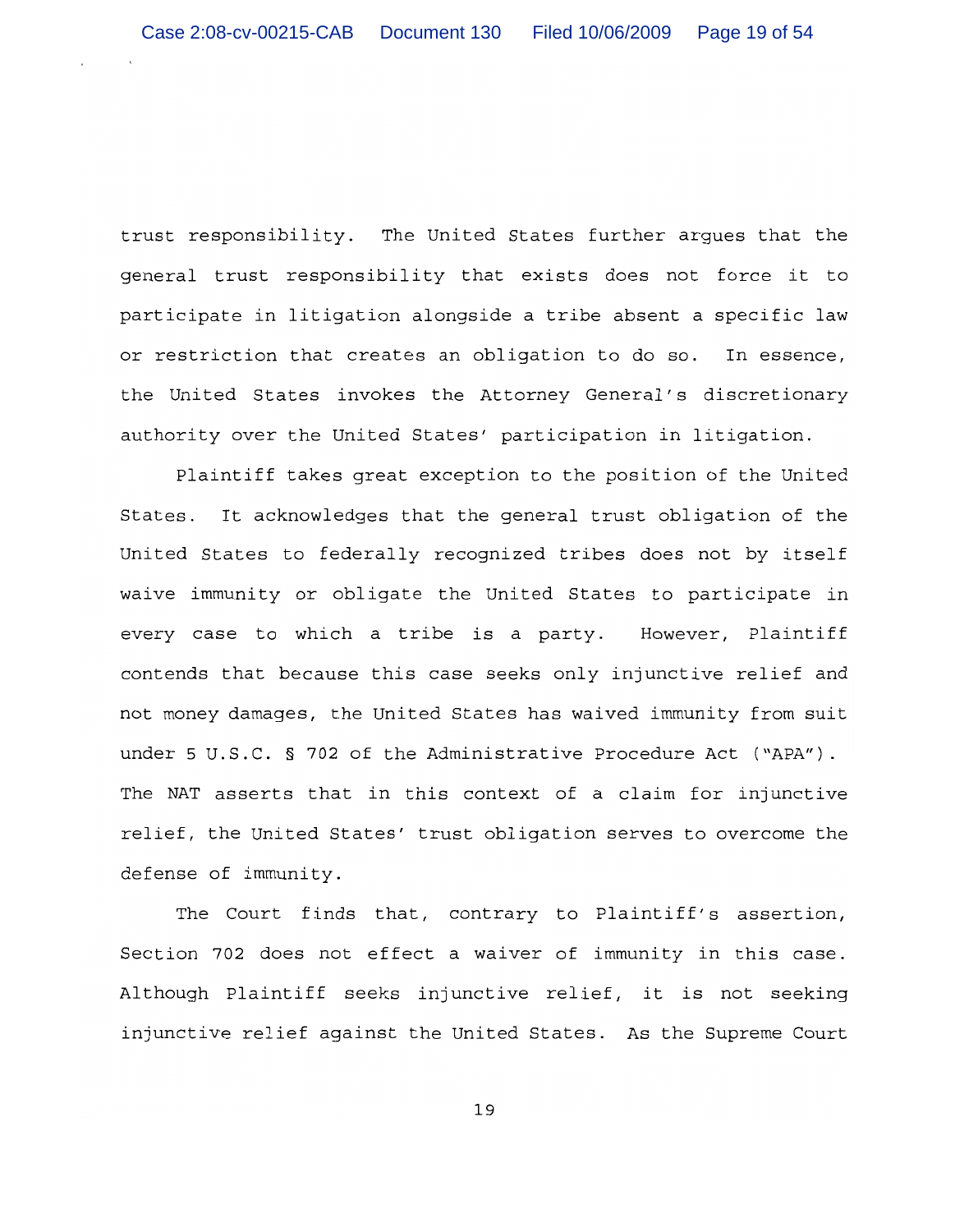has said, "Jurisdiction over any suit against the Government requires a clear statement from the United States waiving sovereign immunity, together with a claim falling within the terms of the waiver." United States v. White Mountain Apache Tribe, 537 U.S. 465, 472 (2003) (citation omitted) (emphasis added). Section 702 of the APA provides:

A person suffering legal wrong because of agency action, or adversely affected or aggrieved by agency action within the meaning of a relevant statute, is entitled to judicial review thereof. An action in a court of the United States seeking relief other than money damages and stating a claim that an agency or an officer or employee thereof acted or failed to act in an official capacity or under color of legal authority shall not be dismissed nor relief therein be denied on the ground that it is against the United States or that the United States is an indispensable party. The United States may be named as a defendant in any such action, and a judqment or decree may be entered against the United States: Provided, that any mandatory or injunctive decree shall specify the Federal officer or officers (by name or by title), and their successors in office, personally responsible for compliance. Nothing herein (1) affects other limitations on judicial review or the power or duty of the court to dismiss any action or deny relief on any other appropriate legal or equitable ground; or (2) confers authority to grant relief if any other statute that grants consent to suit expressly or impliedly forbids the relief which is sought.

5 U.S.C. § 702. Section 702 clearly effects a waiver. However, the claims brought here do not fall within the terms of that waiver. To fall within the terms, the action must seek non-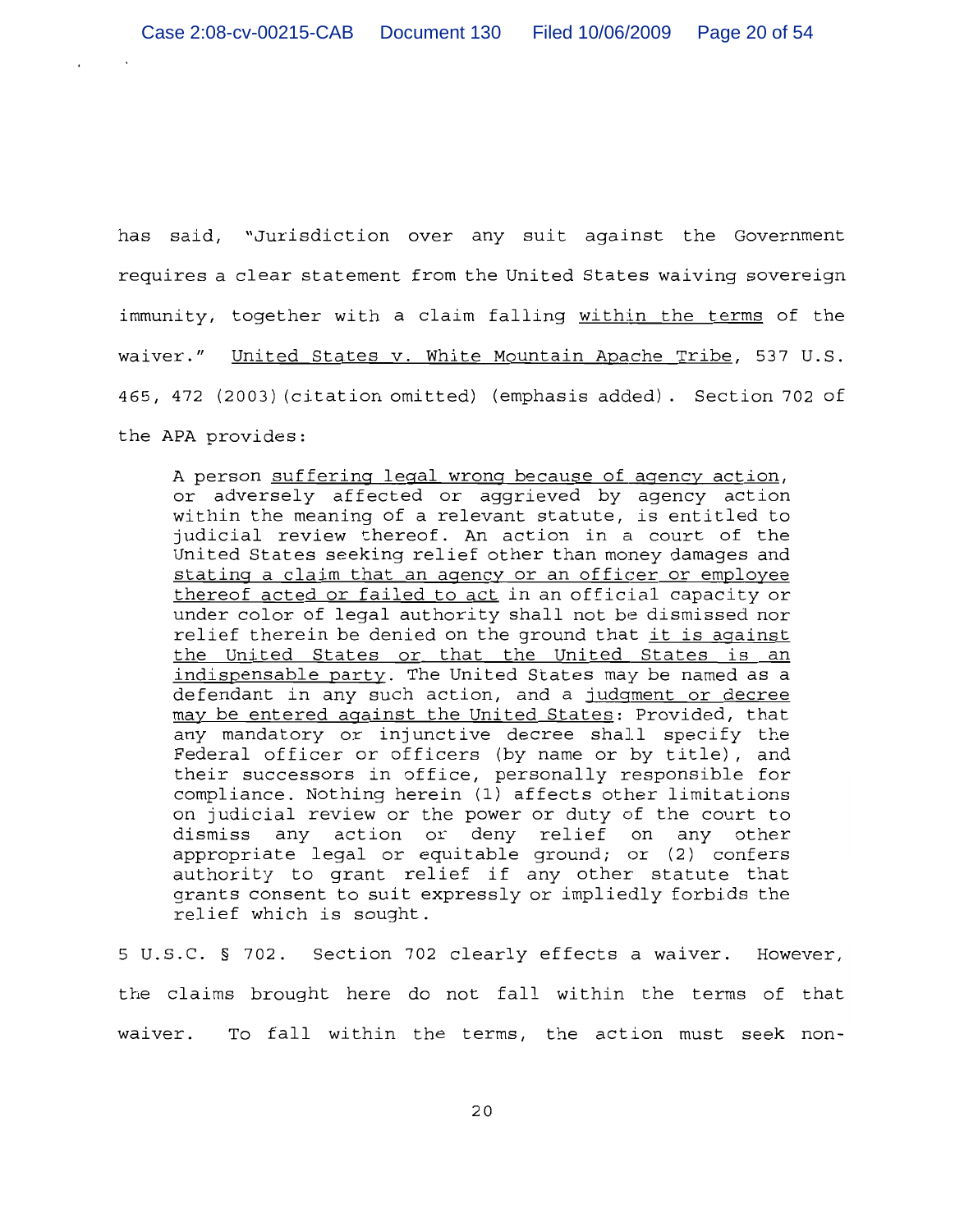monetary relief and claim that an agency or an officer improperly acted or failed to act. Thus, Section 702 contemplates suit in which a judgment or decree against the United States is sought for wrongful action or inaction by the United States or an officer. Here, the Complaint does not allege a legal wrong committed by the United States. Rather, the allegations focus on alleged wrongs committed by state and county actors.

Plaintiff is correct that courts have consistently held that the APA waives immunity to claims for injunctive relief whether they are brought under the purview of the APA or not. See, e.q., Pullman Constr. Indus., Inc. v. United States, 23 F.3d 1166, 1169 (7th Cir. 1994) ("Congress has consented to litigation in federal courts seeking equitable relief from the United States"); Cobell v. Babbitt, 30 F. Supp. 2d 24, 32 (D.C. Cir. 1998) ("The § 702 waiver of sovereign immunity in actions seeking relief other than money damages against the government also applies to claims brought outside the purview of the APA, such as some of the claims involved in the case at bar," including a breach of trust duties); Chamber of Commerce v. Reich, 74 F.3d 1322, 1329 (D.C. Cir. 1996) ("The APA's waiver of sovereign immunity applies to any suit whether under the APA or not"). See also Richard H. Fallon, Jr. et al.,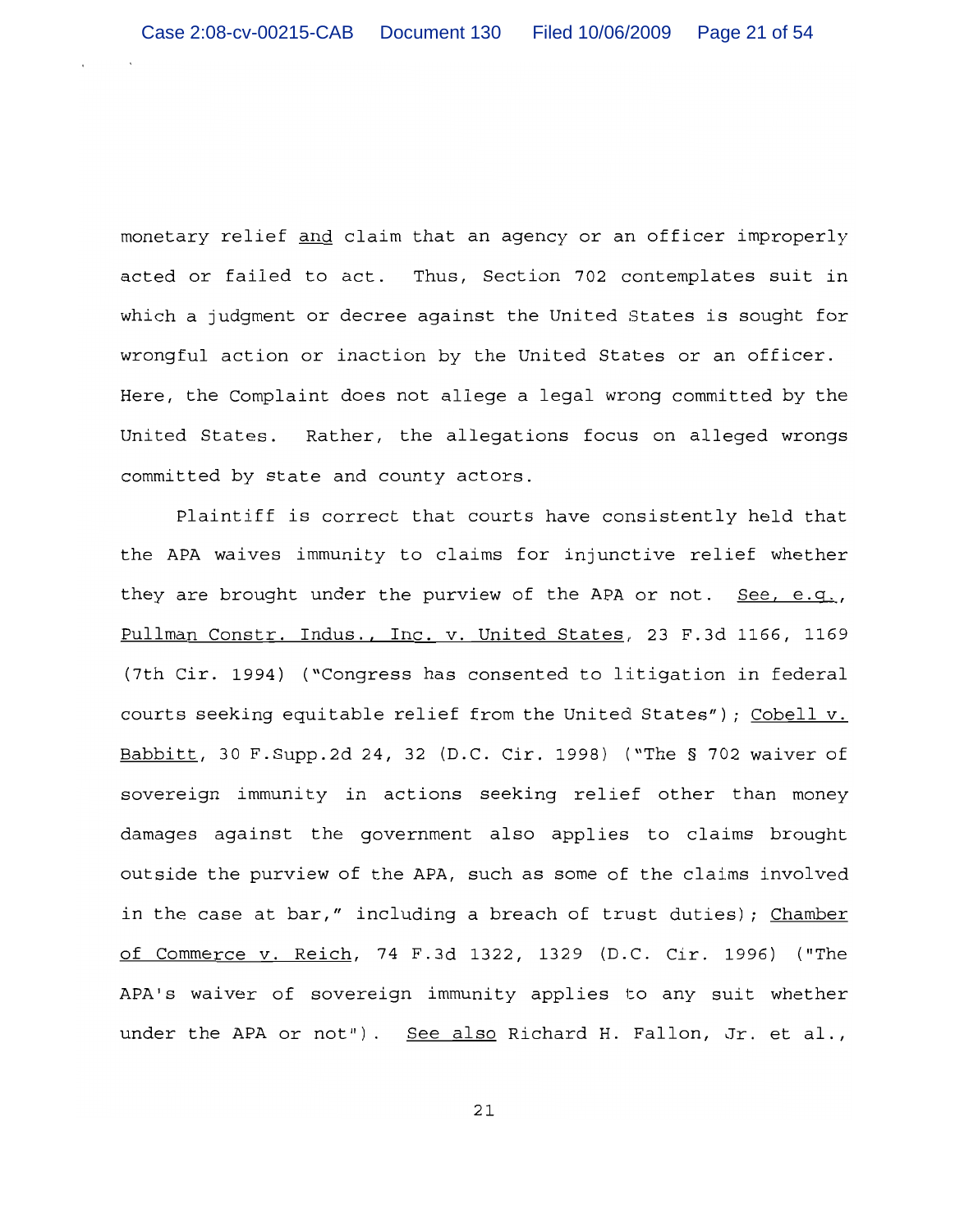Hart and Wechsler's The Federal Courts and the Federal System 1036-37 (5th ed. 2003) ("the statute waived sovereign immunity in federal court suits seeking relief other than money damages against federal agencies or officials . . . and allowed the United States to be named as a defendant and to have judgment entered against This is supported by the fact that, "[t]he Judiciary  $it'$ ). Committees of both Houses, in their reports on the 1976 amendment the APA], identified as the measure's clear purpose [to 'elimina (tion of) the sovereign immunity defense in all equitable actions for specific relief against a Federal agency or officer acting in an official capacity.'" Sea-Land Svc., Inc. v. Alaska R.R., 659 F.2d 243 (D.C. Cir. 1981).

However, the common denominator in each of these cases is that a claim was asserted against the United States for actions of an agency, as defined by  $5 \text{ U.S.C. }$   $\frac{1}{2} \cdot 701(b)(1)$ . Since the Complaint contains no allegations of wrongful action or inaction by an agency of the United States, Section 702 cannot serve to waive immunity here. While Plaintiff asserts that the United States' refusal to participate here may give rise to a cognizable claim for breach of trust in the future, that is not this case.

Plaintiff arques that claims against the United States are not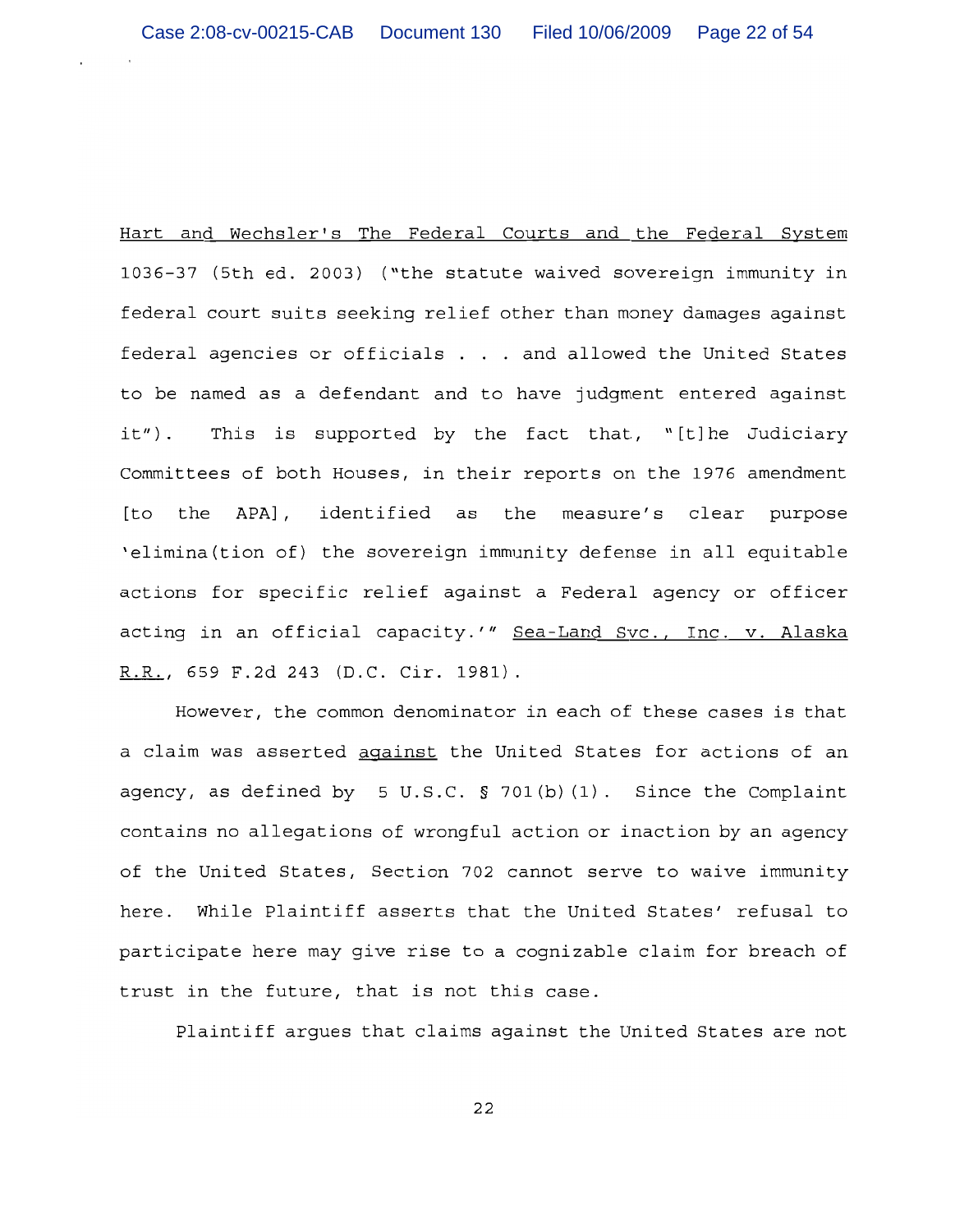a jurisdictional prerequisite. (Doc. No. 107, Resp. to U.S. Mot. to Dismiss 11.) Plaintiff makes this argument in response to an arqument allegedly made by the United States. Plaintiff asserts that the United States took the position that this Court has no jurisdiction absent a claim for money damages against the United The Court does not read the United States' argument so States. relevant discussion simply arqued lack of broadly. The jurisdiction absent waiver of immunity. In that discussion, the United States provided as an example the Indian Tucker Act, which does permit money damages in certain instances. (Doc. No. 94, U.S. Mot. to Dismiss 3-4.) Nevertheless, the Court finds that the cases cited by Plaintiff in support of its position are unhelpful to the question of joinder of the United States in this matter. In Heusle v. Nat'l Mut. Ins. Co., 628 F.2d 833 (3d Cir. 1980), the topic was not at issue on appeal. The United States was simply "described in the complaint as defendant or involuntary plaintiff," and the opinion does not reveal whether the United States contested being named as a party. 628 F.2d at 835. In Illinois v. Brighton Bldg. & Maint. Co., No. 77 C 4541, 1978 WL 1522, at \*7 (N.D. Ill. Nov. 8, 1978), an unpublished decision, the court does not directly address sovereign immunity, instead concluding without explanation that the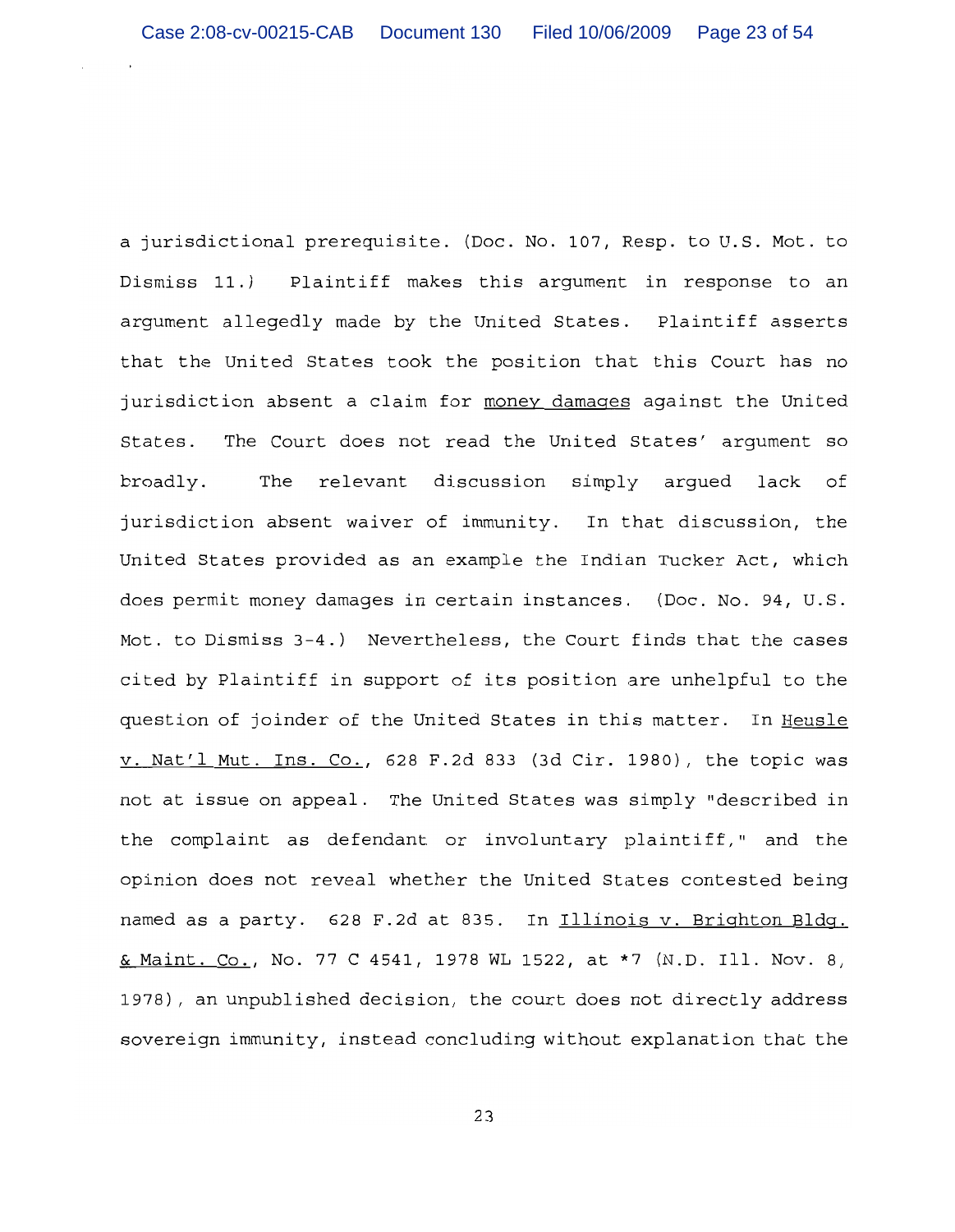United States was subject to the Court's jurisdiction and moving on to find joinder appropriate under Rule 19.

The NAT also attempts to distinguish as inapposite many of the cases cited by the United States by pointing out that several involve claims for money damages against the United States and others are irrelevant based on their underlying facts. (Doc. No. 107, Resp. to U.S. Mot. to Dismiss 5.) However, those cases Plaintiff attempts to discount were not cited for their specific facts, such as whether money damages were sought. Rather, they were cited by the United States for the law surrounding immunity, beginning with the foundational rule that sovereign immunity bars suit absent a clear waiver. (Doc. No. 94, U.S. Mot. to Dismiss 2-5.) It just so happens that several of the cases cited involved the Indian Tucker Act and claims for money damages.

Aside from Section 702, Plaintiff has provided no other authority unambiguously mandating the participation of the United States in this case. "[C] ourts have long acknowledged that the Attorney General's authority to control the course of the federal government's litigation is presumptively immune from judicial review" in both criminal and civil matters. Shoshone-Bannock Tribes v. Reno, 56 F.3d 1476, 1480 (D.C. Cir. 1995). However, this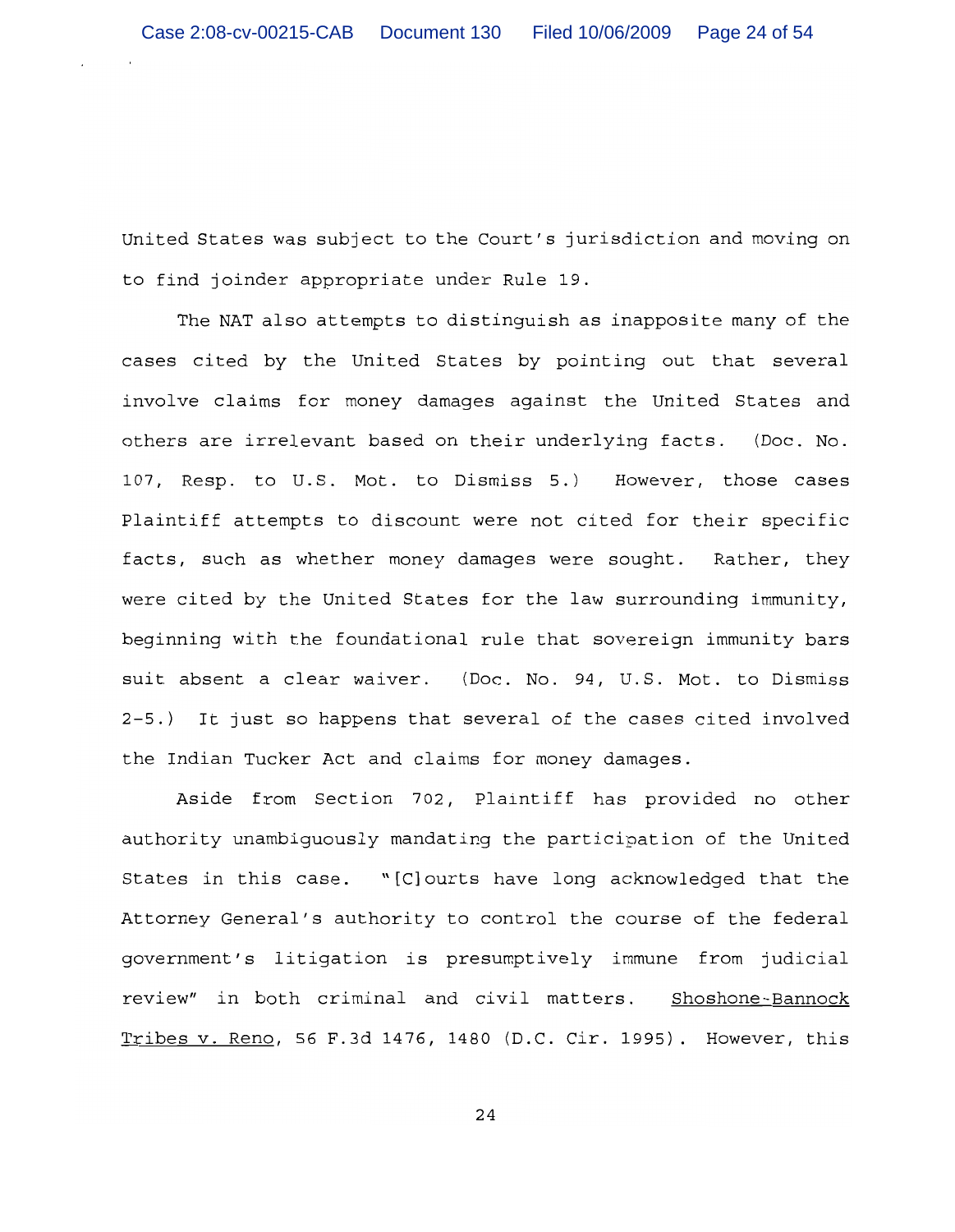discretion is limited in that it may be circumscribed by statute. Id. at 1481. More to the point, "an Indian tribe cannot force the government to take a specific action unless a treaty, statute or agreement imposes, expressly or by implication, that duty. 'Without an unambiguous provision by Congress that clearly outlines a federal trust responsibility, courts must appreciate that whatever fiduciary obligation otherwise exists, it is a limited one only.'" Id. at 1482 (quoting N. Slope Borough v. Andrus, 642 F.2d 589, 612 (D.C. Cir. 1980) (finding that statute imposed "only a discretionary duty of representation" and did not "withdraw discretion from the Attorney General, . . . offer[inq] no standards for judicial evaluation of the Attorney General's litigating decisions to pursue or not to pursue particular claims"). Even where a duty to represent tribal interests is explicitly established, as was the case in Shoshone-Bannock, absent an explicit delineation of the scope of that duty, "[c]ourts are illequipped to evaluate the factors that go into a decision not to bring suit or to enforce regulations." Id. at 1481 (citing Heckler v. Chaney, 470 U.S. 821, 832 (1985)).

Plaintiff suggests several statutes and treaties as sources for a trust responsibility requiring the United States'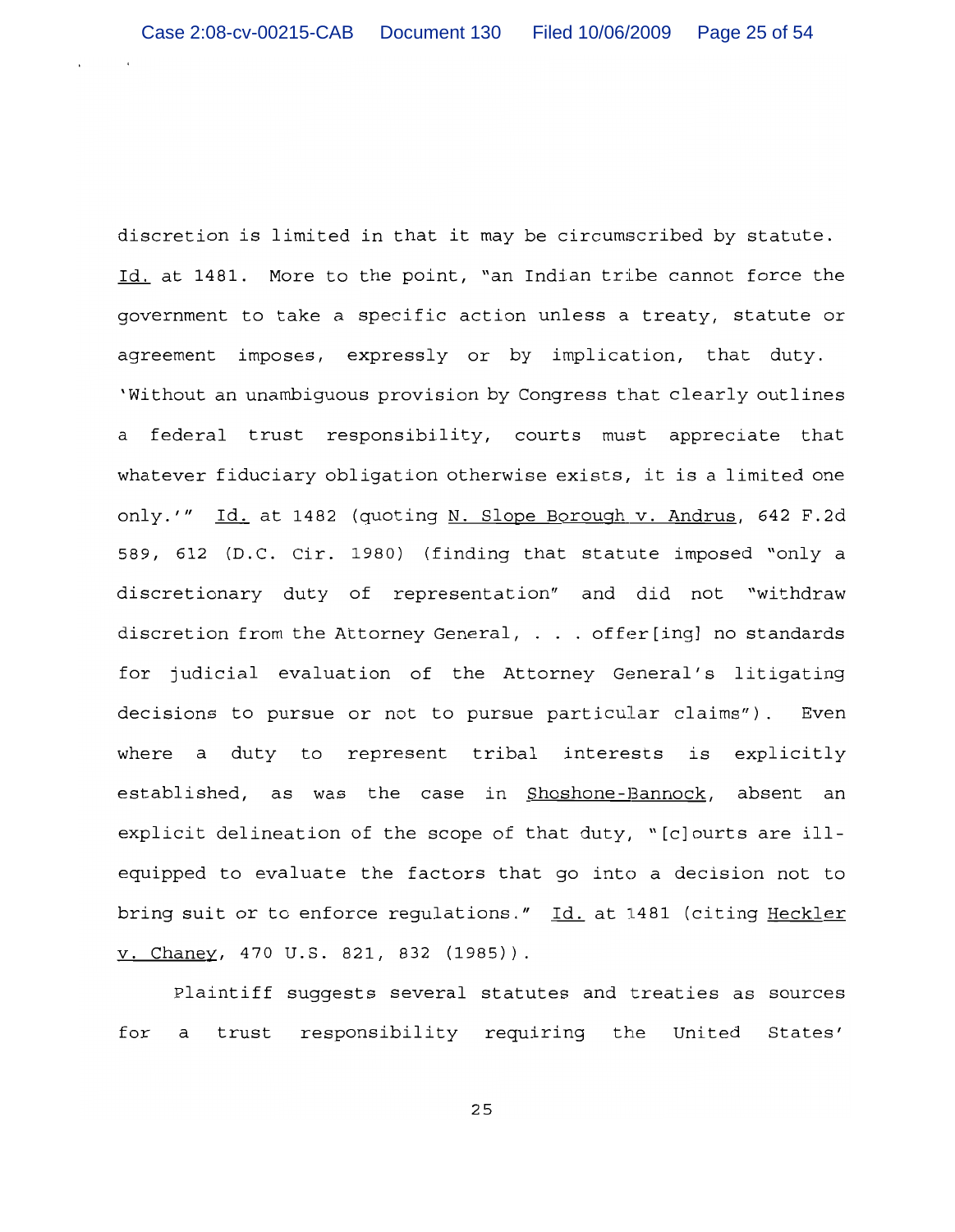participation in this case.<sup>13 14</sup> (Doc. No. 107, Resp. to U.S. Mot. to Dismiss 7-10.) None of these sources, assuming they create a trust responsibility, unambiquously circumscribes the discretion afforded the United States in pursuing the present case. The language of the 1905 Act cited by Plaintiff states that "the United States shall act as trustee for said Indians to dispose of such lands and to expend for said Indians and pay over to them the proceeds received from the sale thereof only as received, as herein provided." 1905 Act, art. IX. On its face, the provision creates a trust relationship with respect to disposal of the lands and use of the sale proceeds. No express or implied duty to pursue claims exists and no terms exist with which the Court may discern a limitation on government discretion to pursue a relevant claim.

Plaintiff's reference to the Indian Major Crimes Act, 18 U.S.C. § 1153 is even less availing. Plaintiff contends that since the Act flows from the trust responsibility to promulgate the

<sup>&</sup>lt;sup>13</sup>It is unclear whether Plaintiff suggests these sources in the context of Section 702, or whether they are intended as independent waivers of sovereign immunity requiring joinder. As the Court finds Section 702 inapplicable, these sources are assessed in the latter context.

<sup>&</sup>lt;sup>14</sup>Plaintiff also cites to Big Horn I as implicating the United States' trust responsibility such that it is required to participate in this case. However, as explained previously, Big Horn I does not implicate the question of joinder in this matter.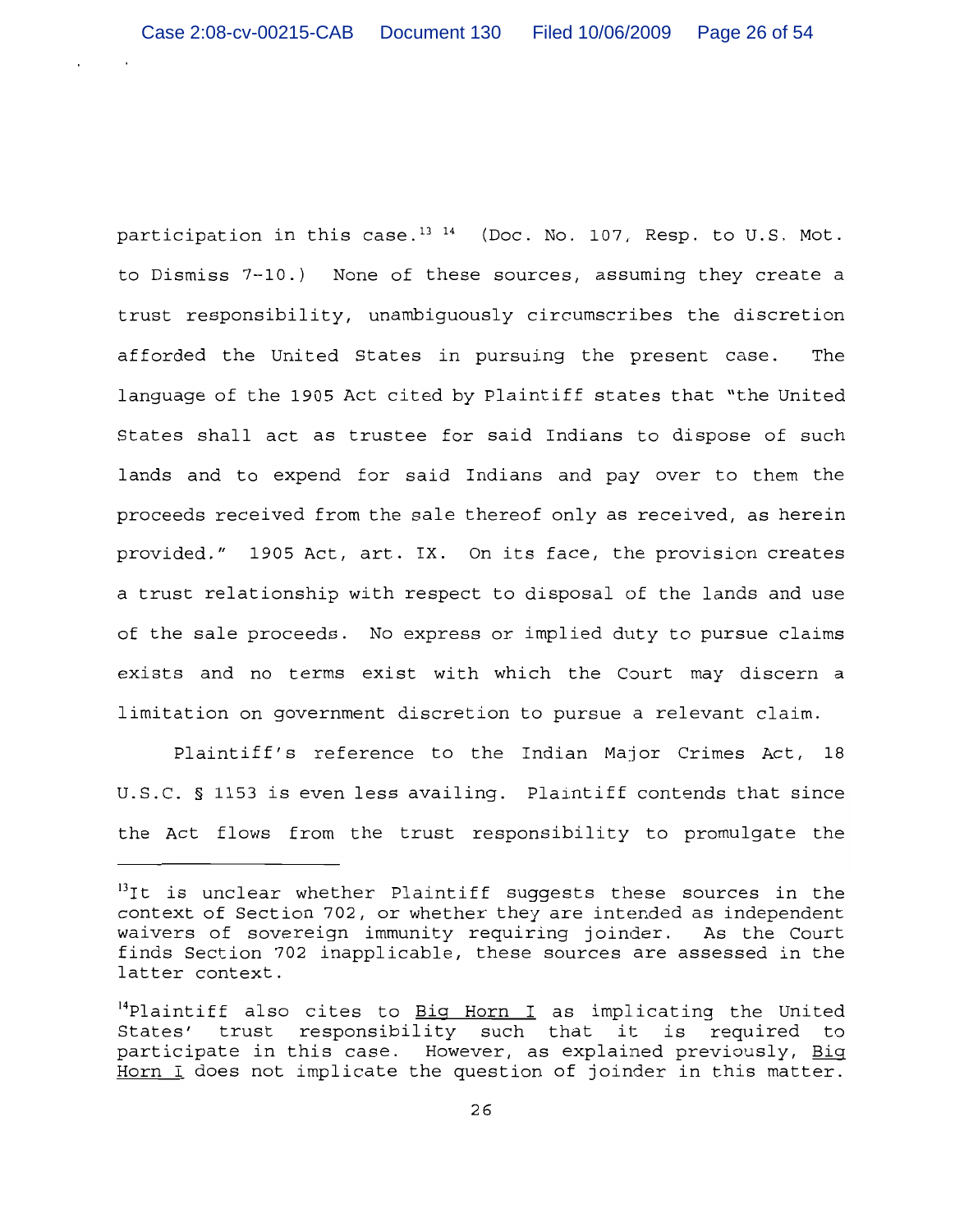statute and since the United States' exclusive jurisdiction under this statute is at stake here, the Act is a basis upon which to conclude that the United States must participate here. Again, however, Plaintiff points to no clear circumscription of the discretion afforded to the United States in choosing which claims to pursue. Plaintiff's reference to the Indian Land Consolidation Act, 25 U.S.C. §§ 2201-21, is similarly unhelpful. Plaintiff simply relies on the policies behind that statute in support of the existence of a requirement that the United States litigate here. This broad argument is insufficient to demonstrate an obligation to litigate. Finally, Plaintiff references the Indian Tribal Justice Act, 25 U.S.C. §§ 3601-02, 3611-14, 3621, 3631, and the Indian Tribal Justice Technical and Legal Assistance Act of 2000, 25 U.S.C. §§ 3651-53, 3661-66, 3681, for the policy of supporting tribal courts, which flows from the trust responsibility. Plaintiff fails to explain how these acts limit the United States' discretion to not pursue this case.

Because there is no waiver of sovereign immunity through Section 702 or the other proffered sources of waiver, the decision to participate in this suit is a decision that cannot be made for the United States by this Court. Even with the existence of a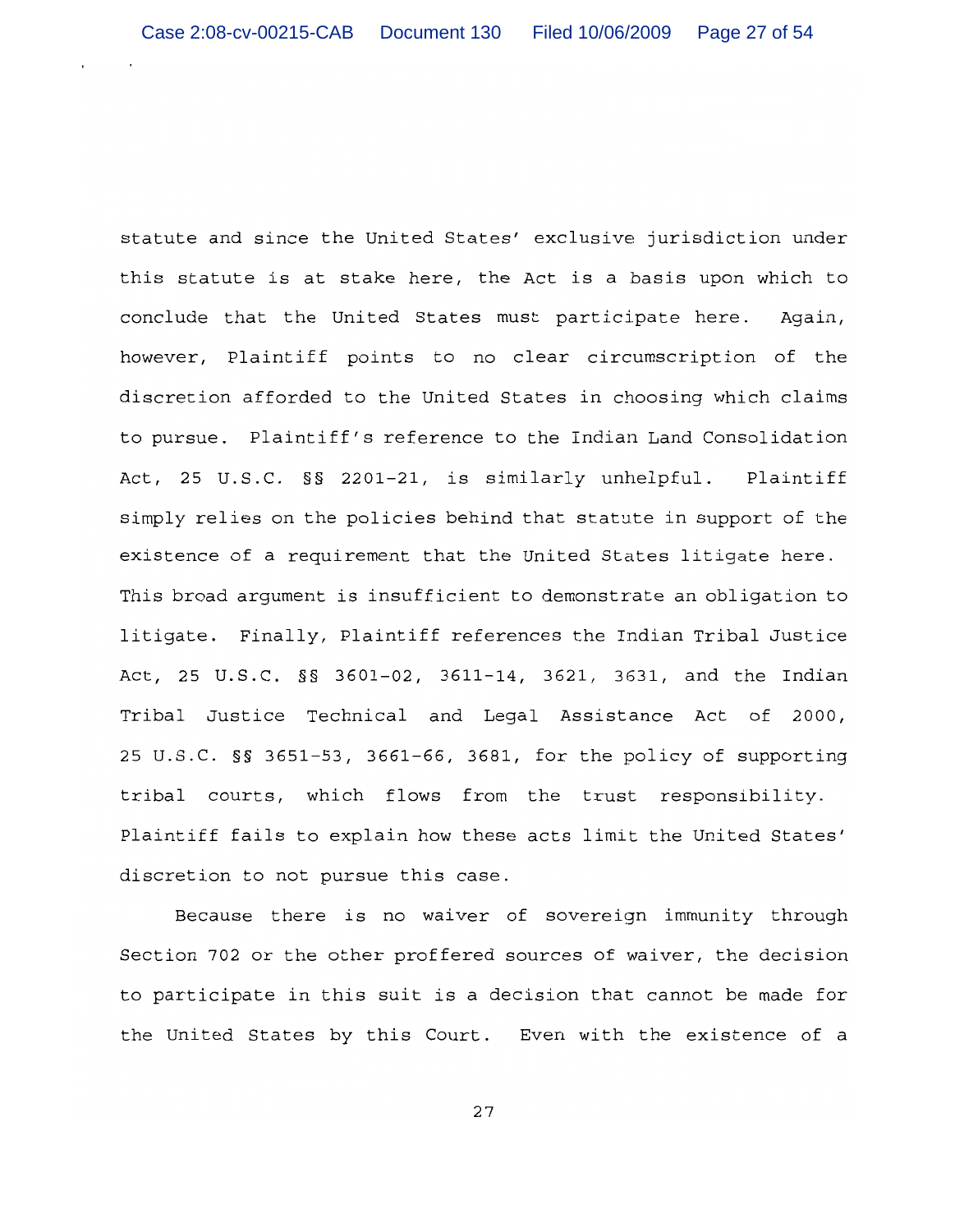general trust responsibility to act on behalf of Plaintiff, and with the purported injustice the failure to participate works upon the tribe, the Court cannot compel the United States to participate There has been no waiver of sovereign immunity and no here. unambiguous overture by Congress that limits the discretion of the United States in choosing not to participate in this action.<sup>15</sup> A perceived inequity is not enough. Therefore, the United States must be dismissed as a party.

#### D. Effect of Immunity on Rule 19(a)(2) Involuntary Joinder

The parties conducted additional briefing on whether the Court has the authority to require the joinder of the EST and the United States pursuant to Rule 19(a)(2), which permits a Court to order the joinder of a party who refuses to join as a plaintiff. It is this Rule which permitted the Court in the first instance to join the EST and the United States. However, the logical prerequisite to the operation of this rule is that a party may be joined at all.

<sup>&</sup>lt;sup>15</sup>Plaintiff notes that the United States has intervened in another pending case involving the question of diminishment, Saqinaw Chippewa Indian Tribe of Michigan v. Granholm, No. 05-10296-BC (filed Nov. 21, 2005). Indeed, the same Department of Justice attorney represents the United States in that case as represents the United States here. The Court will not speculate as to the rationale behind the choice to pursue or not pursue these cases, respectively. This is precisely the discretionary decision-making that must be left to the Attorney General.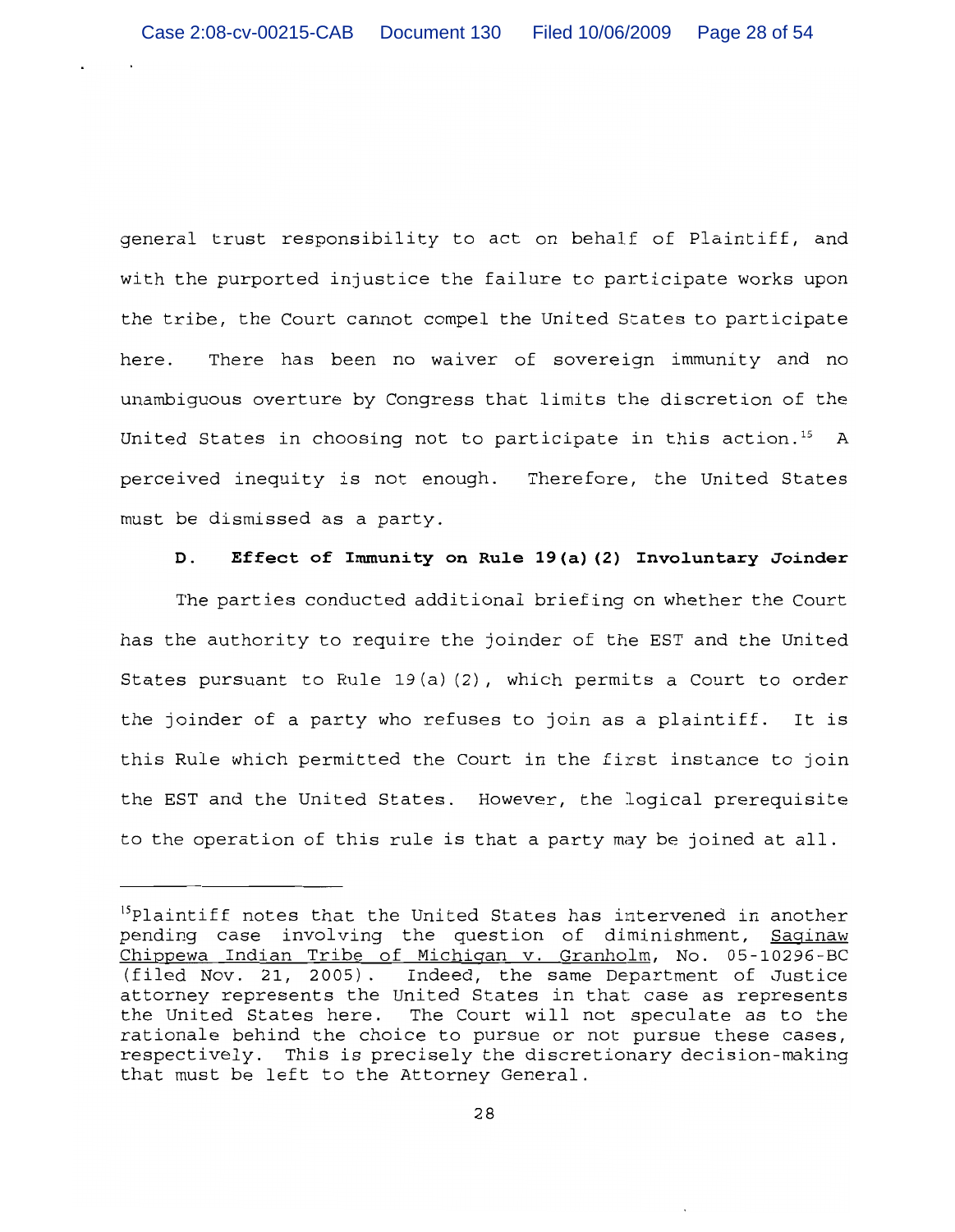See 4 James Wm. Moore et al., Moore's Federal Practice § 19.02[3] [b] (3d ed. 2009) (explaining that if joinder is feasible, a court may invoke Rule 19(a)(2), but if joinder is not feasible, such as when it destroys subject-matter jurisdiction, the court must proceed directly to the question of indispensability). Since the Court has now determined that neither the EST nor the United States may be joined, the Court cannot invoke Rule  $19(a)(2)$  to keep them as involuntary parties. Rather, the Court must consider the propriety of allowing the case to proceed without them.

## WHETHER THE CASE MAY PROCEED OR MUST BE DISMISSED  $V_{\perp}$

State and County Defendants have moved for a second time to dismiss this case pursuant to Rule 12(b) (7) for failure to join a party. They contend that, per Rule 19(b), the case cannot proceed without the EST or the United States.

Helpful to the Rule  $19(b)$  analysis is a review of the basis for the relief that Plaintiff seeks. Plaintiff alleges illegal taxation on the basis that the 1905 Act did not diminish the Reservation and the 1905 Act area remains part of the Reservation. While couched in the context of illegal taxation, this case requires review of the Act and its effect on the 1905 Act area.

The 10th Circuit has explained the nature of similar factual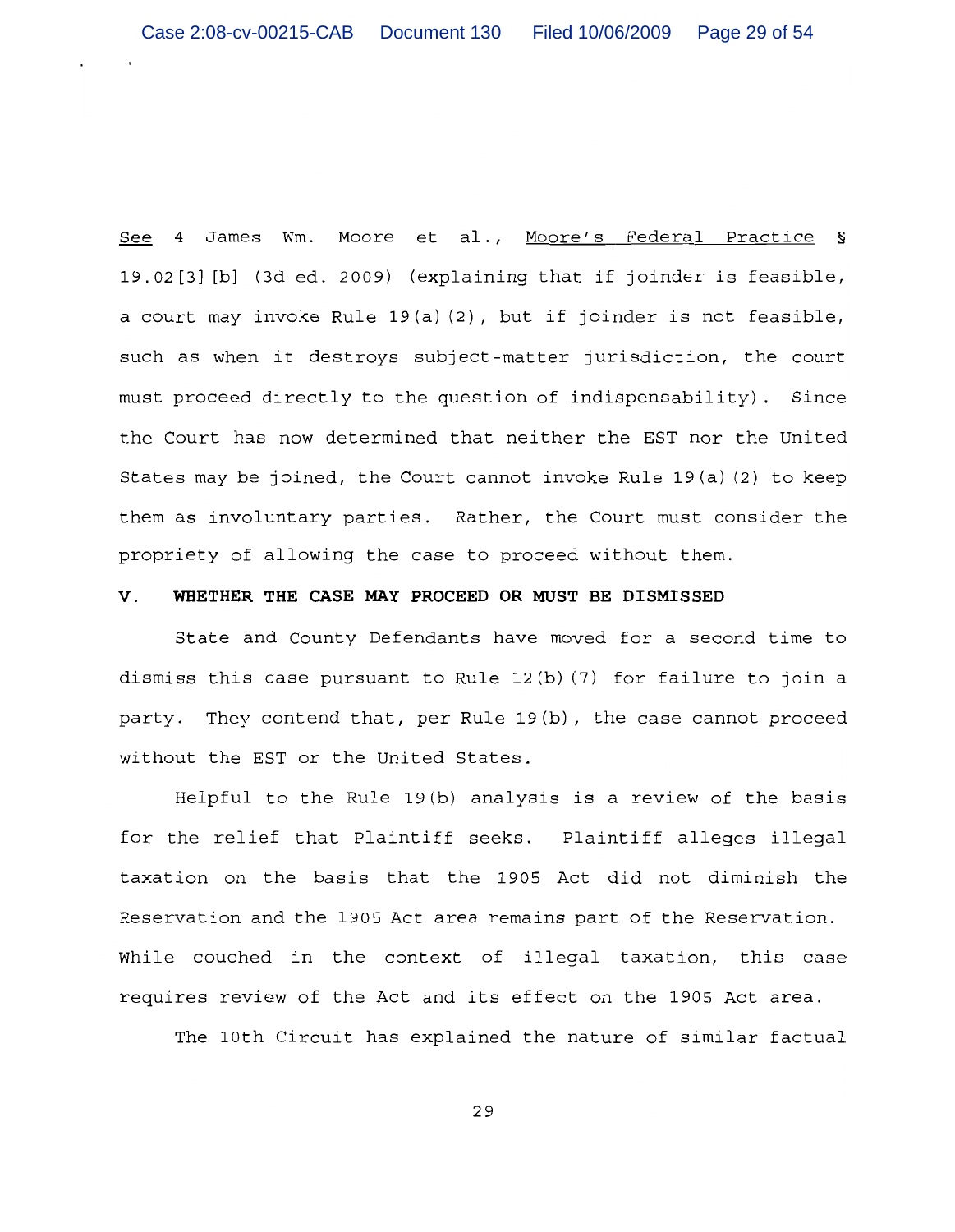allegations. See Osage Nation v. Oklahoma ex rel. Oklahoma Tax Comm'n, 260 Fed.Appx. 13, 18-19 (10th Cir. 2007). Although making its observations in the context of answering whether a state's Eleventh Amendment immunity barred suit against the state, the observations are equally compelling here:

[T] he real issue in this case  $\ldots$  is not whether the State's income tax is proper. While the Nation claims to be seeking only injunctive relief from state taxation, the essence of this case is whether the Nation or the State of Oklahoma is the supreme sovereign with respect to Osage County or whether some form of dual sovereignty may apply. The Nation contends all of the land within Osage County is part of the Osage Indian Reservation and thus, Indian country. If the Nation is correct, the State cannot collect income tax from any tribal members employed by the Tribe living in Osage County. The State contends the non-trust land in Osage County is not Indian country and instead is under the jurisdiction of the State. If the State is correct, the income tax is proper. Whether the non-trust portions of Osage County are Indian country is a question of jurisdiction, not of tax, and the relief the Nation seeks is to divest Oklahoma of sovereign rights, not simply to enjoin a tax.

Id. (emphasis added). The Osaqe court added a further footnote:

A ruling in favor of the Nation on the merits could affect more than the State's ability to collect income tax. The Nation might be able to foreclose Oklahoma from exercising sovereignty over Osage County in myriad other ways.

Id. at 19 n.9. In turn, where the state would be deprived of jurisdiction, the federal government's jurisdiction and obligations with respect to the disputed area would also be implicated.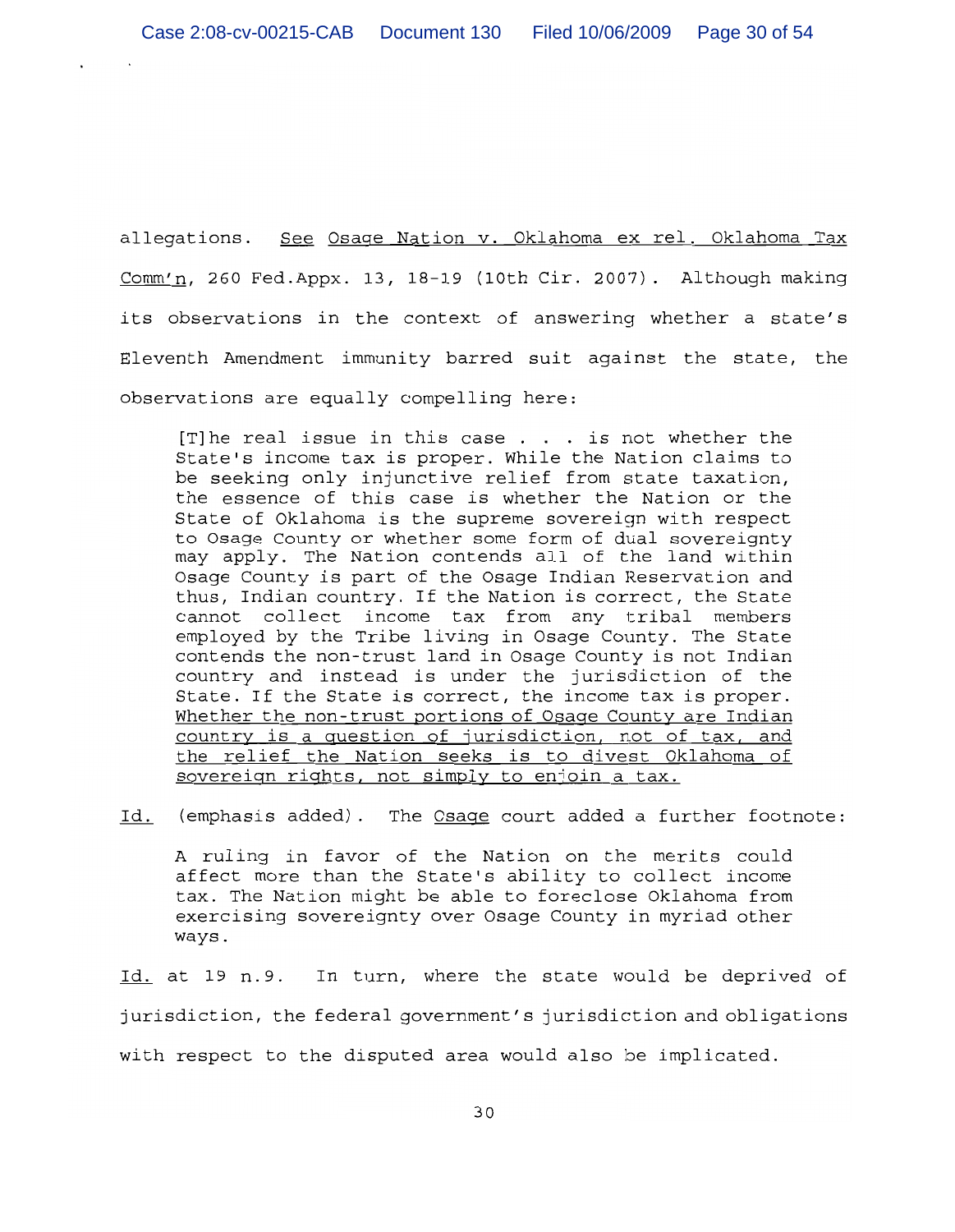As explained in Osage, a judgment in favor of Plaintiff would have far reaching effects beyond the question of state taxation. Moreover, it is an all-or-nothing proposition. Either the 1905 Act area is a part of the Reservation, or it is not. A finding that it remains part of the Reservation would upend the state and local authorities' longstanding assertion of jurisdiction over the area, including the City of Riverton-an assertion of jurisdiction which has not been actively contested by the United States.<sup>16</sup>

Turning to the question of dismissal, if, in equity and good conscience, this case cannot proceed without the EST, the United States, or both, the case must be dismissed. Fed. R. Civ. P. 19(b). The burden of demonstrating this lies with the moving party. Rishell v. Jane Phillips Episcopal Mem'l Med. Ctr., 94 F.3d 1407, 1411 (10th Cir. 1996). Rule 19(b) quides the analysis:

If a person who is required to be joined if feasible cannot be joined, the court must determine whether, in

<sup>&</sup>lt;sup>16</sup>The Court recently had occasion to review a habeas petition by an Indian claiming that his alleged crime occurred in Indian country and not within the State's jurisdiction. <u>See Yellowbear v.</u> Hornecker, No. 06-CV-082-B, \_ F.Supp.2d \_, 2009 WL 2207821 (D. Wyo. July 23, 2009). Petitioner there made the same argument as the NAT here that the 1905 Act did not diminish the Reservation and remove the Indian country status of the lands opened to settlement. In that case, it was noted by the State, in support of diminishment, that the United States made no attempt to exercise jurisdiction in Yellowbear's criminal case. Summ. J. Hr'g Tr. 37:17-37:21, May 14, 2009, Yellowbear, No. 06-CV-082-B.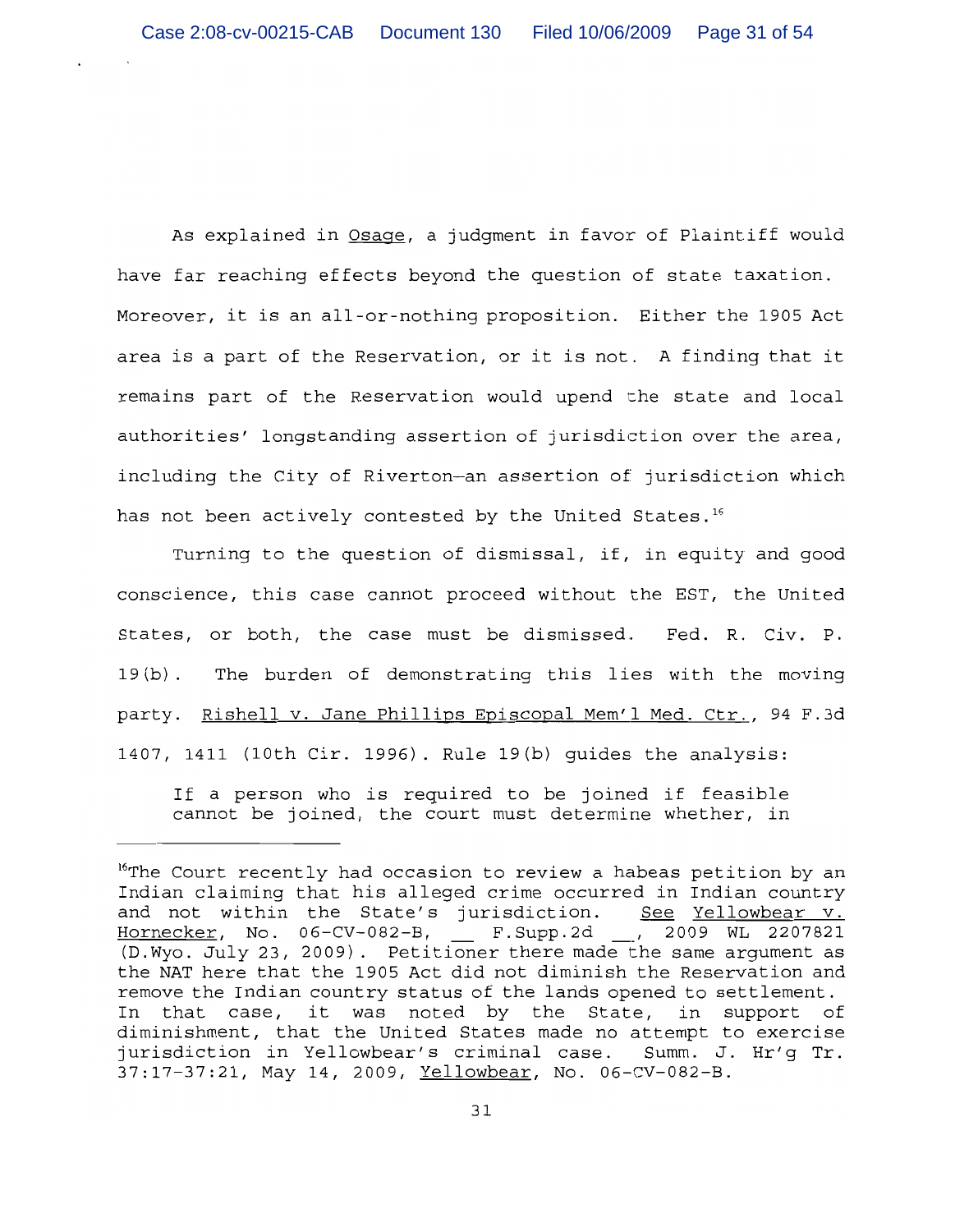equity and good conscience, the action should proceed among the existing parties or should be dismissed. The factors for the court to consider include:

- the extent to which a judgment rendered in the  $(1)$ person's absence might prejudice that person or the existing parties;
- the extent to which any prejudice could be lessened  $(2)$ or avoided by:
	- protective provisions in the judgment;  $(A)$
	- (B) shaping the relief; or
	- $(C)$  other measures;
- whether a judgment rendered in the person's absence  $(3)$ would be adequate; and
- whether the plaintiff would have an adequate remedy  $(4)$ if the action were dismissed for nonjoinder.

Fed. R. Civ. P. 19(b).

The analysis is not a formulaic one. Rather, "[t]he inquiry is a practical, fact-specific one, designed to avoid the harsh results of rigid application." Dawavendewa v. Salt R. Project Agricultural Improvement and Power Dist., 276 F.3d 1150, 1155 (9th Cir. 2002). "The decision whether to dismiss . . . must be based on factors varying with the different cases, some such factors being substantive, some procedural, some compelling by themselves, and some subject to balancing against opposing interests." Provident Tradesmens Bank & Trust Co. v. Patterson, 390 U.S. 102, 118-19 (1968). Thus, the list of factors in Rule 19(b) does not create a rigid test comprised of exclusive factors. Republic of Philippines v. Pimentel, U.S. , 128 S.Ct. 2180, 2188 (2008);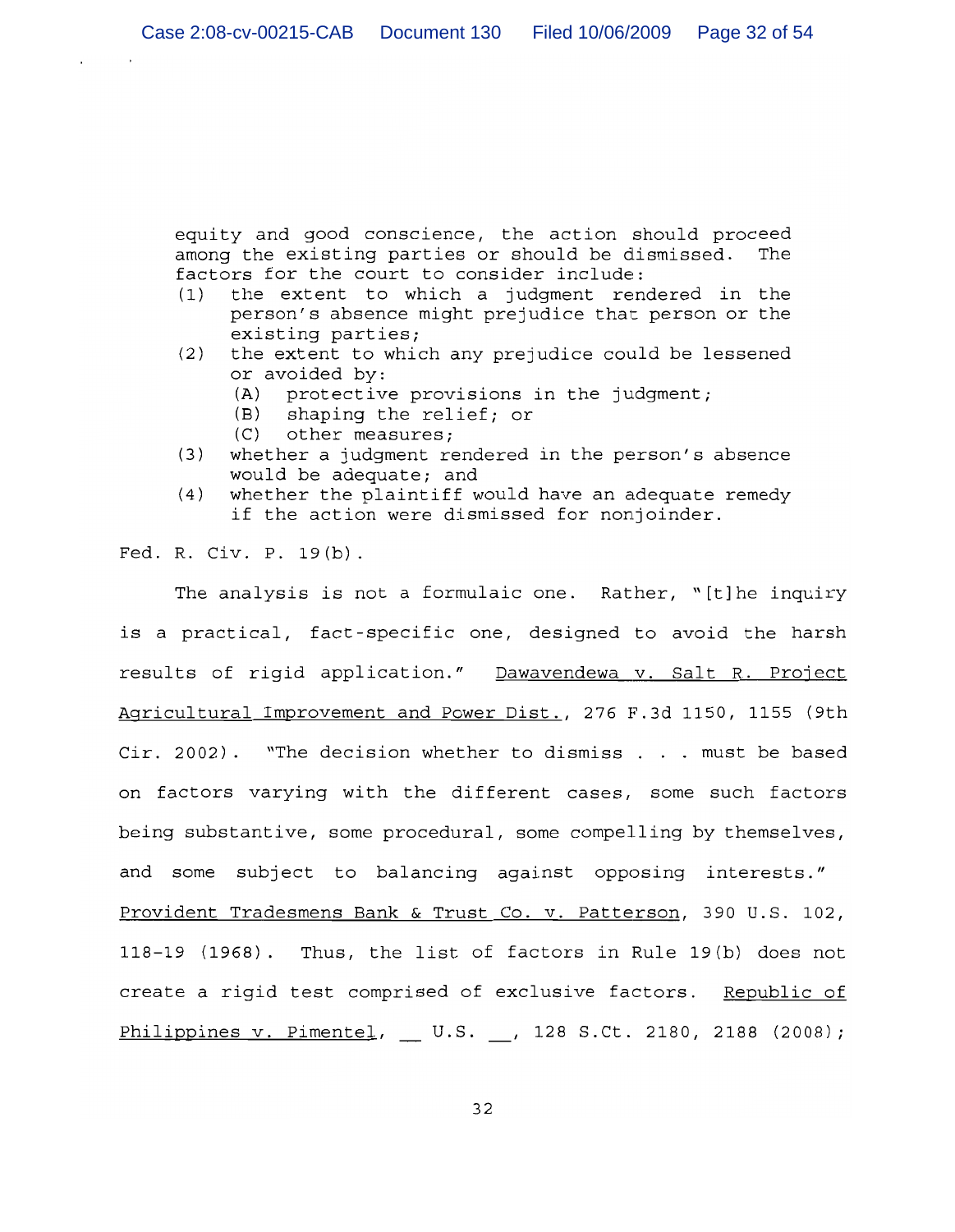Davis ex rel Davis v. United States, 343 F.3d 1282 (10th Cir. 2003). A court must assess and balance the unique combination of concerns in a particular case. See Pimentel, 128 S.Ct. at 2188.

Central to the Rule 19(b) analysis here is the fact that both of the necessary parties cannot be joined due to their sovereign immunity. Sovereign immunity is a compelling factor that weighs strongly in favor of dismissal. Davis v. United States, 192 F.3d 951, 960 (10th Cir. 1999) (holding that there is a strong policy favoring dismissal for nonjoinder due to tribal sovereign immunity, but that Rule 19(b) factors must still be considered) (citing dicta in Enter. Mgmt. Consultants, Inc. v. United States ex rel. Hodel, 883 F.2d 890, 894 (10th Cir. 1989) ("When, as here, a necessary party under Rule 19(a) is immune from suit, there is very little room for balancing of other factors set out in Rule 19(b), because immunity may be viewed as one of those interests compelling by themselves." (internal quotations omitted))). Although not a compelling factor by itself, that the EST and the United States are absent due to sovereign immunity is a significant consideration. Thus, the discretion otherwise afforded this Court in balancing the equities under Rule 19(b) is to a great degree circumscribed, and the scale is already heavily tipped in favor of dismissal.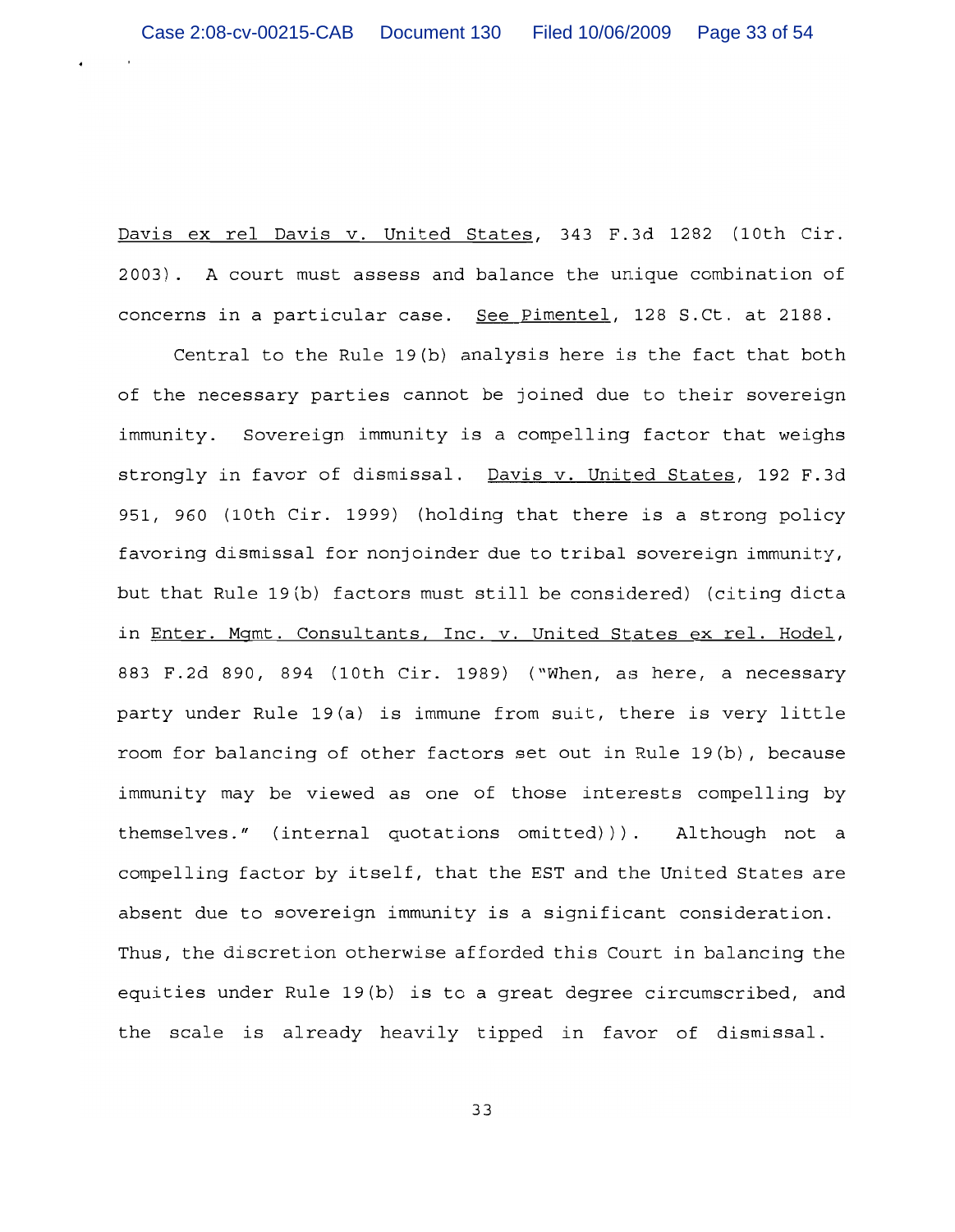Kickapoo Tribe of Indians of Kickapoo Reservation in Kansas v. Babbitt, 43 F.3d 1491, 1497 (D.C. Cir. 1995).

Upon review, the Court finds that, in equity and good conscience, this case must be dismissed due to the absence of the EST and the United States.

## 19(b)(1): Prejudice to the EST, the United States, or  $\mathbf{A}$ . existing parties if a judgment is rendered

The question of prejudice must be determined with sufficient consideration given to an absent party's sovereign status. See Pimentel, 128 S.Ct. at 2189-92. Attendance to the merits of Plaintiff's claims necessarily affects nonfrivolous claims belonging to the EST and the United States. As the Pimentel Court recently stated, "where sovereign immunity is asserted, and the claims of the sovereign are not frivolous, dismissal of the action must be ordered where there is a potential for injury to the interests of the absent sovereign." Id. at 2191. Certainly, the EST has a claim with respect to the effect of the 1905 Act, just as the NAT does. It has an equal interest in the Reservation and was a party to the agreement central to this case. Similarly, the United States has interests affected by a determination on the merits. While the United States has not provided argument on this point, it too was a party to the 1904 Agreement, and its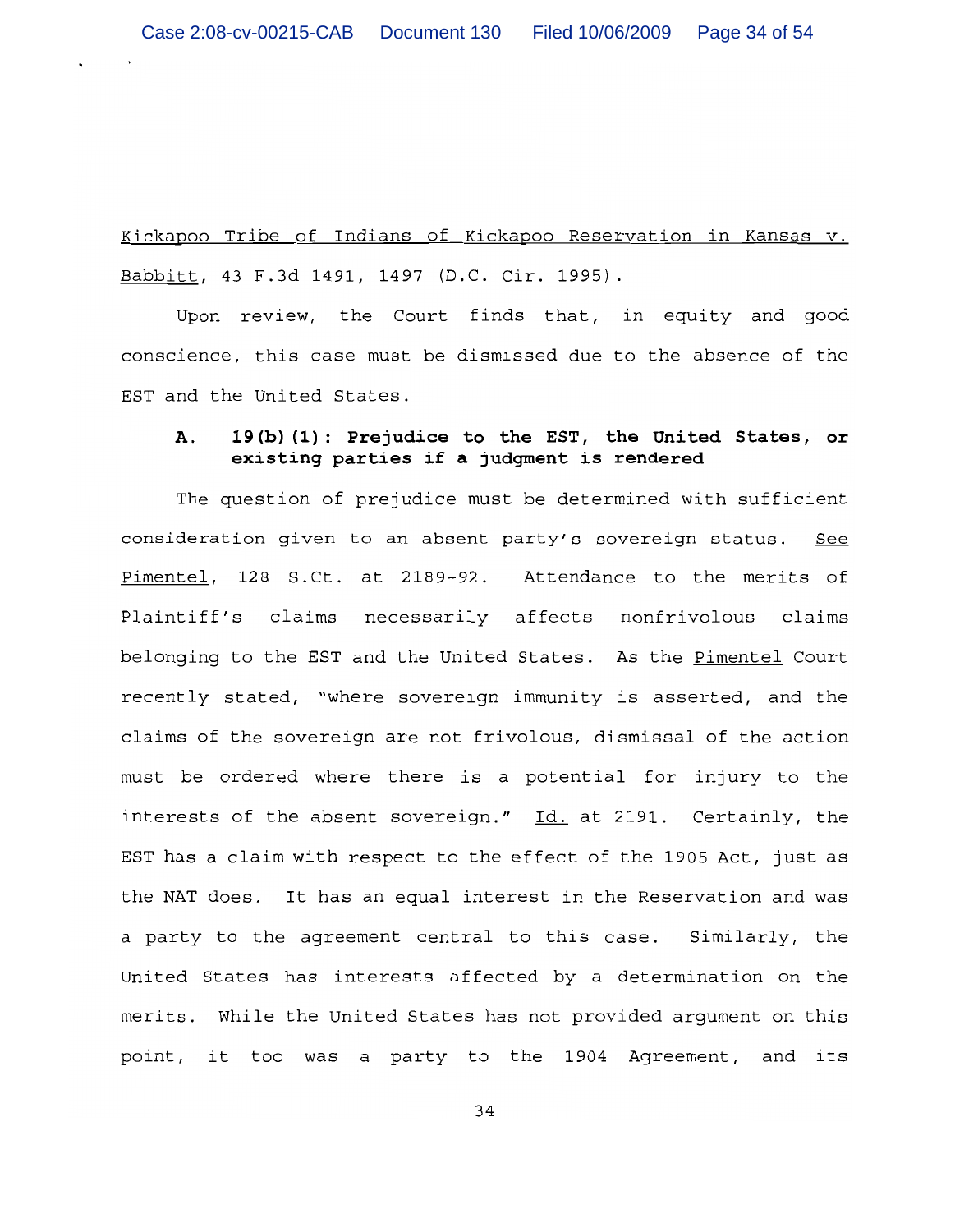jurisdictional interests and obligations are directly implicated.

The fact that a sovereign entity could have intervened, but chose not to, cannot be considered as a mitigating factor to weigh against this likelihood of prejudice. See Wichita and Affiliated Tribes of Oklahoma v. Hodel, 788 F.2d 765, 775 (D.C. Cir. 1986) (declined to hold that "the de facto opportunity to file position papers with the court on a cross-claim is sufficient to mitigate the prejudice of non-joinder"); Makah Indian Tribe v. Verity, 910 F.2d 555, 560 (9th Cir.) (holding that if intervention requires waiver of immunity, the ability to intervene does not lessen prejudice). To do so would invade the province of the sovereign and penalize it for making decisions it has the sovereign right to make. The Court cannot inject its or another party's subjective view on the propriety of that decision. Moreover, to argue that a sovereign can intervene to protect its interests "would render Rule 19(b) almost completely nugatory." Navajo Tribe of Indians v. State of New Mexico, 809 F.2d 1455, 1472 n.25 (10th Cir. 1987) (noting that a required party that is not joined would always satisfy the requirements for intervention as of right; to say that the availability of intervention mitigates prejudice would mean court could never find a required party to that a be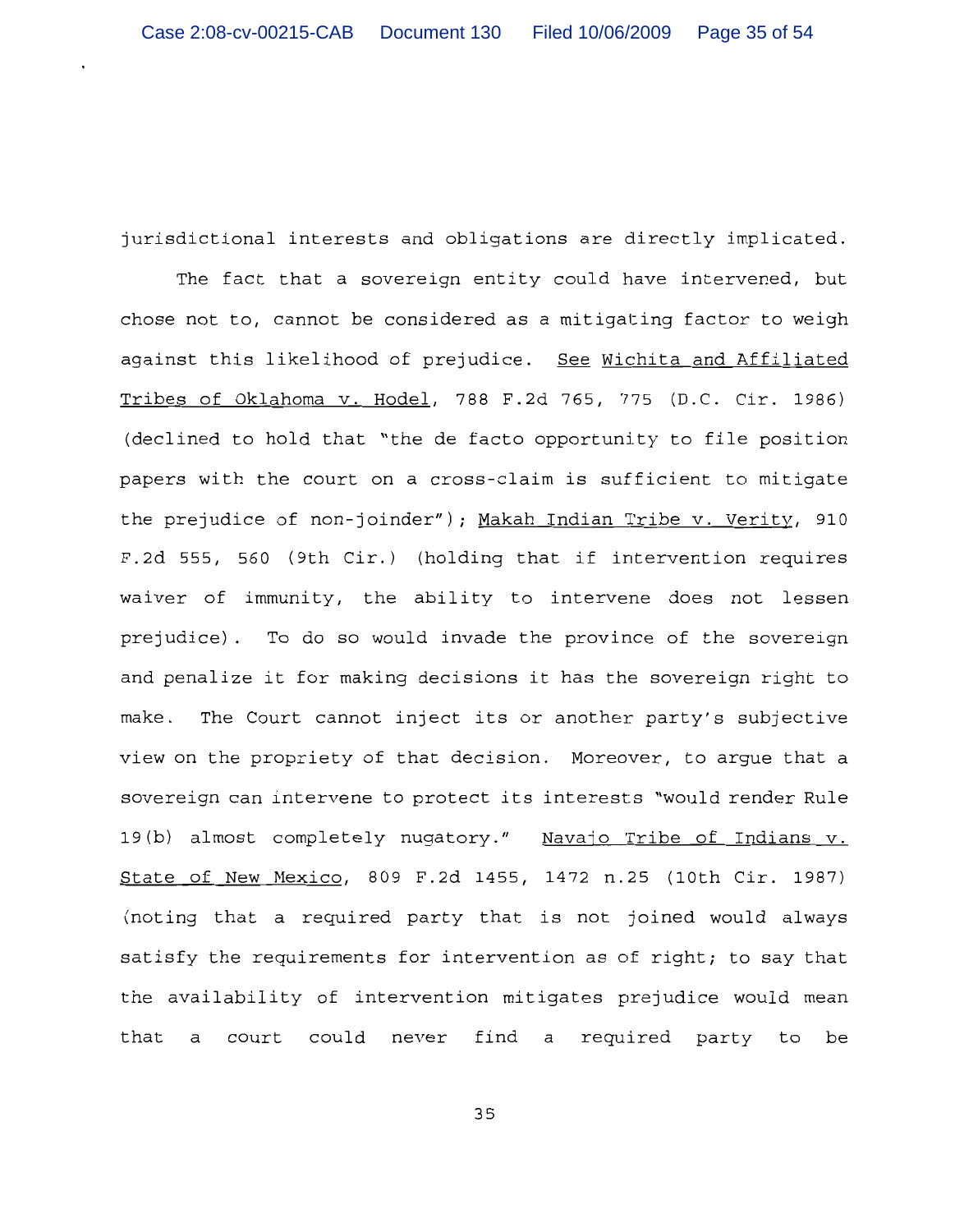indispensable).

The NAT also contends that the EST would be adequately represented by the United States were the United States made a The Court disagrees. It is true that prejudice to an party. absent party may be minimized if it is adequately represented in the suit. Rishell, 94 F.3d at 1411. In other words, if the absent party shares "virtually identical" interests with a party, prejudice to the absent party is greatly reduced. Sac and Fox Nation of Missouri v. Norton, 240 F.3d 1250, 1259 (10th Cir. 2001). Here, if the United States were a party to this action, it would be acting as trustee for both the EST and for Plaintiff. However, it is unlikely that this would result in adequate representation of the EST, for two reasons. First, the EST and Plaintiff do not necessarily approach this legal matter on the same footing. Plaintiff itself suggests that in order to address the diminishment question, "the Court would be required to make a separate inquiry and separate determination regarding the intent and understanding of each Tribe." (Doc. No. 32, Resp. to Defs.' Mot. to Dismiss 15 (asserting that the EST is not necessary by arguing that issues arising from the 1904 Agreement do not necessarily implicate the rights of the EST).) Plaintiff has unequivocally argued that it in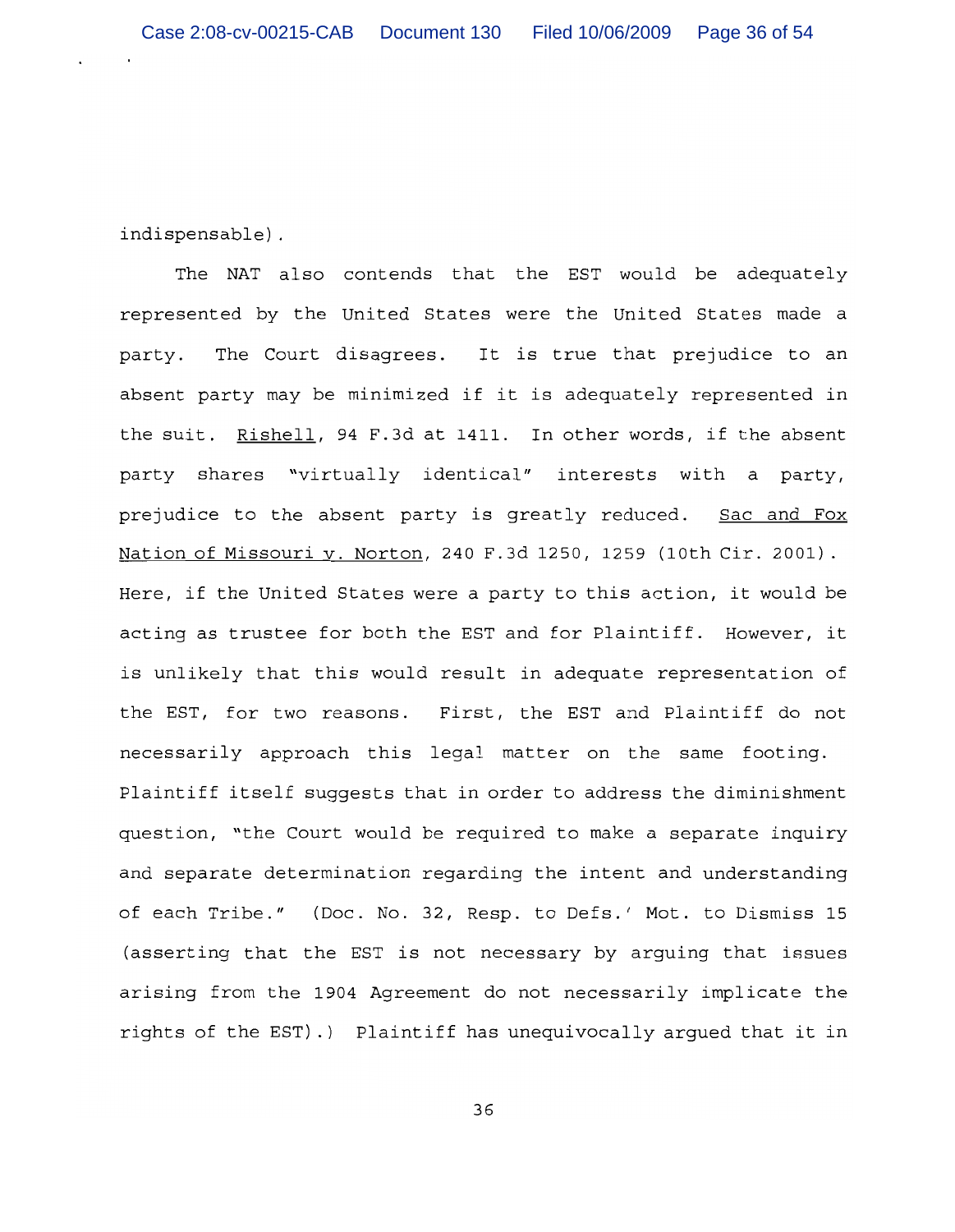fact did not approve the 1904 Agreement, challenging the underlying validity of the agreement that formed the basis of the 1905 Act, whereas the EST does not challenge the validity of the 1904 Agreement. (See Doc. No. 118, EST Resp. to NAT 19(a) (2) Br. 10.) The tribes do not represent the same interests and the United States cannot adequately, simultaneously represent both of them. Makah, 510 F.2d at 560 (finding "the absent tribes had no proper representative because potential intertribal conflicts meant the United States could not represent all of them"). Second, it is not a certainty that the United States represents interests virtually identical to that of the EST with respect to the diminishment The alleged alignment of interests between the United question. States and the EST is far from the identity of interests found in Sac and Fox, where the Secretary of Interior had taken land into trust at the request of the tribe pursuant to a non-discretionary duty and the actions challenged in the suit were those of the Secretary. See Sac and Fox, 240 F.3d at 1259-60.

As to the present parties, a determination of no diminishment in the absence of the EST, the United States, or both, would significantly prejudice the State and County Defendants. As has been consistently argued, the EST and the United States are not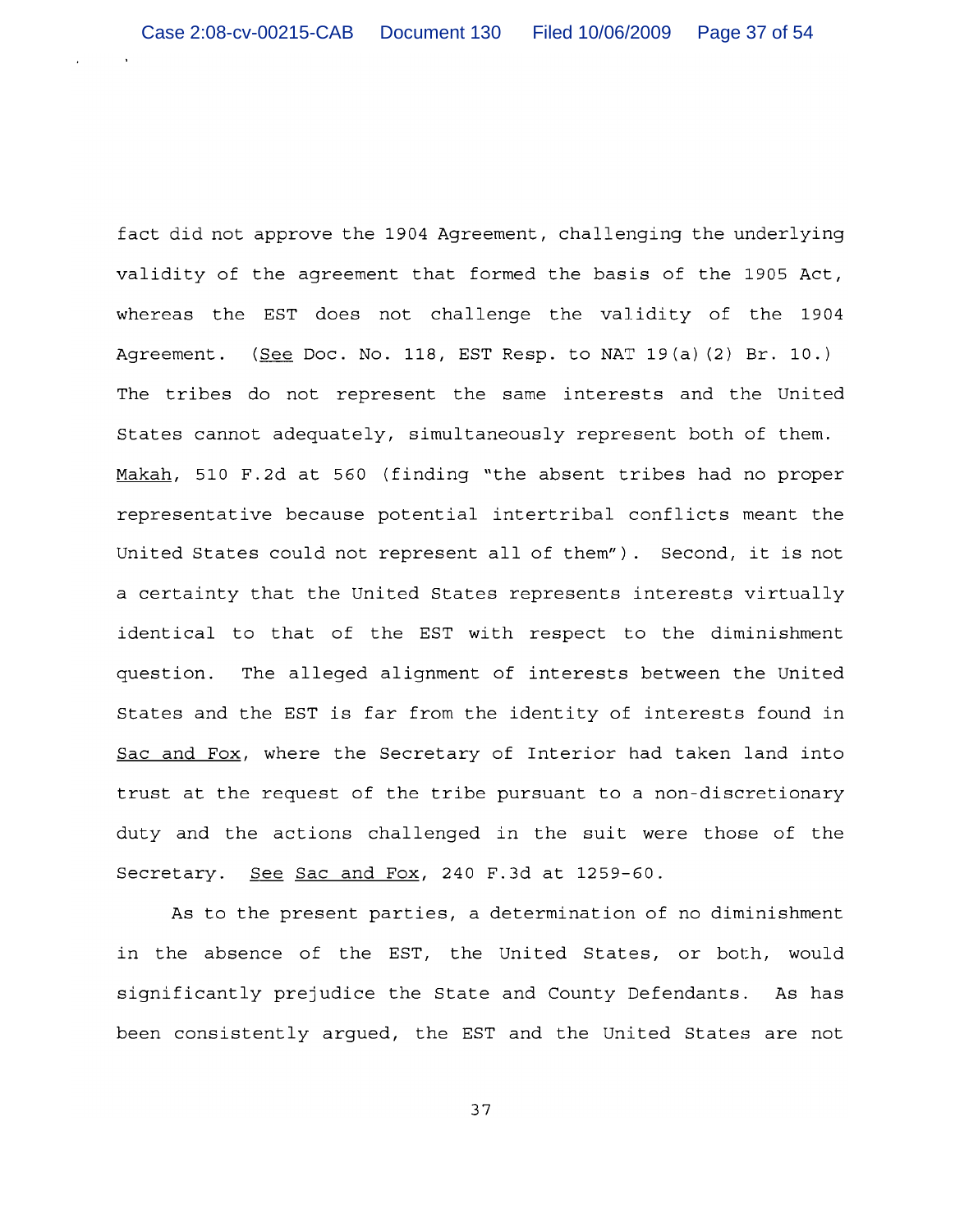bound by a judgment here in their absence and there is a strong likelihood that the State and local entities would face inconsistent obligations, as another court or adjudicative body could render a decision opposite to that of this Court. Without the EST or the United States at the table here, a determination against the State and County would exacerbate rather than resolve jurisdictional uncertainty.

## 19(b) (2): Extent to which prejudice by a judgment could **B.** be lessened or avoided

Prejudice cannot be mitigated here. The determination that Plaintiff asks the Court to make cannot be shaped or revised in any way to take into consideration the absence of the EST or the United To decide the merits, this Court must make a boundary States. determination based on interpretation of the 1905 Act, a proposition that is not subject to partial resolution. Whatever the Court decides will necessarily affect the interests of the EST and the United States and will not lessen the prejudice worked upon them or present parties by their absence, despite the fact that neither would be bound by the Court's judgment.

In suggesting that prejudice can in fact be lessened, Plaintiff simply states, "The Court can eliminate any risk of confusion quite simply by: (a) observing the independent sovereign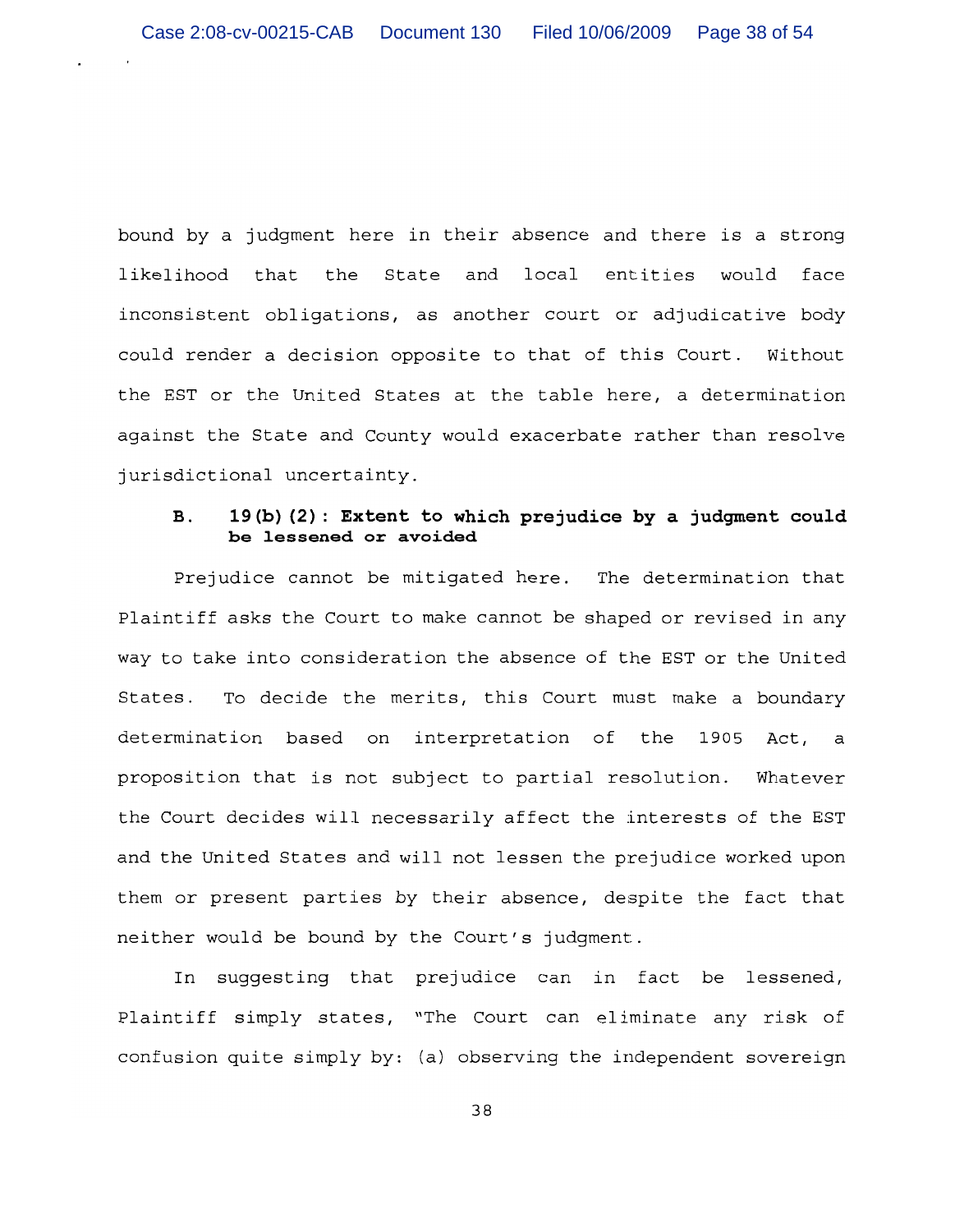status of each Tribe; (b) distinguishing the sovereign immunity of Tribes to be free of State taxation within their boundaries from issues arising from ownership of real property; and (c) limiting the relief granted to that which is sought." (Doc. No. 32, Resp. to Defs.' Mot. to Dismiss 17.) Plaintiff does not explain how this would in fact lessen the prejudice to the EST or the United States. Moreover, as the EST points out, the NAT effectively concedes the effect of a judgment in the case when it argues that the EST can in the future be estopped by a judgment rendered here. (Doc. No. 115, NAT 19(a)(2) Br. 16.)

## $\mathbf{C}$ . 19(b)(3): Whether a judgment rendered in the absence of the EST and the United States would be adequate

In arguing the adequacy of a judgment absent the EST or the United States, Plaintiff makes the cursory statement that, "[a]n order from the U.S. District Court of [sic] the District of Wyoming should be adequate to stop the Defendants from illegally taxing NAT members." (Doc. No. 32, Resp. to Defs.' Mot. to Dismiss 17-18.) This may be so. However, Plaintiff fails to consider whether the judgment would be adequate as to all other parties in the case. Adequacy refers to more than just the satisfaction of Plaintiff's claims and includes the "public stake in settling disputes by wholes, whenever possible." Pimentel, 128 S.Ct. at 2193 (quoting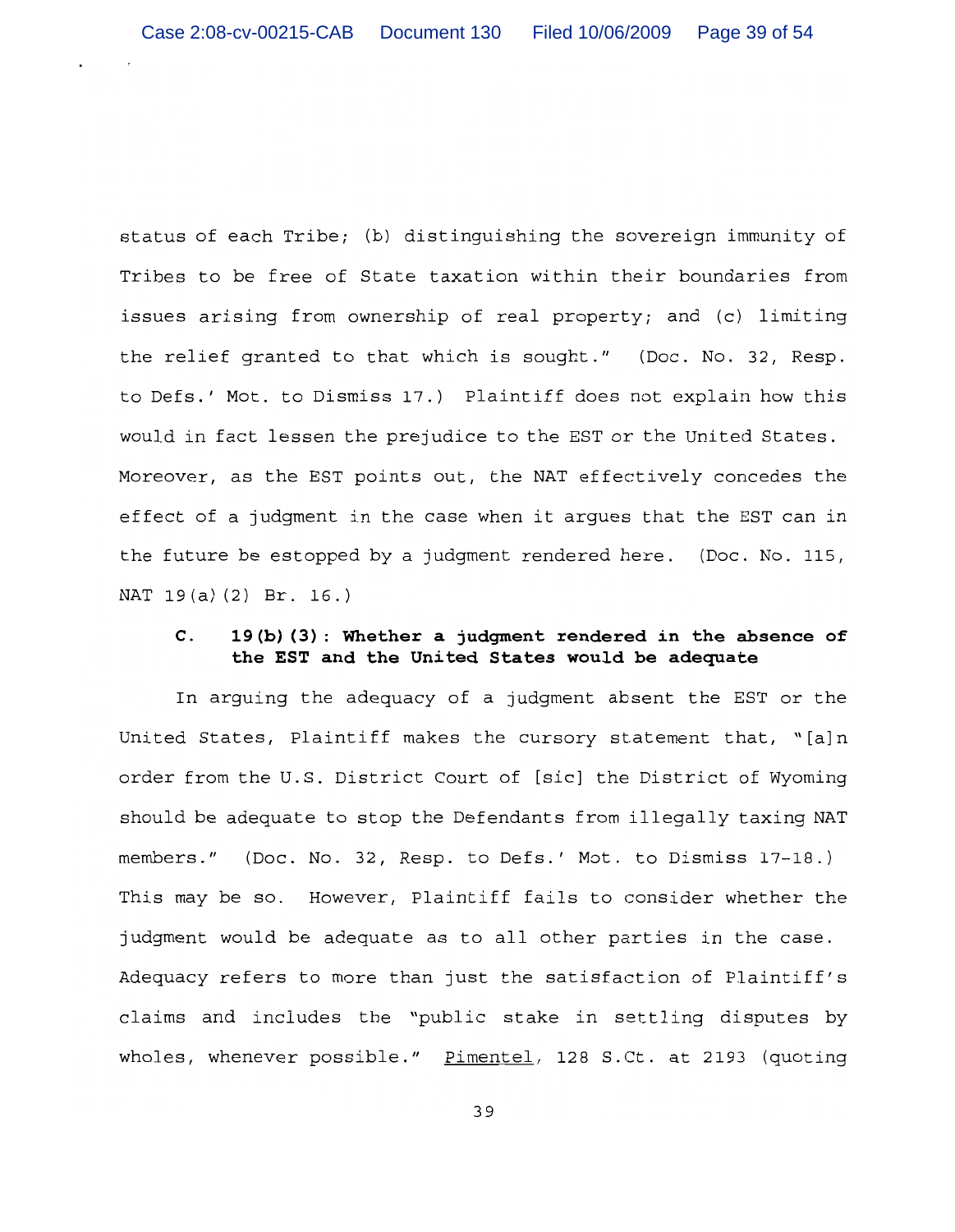Provident, 390 U.S. at 111); Davis ex rel. Davis, 343 F.3d at 1293 (explaining that  $19(b)$  (3) is intended to address the adequacy of the dispute's resolution). As discussed above, the essence of this case is whether the State's assertion of jurisdiction is proper. The State and County Defendants reasonably voice concerns here as to the potential for piecemeal litigation were this case to go forward without the EST or the United States, especially as the absent parties are not bound by the disposition of this case. Inconsistent judgments are possible. Proceeding without the EST or the United States would not wholly settle the underlying dispute.

## 19(b)(4): Whether Plaintiff has an adequate remedy if  $D.$ this action is dismissed for nonjoinder

The parties dispute whether there is another forum available to Plaintiff if this case is dismissed. The EST points out that a proceeding before the Environmental Protection Agency is presently under way in which the same boundary question will necessarily be decided in furtherance of the tribes' achieving Treatment as a State ("TAS") status under the Clean Air Act. (Doc. No. 114, EST Supplemental Br. 10.) However, Plaintiff arques that the proposed administrative forum suffers from problems absent in a court setting. (Doc. No. 120, NAT Reply to 19(a)(2) Brs. 12-14.) Specifically, Plaintiff asserts that the EPA does not have the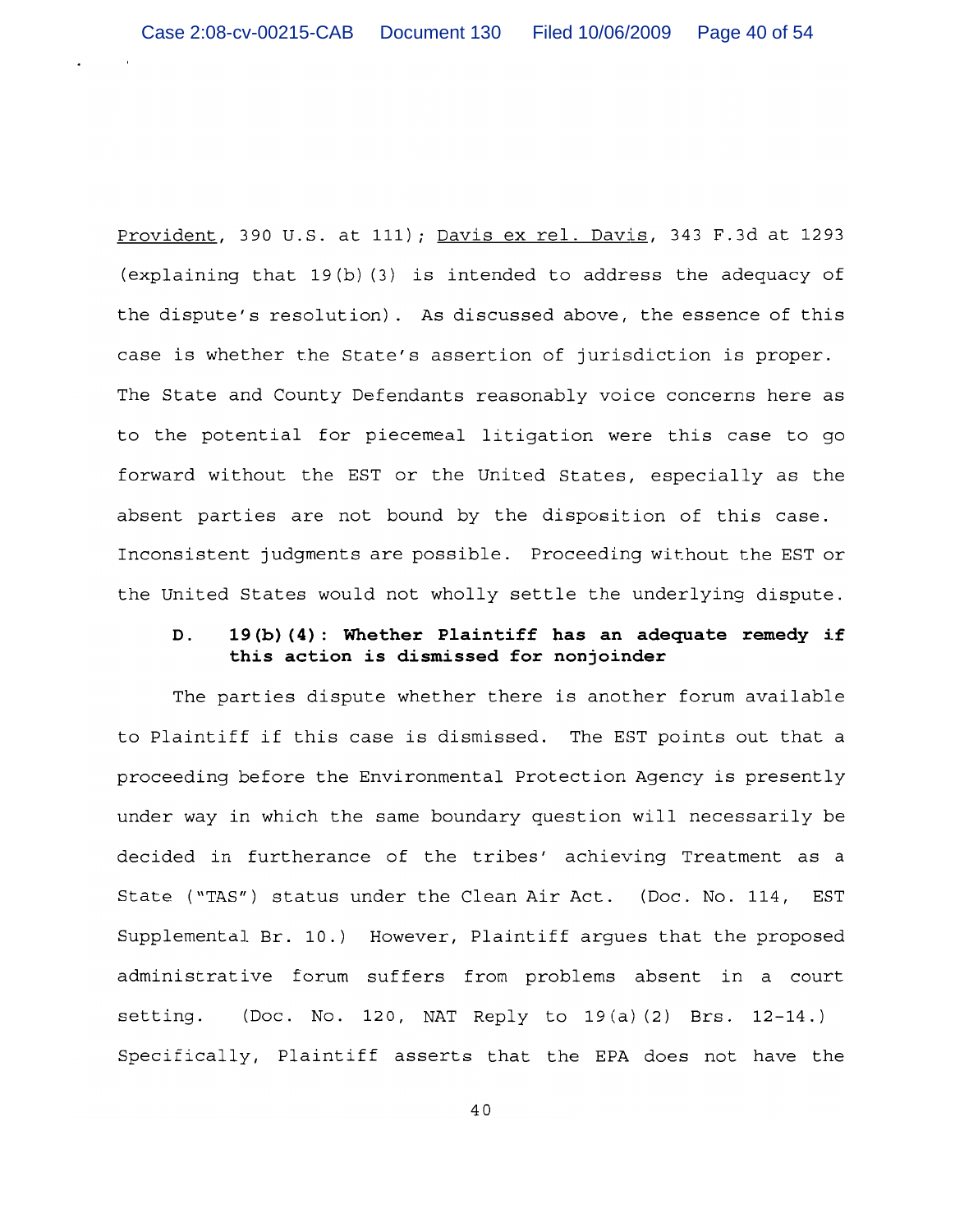power to afford the relief from unlawful taxation that Plaintiff seeks and notes that the TAS review is subject to political influence and interference.

The Court need not decide whether the EPA proceeding is an adequate alternative forum for Plaintiff's claims. In the context of tribal sovereignty, the Tenth Circuit has held that "the plaintiff's inability to obtain relief in an alternative forum is not as weighty a factor when the source of that inability is a public policy that immunizes the absent person from suit." Davis ex rel. Davis, 343 F.3d at 1293-94. When immunity deprives a plaintiff of a forum, this factor loses influence in the analysis. The Tenth Circuit quoted a D.C. Circuit passage on this issue with approval:

Although we are sensitive to the problem of dismissing an action where there is no alternative forum, we think the result is less troublesome in this case than in some others. . . . This is not a case where some procedural defect such as venue precludes litigation of the case. Rather the dismissal turns on the fact that society has consciously opted to shield Indian tribes from suit without congressional or tribal consent.

Id. (quoting Wichita, 788 F.2d at 777). Although these cases were decided in the context of tribal sovereignty, this principle applies with at least equal force in the context of the sovereignty of the United States.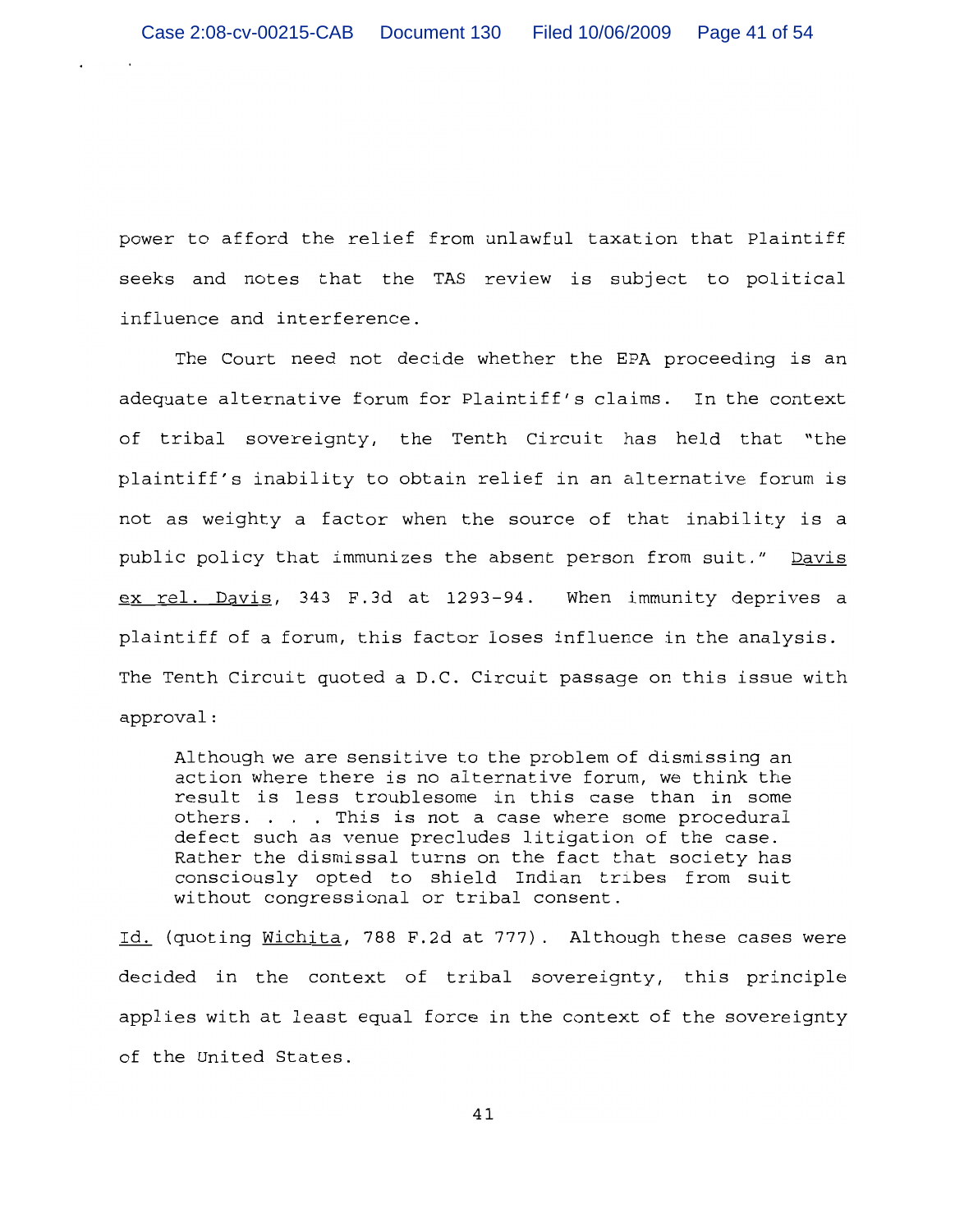Moreover, regardless of which government is asserting immunity, this final factor militating against dismissal can be outweighed by the weight of the first three factors in favor of dismissal. "Rule 19(b) does not state what weight is to be given each factor, and thus we must determine the importance of each factor on the facts of each particular case and in light of equitable considerations." Navajo Tribe, 809 F.2d at 1473. Availability of an alternative remedy is not a threshold question to be decided to the exclusion of all others; rather, it is one of four non-exclusive factors, to be considered as the rest are. Here, the Court finds that, in this context where sovereign immunity prevents joinder and where the first three factors favor dismissal, this final factor of an alternative forum is outweighed, despite the prejudice it may work on Plaintiff.

## Ε. Other cases cited by Plaintiff in support of proceeding without the EST and the United States

findings of the Court here do not contradict the The authorities Plaintiff references in support of going forward with the case without the EST or the United States.

### 1. Indispensability of tribes

On the original motions to dismiss, in arguing that the EST is not indispensable, Plaintiff argued that the relief that it seeks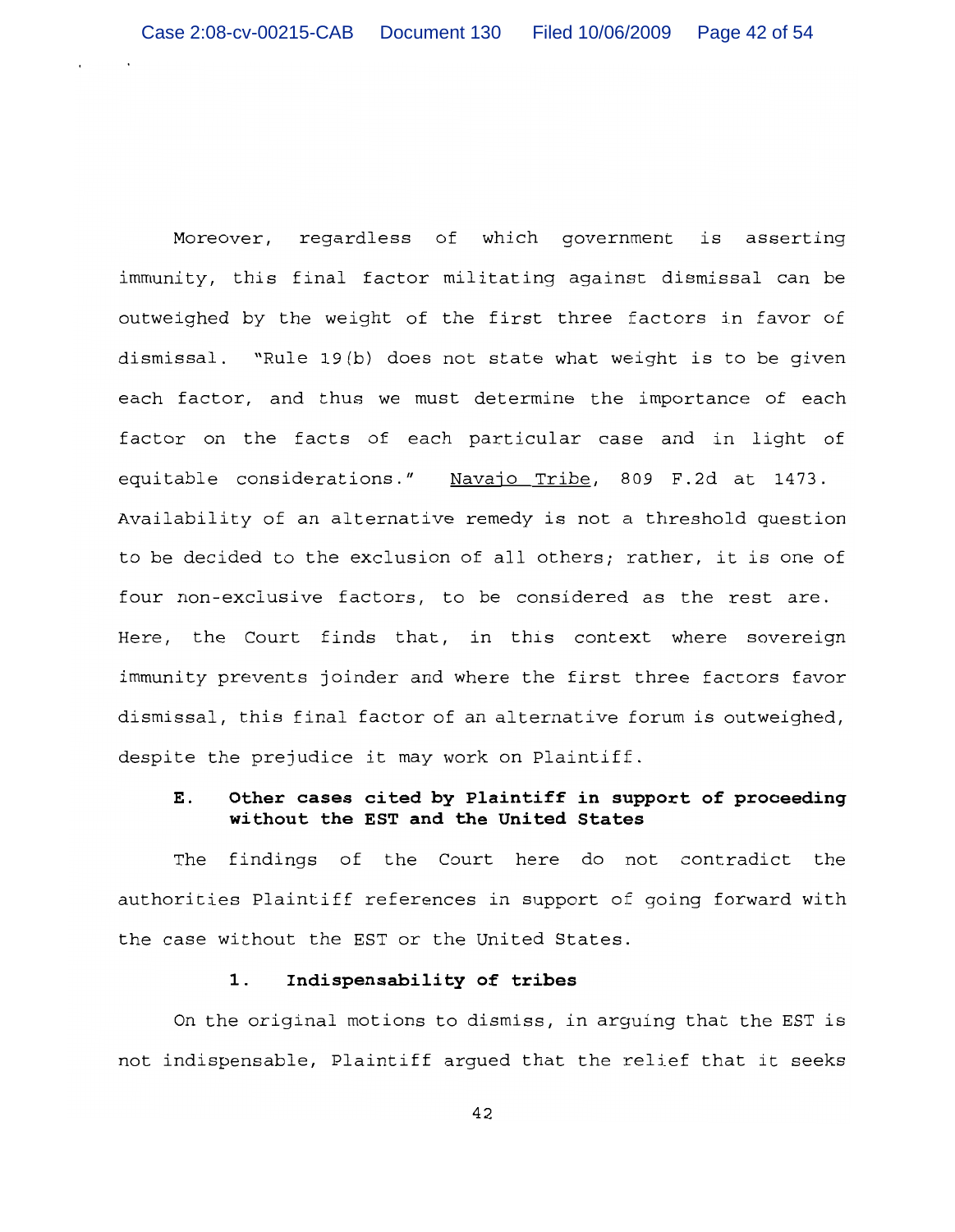need not touch EST's sovereign interests, citing for support Sac and Fox, 240 F.3d 1250; Yellowstone County v. Pease, 96 F.3d 1169 (9th Cir. 1996); Oneida Indian Nation of New York v. City of Sherrill, 337 F.3d 139 (2d Cir. 2003); Marion County Landfill, Inc. v. Bd. of County Comm'rs, 211 F.R.D. 634 (D.Kan. 2002); and Cassidy v. United States, 875 F. Supp. 1438 (D. Wash. 1994). However, in each of these cases, the case-specific circumstances are readily distinguished from the circumstance here.

In four of these cases, Sac and Fox, Yellowstone, Marion, and Cassidy, the absent tribes were deemed not necessary under Rule 19(b), necessitating a finding that they were not indispensable. Where a court finds a party not necessary under Rule  $19(a)$ , the party cannot be indispensable under Rule 19(b). Cassidy, 875 F. Supp. at 1445-46. That aside, the facts in each of those cases are readily distinguished from the facts here. See Yellowstone, 96 F.3d at 1172 (holding that neither the tribe or its tribal court was necessary to the determination of the tribal court's jurisdiction given that the district court's judgment would be binding on the absent party and they did not have a legally protected interest at issue, noting that the tribe was not a party to a relevant agreement or treaty with any party to the suit);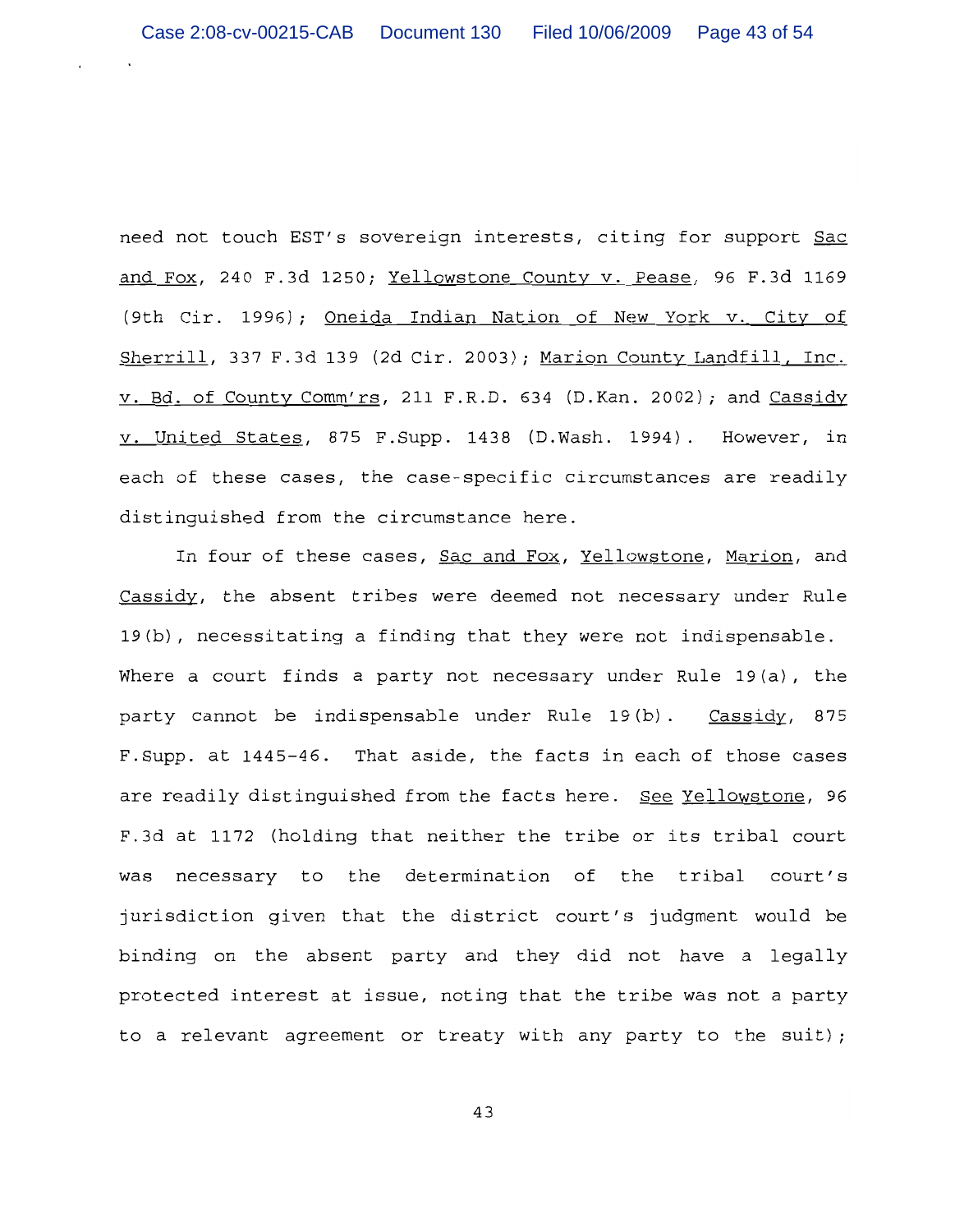Cassidy, 875 F. Supp. at 1443-45 (holding the absent tribes not necessary for adjudication of the Agreement to which they were parties because their interests aligned with those of the United States the United States' representation would not compromise any obligation it may have to the plaintiffs or other Indian tribes); Sac and Fox, 240 F.3d at 1259-60 (although alternatively finding lack of indispensability, the court first held the absent tribe not necessary given the identity of interests between it and the defendant Secretary of Interior; the challenged actions were those of the Secretary, allowing for adequate judgment; and the absence of an alternative forum); Marion, 211 F.R.D. at 638 (holding the State of Kansas not necessary based on the terms of the settlement agreement at issue before going on to find in the alternative that it was not indispensable). The final case cited, Oneida, is similarly distinguishable from the case at hand. There, unlike here, the tribes alleged to be necessary and indispensable denied this allegation and insisted that their interests were aligned and protected by the tribe already in the action. Oneida, 337 F.3d at 170, rev'd on other grounds, 544 U.S. 197 (2005). In contrast to these cases, here, there is no identity of interest for the EST and the EST does have a legally protected interest at issue.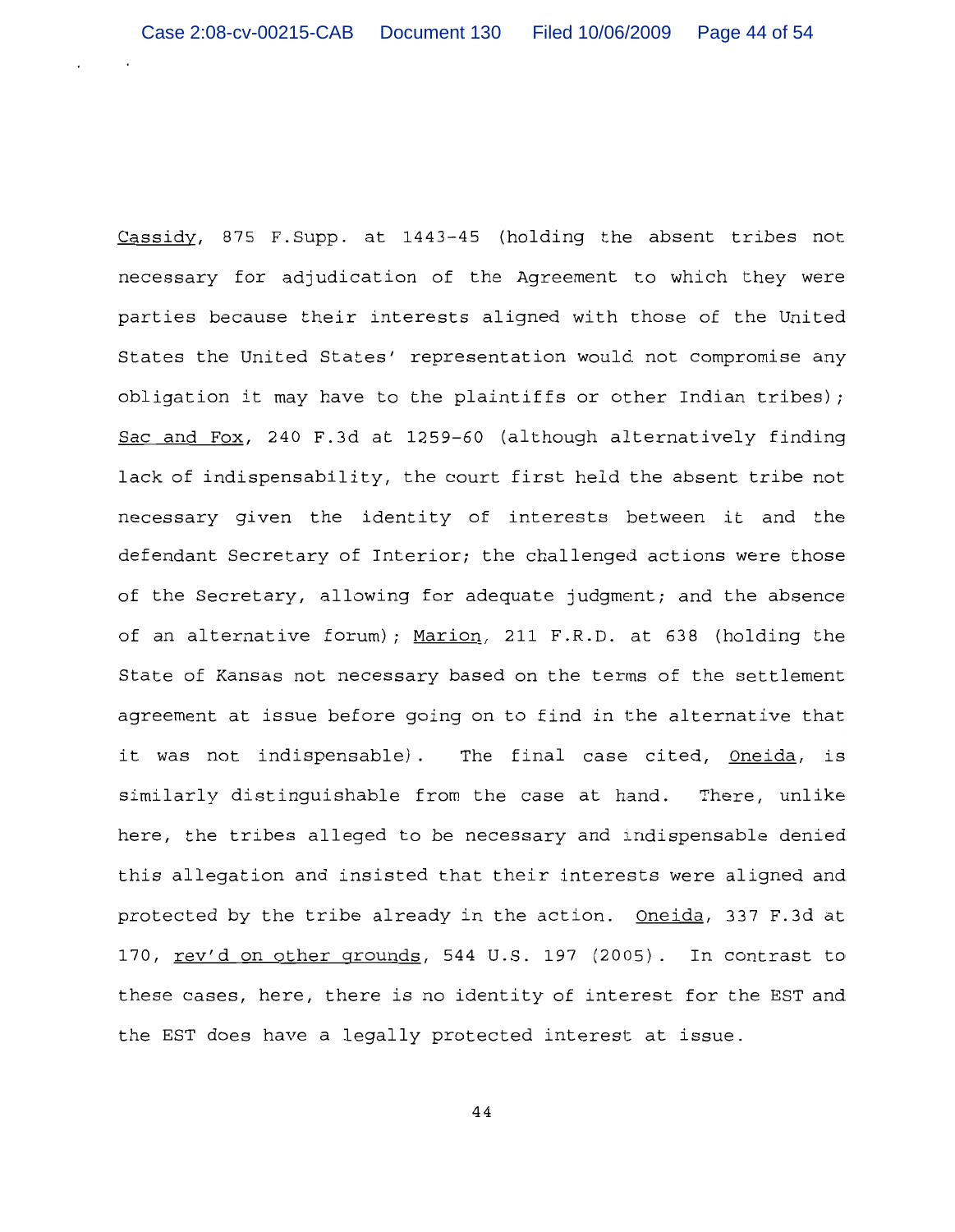Plaintiff unsuccessfully attempts to distinguish cases cited by State and County Defendants on the question of EST′s indispensability. In each of those cases, the courts found the respective absent tribes to be indispensable on the underlying facts and posture of the case. See McClendon v. United States, 885 F.2d 627, 633 (9th Cir. 1989) (finding that the absent tribe was indispensable as it was party to the lease agreement at issue); Kescoli v. Babbitt, 101 F.3d 1304, 1311 (9th Cir. 1996) (finding that absent tribes were indispensable due to their need to protect their sovereignty and due to the effect judgment would have on their interests in the challenged lease and settlement agreements); Citizen Potawatomi Nation v. Norton, 248 F.3d 993 (10th Cir. 2001) (finding that judgment may alter future funding for the absent tribes, and despite lack of alternative forum for the plaintiff tribe, case could not proceed due to unmitigable potential prejudice to absent tribes); Dawavendewa, 276 F.3d 1150 (finding tribe indispensable as its economic interest in the lease with the defendant employer would be affected by a judgment invalidating the Navajo-preference hiring policy and no partial relief or other mitigating relief was available). Those cases do not suggest that the EST is not indispensable in this case. Moreover, they can be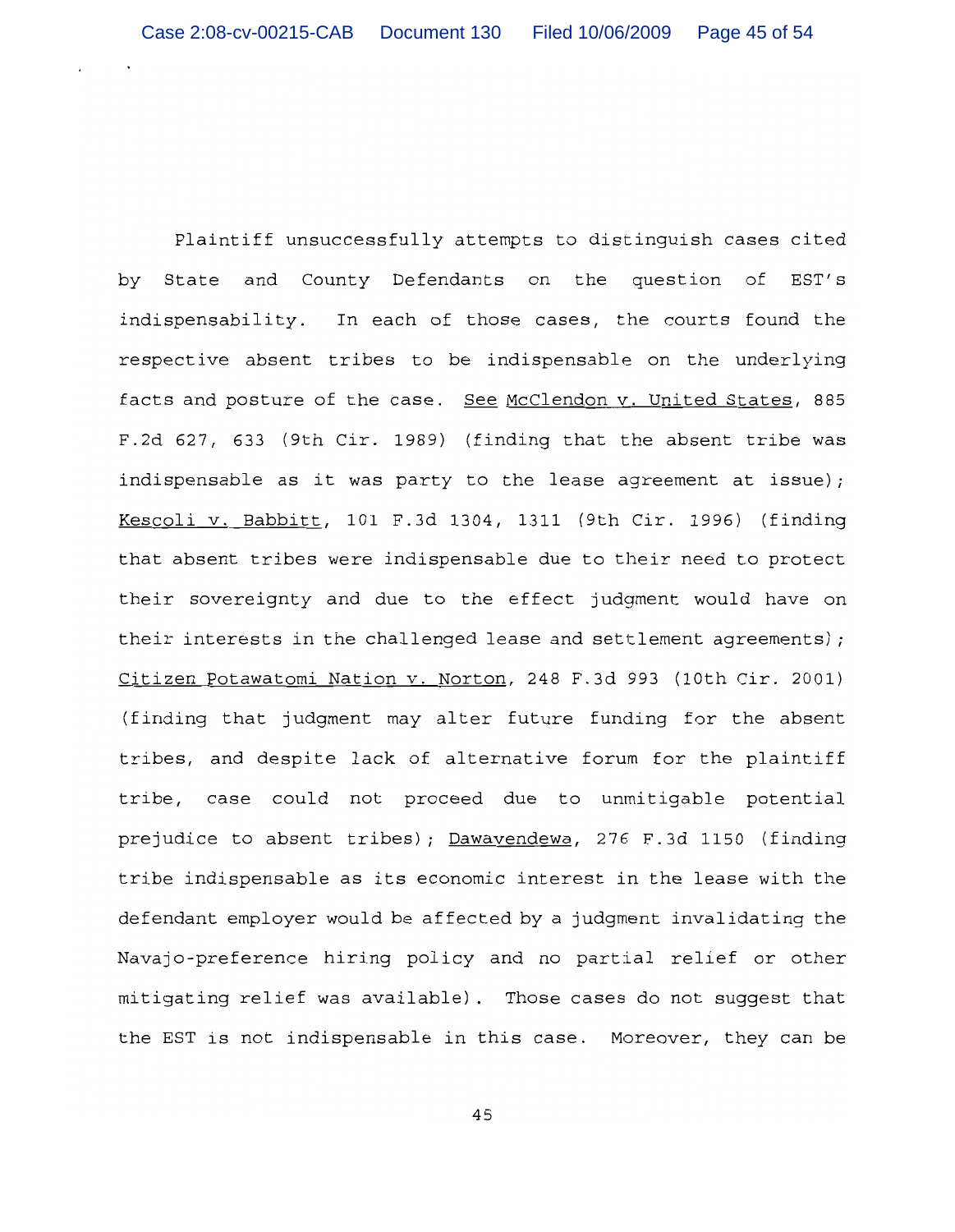seen as supporting a finding of indispensability here. Underpinning each is a contractual interest held by the absent tribe. Similarly, here, the EST is a party to the 1904 Agreement that is directly implicated by Plaintiff's claims for relief. See Washington v. Wash. State Commercial Passenger Fishing Vessel Ass'n, 443 U.S. 658, 675 (1979) ("A treaty, including one between the United States and an Indian tribe, is essentially a contract between two sovereign nations.") (citing Lone Wolf v. Hitchcock, 187 U.S. 553 (1903)).

#### Indispensability of the United States  $2.$

Plaintiff cites to a host of cases in support of proceeding without the United States. In many cases involving treaties entered into by the United States, courts have found the United States' interests to be aligned with the tribes' interests as the United States was the putative fee owner of the trust lands at issue. Choctaw and Chickasaw Nations v. Seitz, 193 F.2d 456 (10th Cir. 1951); Idaho v. Andrus, 720 F.2d 1461 (9th Cir. 1983); Puyallup Indian Tribe v. Port of Tacoma, 717 F.2d 1251 (9th Cir. 1983); Narragansett Tribe of Indians v. S. Rhode Island Land Dev. Corp., 418 F. Supp. 798 (D.R.I. 1976). See Navajo Tribe, 809 F.2d at 1474 (distinguishing these cases from the facts in Navajo Tribe on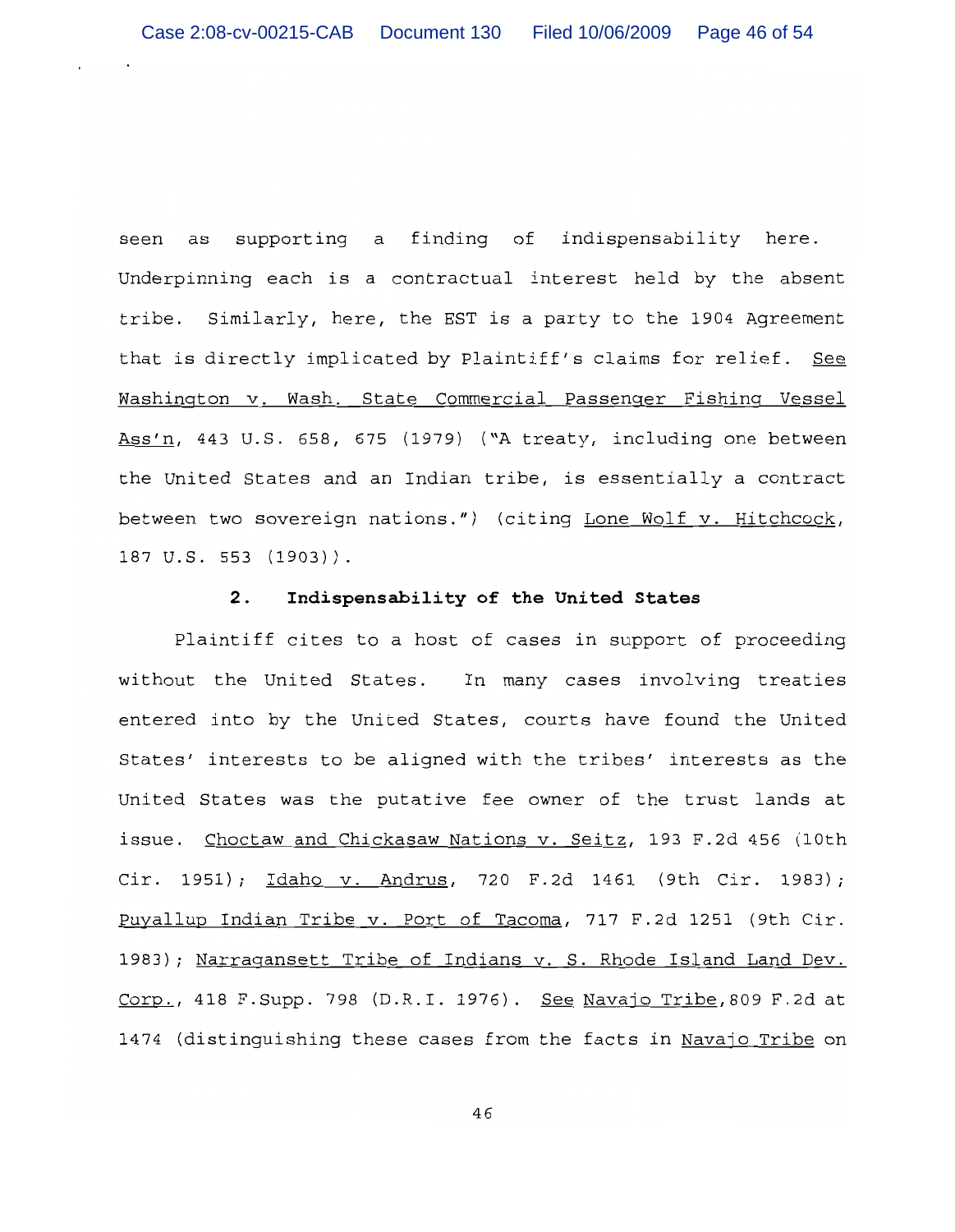this ground). Plaintiff references other cases challenging state taxation of Indians where the United States was not a party. See Oklahoma Tax Comm'n v. Chickasaw Nation, 515 U.S. 450 (1995); Oklahoma Tax Comm'n v. Sac and Fox Nation, 508 U.S. 114 (1993); McClanahan v. Arizona State Tax Comm'n, 411 U.S. 164 (1973); Osage Nation v. State of Oklahoma ex rel. Tax Comm'n, 260 Fed. Appx. 13  $(10th Cir. 2007)$ .

However, the Court finds that the circumstances of this case require dismissal in the absence of the United States. Navaio Tribe is instructive as the facts of that case closely align to those here. There, the court found the United States indispensable based on a review of the four Rule 19(b) factors. First, the United States would be prejudiced by a judgment in its absence. Id. at 1472. The court held that the tribes' claims challenged transactions entered into by the United States relating to the land in question and questioned the validity of the United States' title to those lands. Id. at 1471. Second, the question of title must be decided entirely or not at all, precluding any possibility that the prejudice could be lessened.  $Id.$  at 1472. Third, a judgment in the absence of the United States would not be adequate given the size of the land holdings at issue. Id. at 1473. The Court went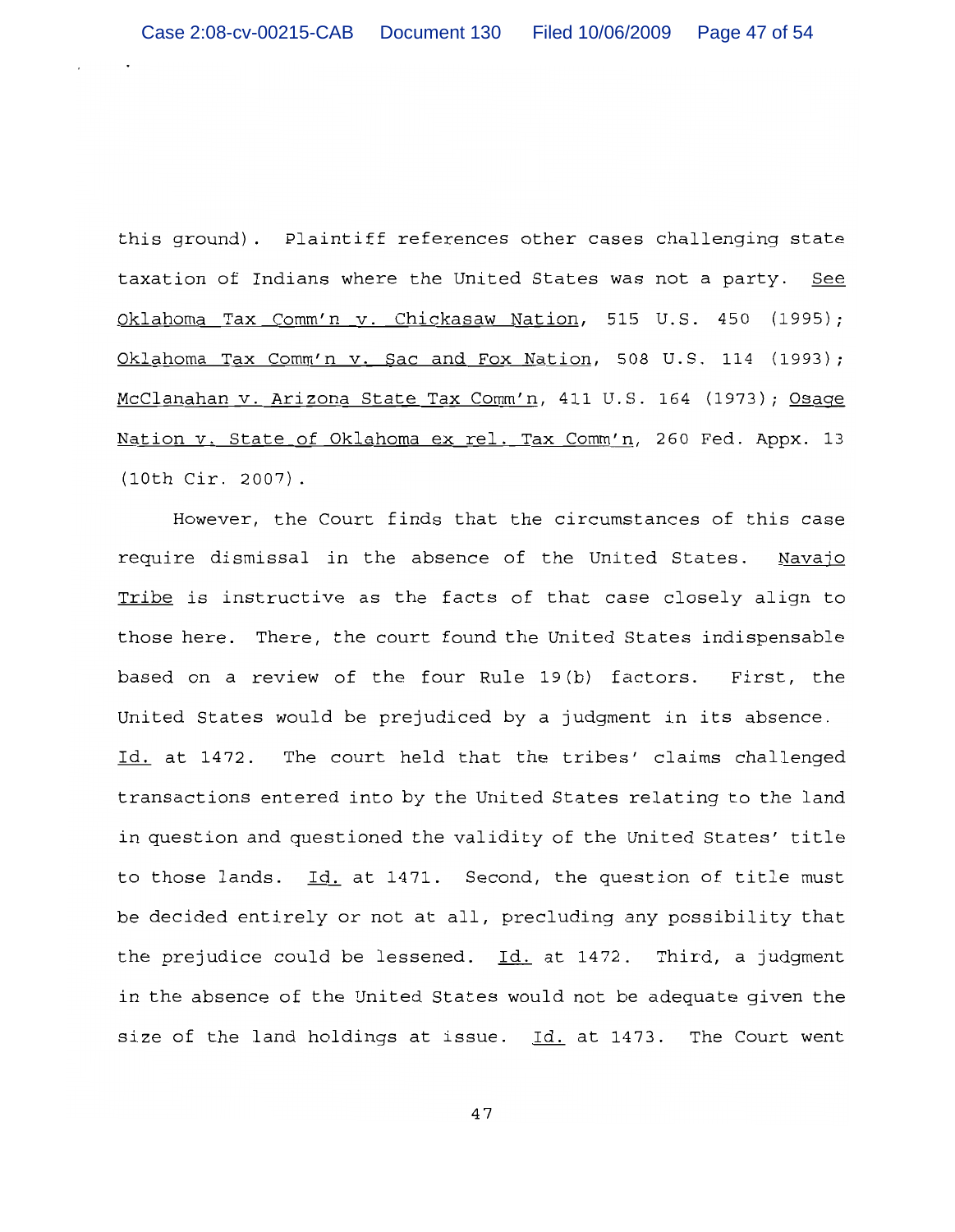on to hold that these factors outweigh the finding under the fourth factor that the plaintiff tribe had no adequate remedy on dismissal. The Court further noted that the United States held a competing interest to that of the tribe, rendering inapposite other cases in which the United States was not indispensable due to mutuality of interests. Id. 1473.

The United States is similarly indispensable. While the prejudice to the United States in Navajo Tribe was premised on a competing claim of title, the prejudice here is no less significant. Judgment in favor of Plaintiff that the 1905 Act area is still a part of the Reservation implicates more than just the United States' interests arising out of the specific terms of the 1904 Agreement. As a general matter, the United States assumes significant administrative, civil, and criminal jurisdiction over Indian country. Not unlike in Navajo Tribe, the 1905 Act area encompasses a vast area of nearly 1.5 million acres,  $17$  and the State has long assumed jurisdiction over the area. To conclude that this area is in fact Indian country would effect a dramatic shift in jurisdiction. A judgment in the absence of the United States undoubtedly would prejudice its jurisdictional interests. As in

<sup>&</sup>lt;sup>17</sup>Plaintiff states that 1,438,633.66 acres were opened to settlement by the 1905 Act. (Doc. No. 78, NAT Mot. for J. 18.)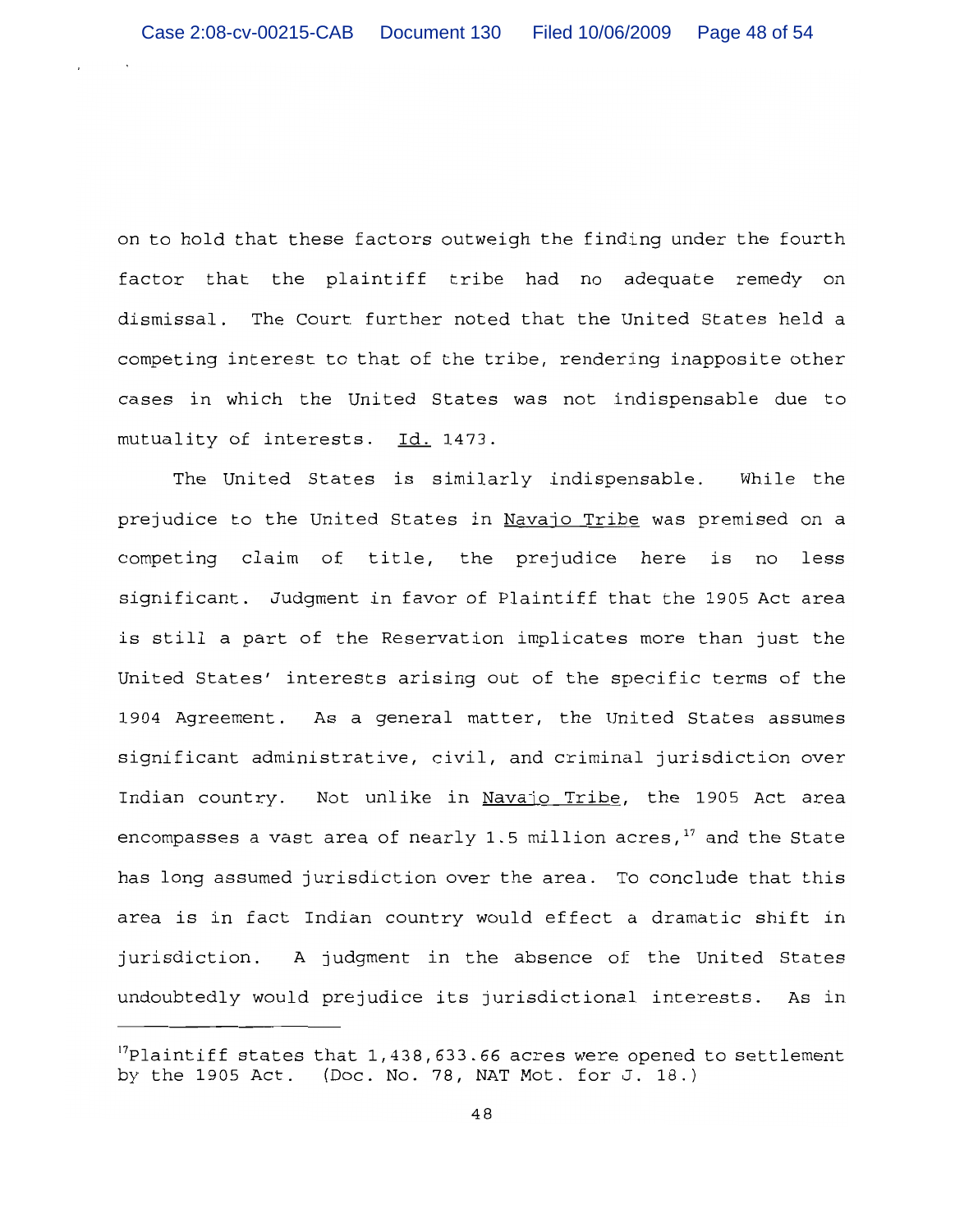Navajo Tribe, there is no way to mitigate this prejudice. It would also leave more questions unanswered than answered, rendering any judgment inadequate. Although the United States in Navajo Tribe more clearly had a competing interest to that of the tribe than is the case here, the Court cannot presume to know the United States' position on the merits of this action, despite Plaintiff's assertion that the United States' position in Big Horn I aligns with Plaintiff's present position. The Court cannot find that in equity and good conscience the case may proceed without the United States.

## $3.$ Diminishment cases decided without the United States as a party.

Plaintiff in prior diminishment notes that cases, a prerequisite for decision has not been the participation of either the United States or the affected tribe. Plaintiff references seven oft-cited cases on diminishment: Seymour v. Superintendent of Wash. State Penitentiary, 368 U.S. 351 (1962); Mattz v. Arnett, 412 U.S. 481 (1973); DeCoteau v. Dist. County Court for the Tenth Judicial Dist., 420 U.S. 425 (1975); Rosebud Sioux Tribe v. Kneip, 430 U.S. 584 (1977); Solem v. Bartlett, 465 U.S. 463 (1984); Hagen v. Utah, 510 U.S. 399 (1994); South Dakota v. Yankton Sioux Tribe, 522 U.S. 329 (1998). Based on this body of law, Plaintiff suggests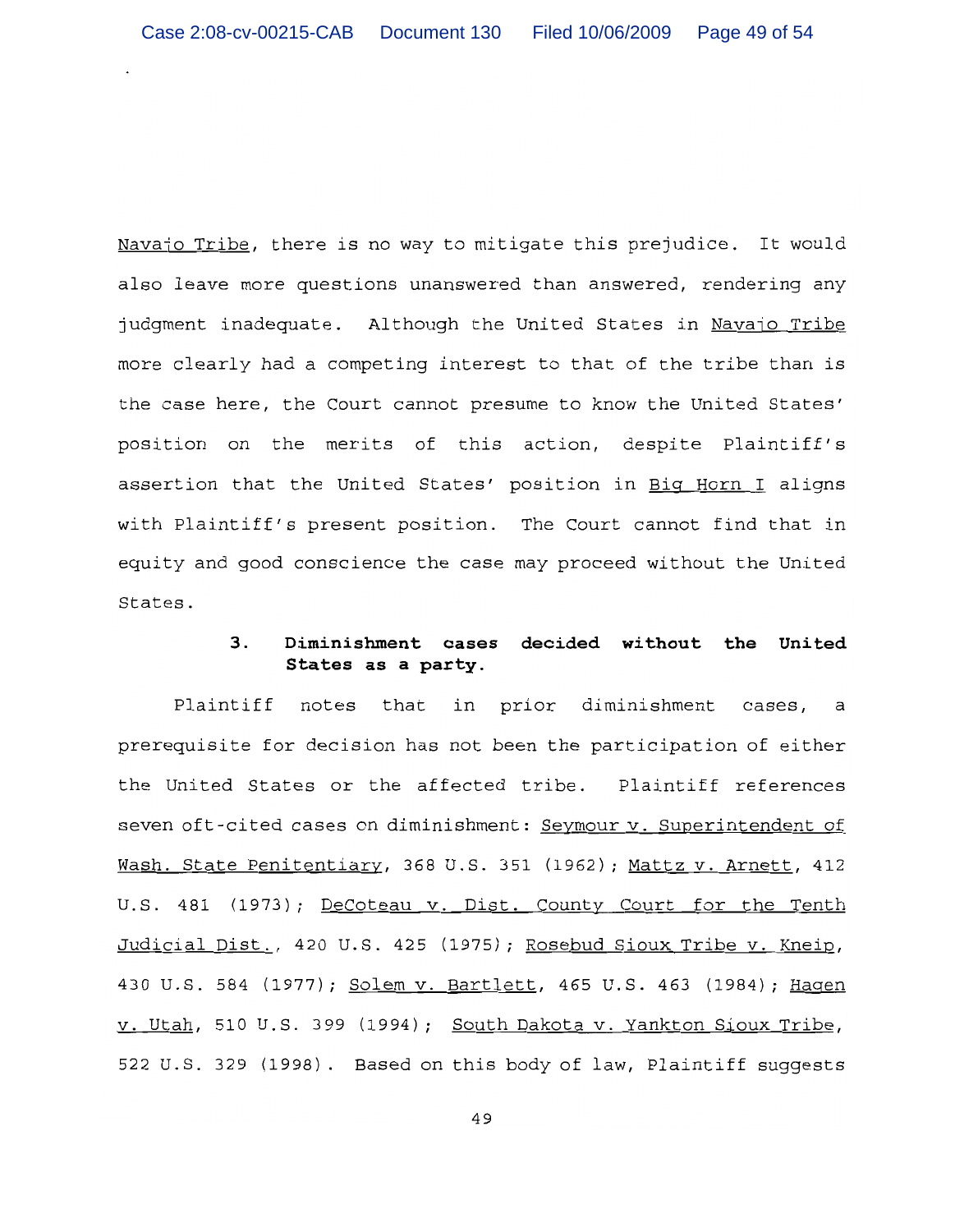that the equities balanced under Rule 19(b) weigh strongly against dismissal. Disputing this suggestion, the State contends that several of these cases are distinguishable in that they were not original proceedings to determine disestablishment or diminishment.

Seymour, Solem, and DeCouteau were all habeas cases in which the state's jurisdiction over the individual Indian petitioners was challenged on the basis that the underlying acts and crimes occurred on a reservation or in Indian country. Hagen involved direct review of a state court's jurisdiction over an Indian's crime that allegedly occurred in Indian country. Mattz involved a state civil forfeiture action in which the intervenor Indian alleged the seizure of his property was improper as it occurred in Indian country where the state laws did not apply. In Mattz, DeCouteau, and Hagen, the United States participated as amicus curiae by special leave of the Supreme Court and supported the views of the individual Indian petitioners that diminishment had not occurred. In Solem, both the United States and the affected tribe filed briefs as amici curiae urging affirmance of the decision that the reservation had not been diminished.

In the final two cases, Rosebud and Yankton, the tribes themselves directly raised the question of diminishment. In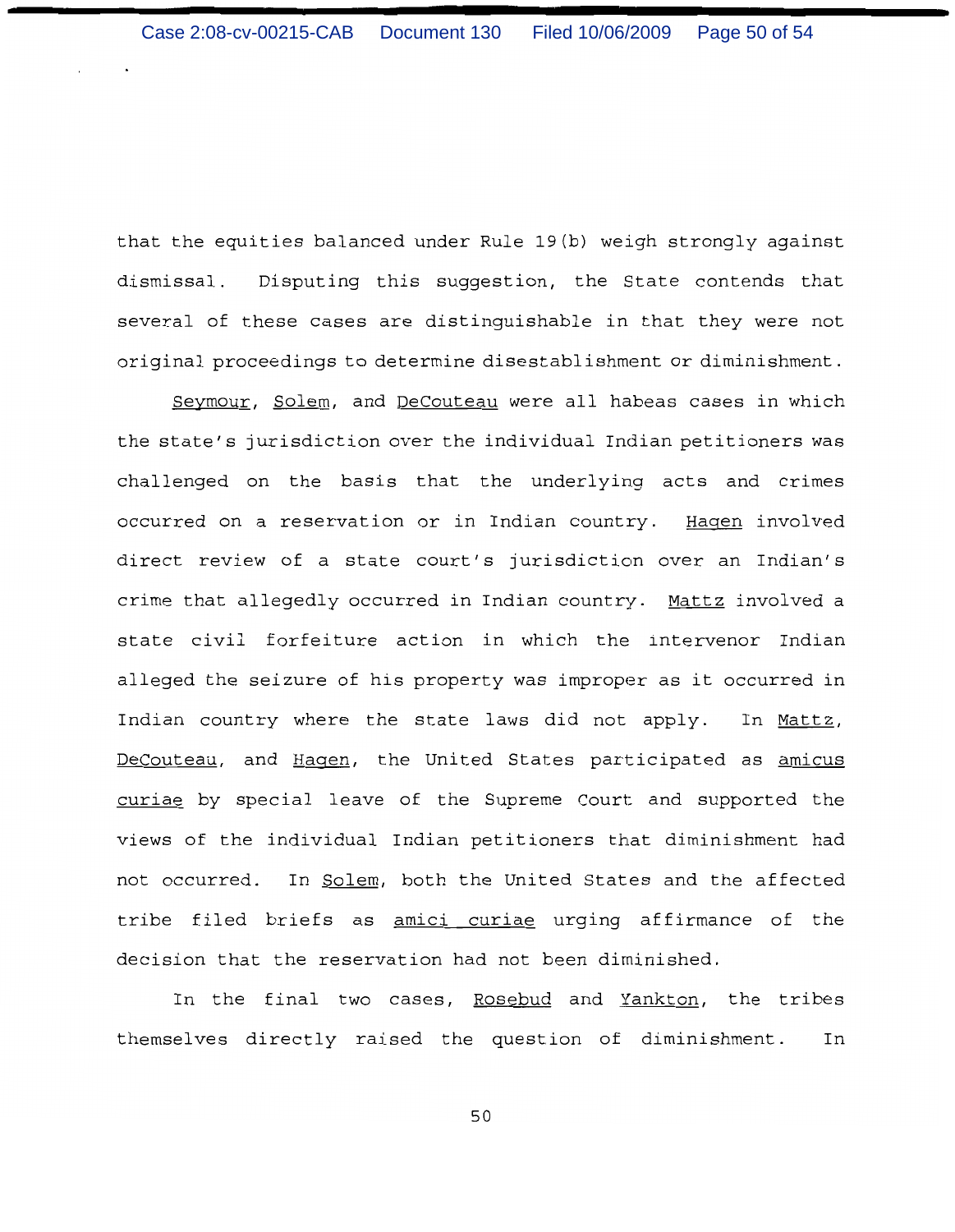Rosebud, the tribe sued for a declaratory judgment as to the effect of three Acts of Congress on the boundaries of their reservation. Similarly, Yankton was a declaratory judgment action brought by the tribe to enforce its right to regulate a landfill allegedly within the exterior boundaries of the reservation, thus requiring a diminishment analysis. In both cases, the United States appeared as amicus curae for the respective tribes.

Thus, in all but the earliest of this line of cases, Seymour, the United States appeared as amicus curae. In just one of the cases brought by individual petitioners, the tribe appeared as amicus curae.

Plaintiff raises a difficult question. It is true that in each of these cases, the Supreme Court decided the question of whether a reservation had been diminished or disestablished by an act of congress. In none of these cases is there a full complement of the affected tribe and the United States as parties. However, in all but the earliest, the United States appeared as amicus on behalf of the individual Indian or Indian tribe, ostensibly acting in its trust capacity.

Perhaps the suggestion, then, is that the EST and the United States may appear as amici as this matter progresses, as the United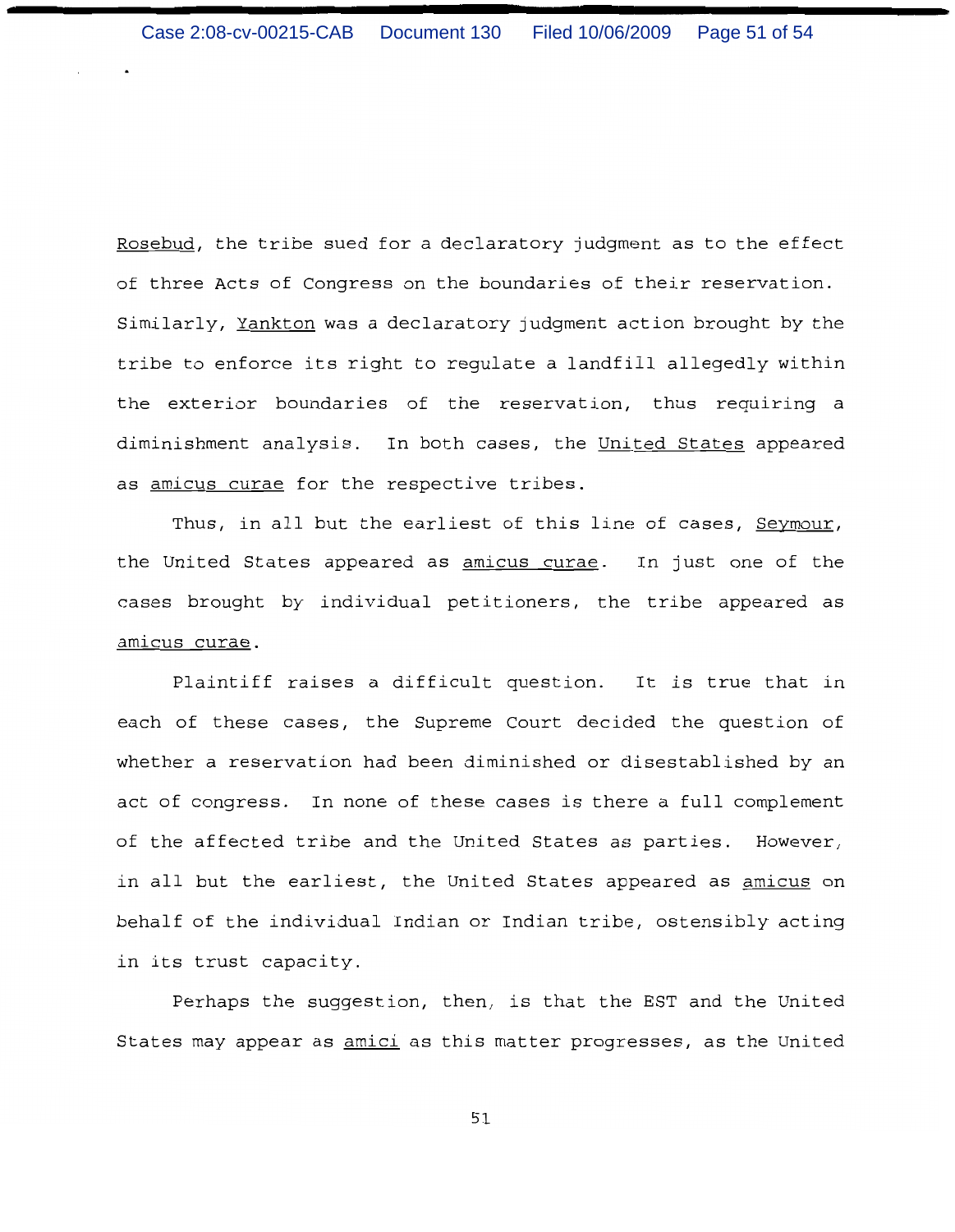States did in Rosebud and Yankton. However, the Court finds that appearance as amicus in this case is an insufficient substitute for participation as a party. Ability to appear in an amicus status does not lessen the prejudice that would exist in this case. See Makah, 910 F.2d at 560. "If the opportunity to brief an issue as a non-party were enough to eliminate prejudice, non-joinder would never be a problem since the court could always allow the non-joinable party to file amicus briefs. Being party to a suit carries with it significant advantages beyond the amicus' opportunities, not the least of which is the ability to appeal an adverse judgment." Wichita, 788 F.2d at 775 (citing cases). In the circumstances of this case, where the real and direct issue before the court is the jurisdictional status of the 1905 Act area, the EST and the United States must be parties before the Court can address the question without concern for prejudice to their sovereign interests.

## **CONCLUSION**

No party presently before this Court disagrees that the issues presented in this case are of vital import and demand resolution. Plaintiff's claims raise issues that touch indelibly upon its sovereignty. However, resolution of this issue leaves the same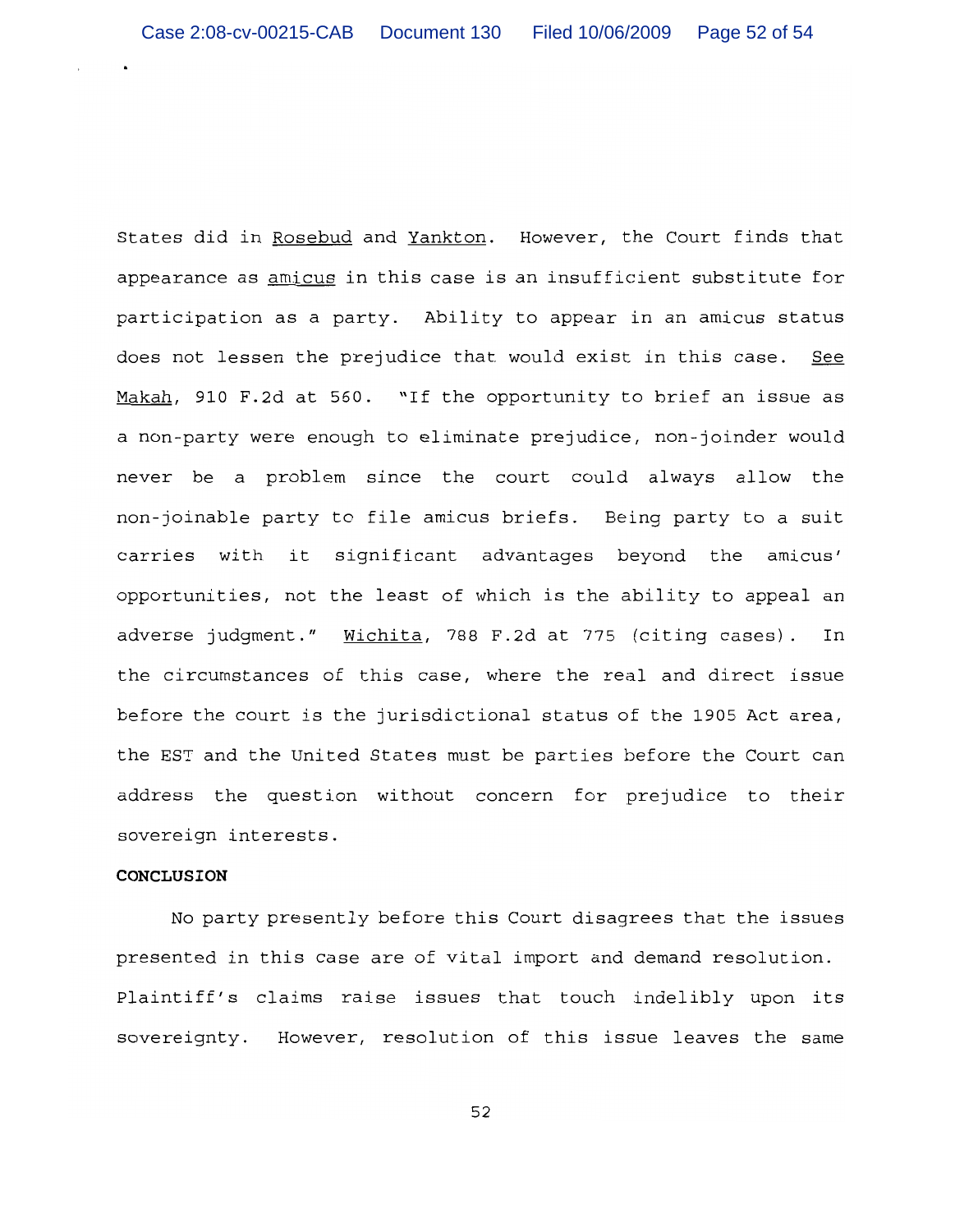mark upon the sovereignty of the EST. Not dissimilarly, significant interests of the United States are affected by this issue. The sovereignty of each nation demands equal respect, yet two of the affected sovereigns resist joinder. It is for this reason the Court joined the EST and the United States as thirdparty defendants. Every opportunity was given to flesh out the availability for this suit to go forward. However, neither the EST nor the United States is willing to waive immunity and the Court finds that this case cannot proceed without them. Therefore, the Court is compelled to dismiss this matter for want of parties who may not be joined.